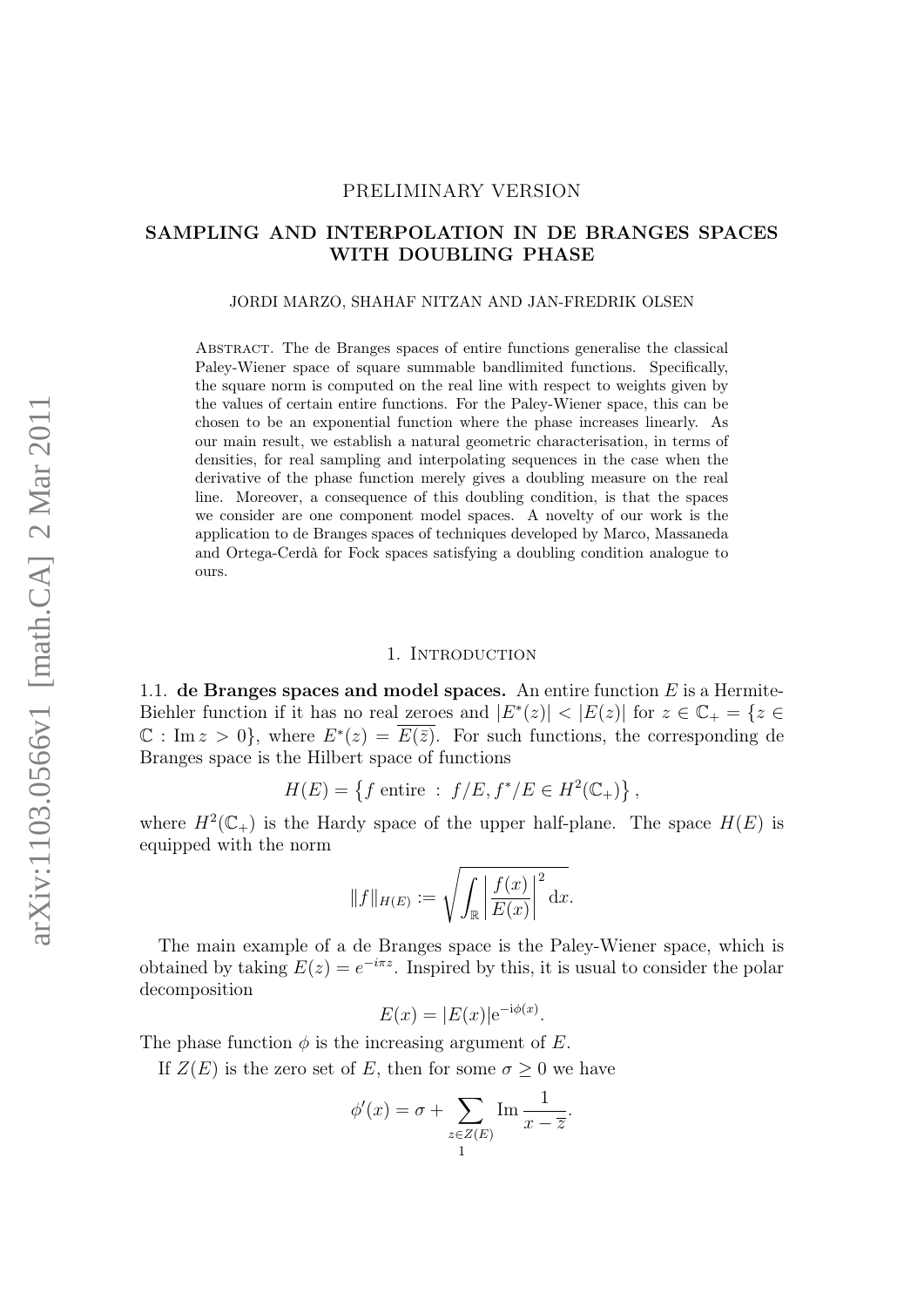This is easy to see, e.g. since  $E^*/E$  is an inner function on the upper half-plane with singular support only at infinity. Observe that when  $\sigma = 0$ , which is an assumption we will make from now on, the measure  $\mu = \phi'(x)dx$  is a sum of harmonic measures with respect to the complex conjugate of the points in  $Z(E)$ .

We say that the de Branges space  $H(E)$  satisfies the doubling condition if this measure is a doubling measure. I.e., if there exists a constant  $C > 0$  such that  $\mu(2I) \leq C\mu(I)$  for all intervals  $I \subset \mathbb{R}$ , where 2I is the interval co-centric to I of double length.

The measure  $\mu$  induces a natural metric on  $\mathbb{R}$ , namely

$$
d_{\phi}(x, y) = |\phi(x) - \phi(y)|.
$$

To motivate the significance of this metric, we consider the reproducing kernels of the space  $H(E)$ . These are functions  $K_w \in H(E)$ , for  $w \in \mathbb{C}$ , such that  $\langle f, K_w \rangle = f(w)$  for every  $f \in H(E)$ . It is not hard to see that in the inner product implied by the norm of  $H(E)$ , we have

$$
K_w(z) = K(z, w) = \frac{i}{2\pi} \frac{E(z)\overline{E(w)} - E^*(z)\overline{E^*(w)}}{(z - \overline{w})}, \ z, w \in \mathbb{C}.
$$

We denote by  $\widetilde{K}_w = K_w / ||K_w||$  the normalised reproducing kernel. From this, it follows that for  $x, y \in \mathbb{R}$  we have

$$
K_y(x) = \frac{|E(x)E(y)|}{\pi} \frac{\sin(\phi(x) - \phi(y))}{(x - y)}, \quad \widetilde{K}_y(x) = \frac{|E(x)|\sin(\phi(x) - \phi(y))}{\sqrt{\pi\phi'(y)}(x - y)}.
$$

So, if we, for some fixed  $\alpha \in [0, 2\pi)$ , let  $\{\omega_n\}$  be a sequence of points such that  $\phi(\omega_n) = \alpha + \pi n$ , then the normalised reproducing kernels  $\{K_{\omega_n}\}\$  form an orthonor-mal sequence. It is a theorem of de Branges [\[13,](#page-29-0) p. 55], that for every such  $\alpha$ , except at most one, this sequence of reproducing kernels is an orthonormal basis for  $H(E)$ .

The model spaces  $K^2_{\Theta}$ , where  $\Theta$  is an inner function, is the subspace of the classical Hardy space  $H^2(\mathbb{C}_+)$  defined by

$$
K_{\Theta}^2 = H^2(\mathbb{C}_+) \cap (\Theta H^2(\mathbb{C}_+))^{\perp}.
$$

It is a simple observation that  $f \mapsto f/E$  is a unitary homeomorphism between  $H(E)$  and the model subspace  $K^2_{\Theta}$ , where  $\Theta = E^*/E$  is the inner function. In this way, it is possible to show that the de Branges spaces correspond exactly to the model subspaces with meromorphic inner functions [\[15\]](#page-29-1).

A model space  $K^2_{\Theta}$  satisfies the one component condition if there exists an  $\epsilon \in (0, 1)$  such that the level set

$$
\{z : |\Theta(z)| < \epsilon\}
$$

is connected. These spaces where introduced by Cohn [\[11,](#page-29-2) [12\]](#page-29-3). By a characterization due to Aleksandrov [\[2\]](#page-29-4) and Lemma [2](#page-5-0) below, the meromorphic model spaces satisfying the one component condition essentially correspond to the class of de Branges spaces satisfying a local doubling condition (Corollary [1\)](#page-6-0).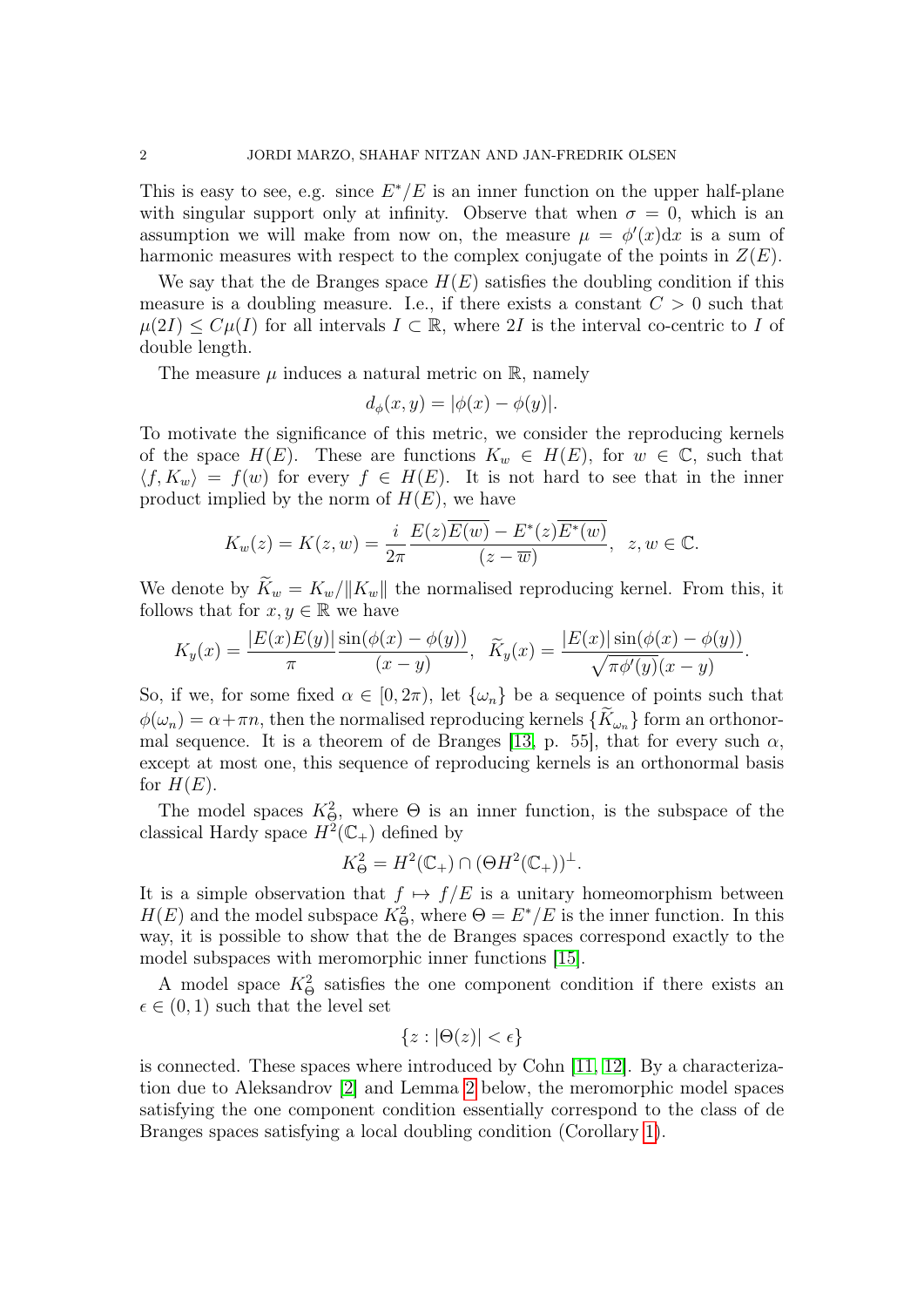1.2. The Fock space approach to sampling and interpolation. Sampling and interpolating sequences can be seen as dual concepts. We give the definitions for a general Hilbert space H of functions, analytic on a domain  $\Omega \subset \mathbb{C}$ , with reproducing kernels  $k_z$ .

**Definition 1.** Let  $\Gamma \subset \Omega$  be a sequence of points. Then:

(a)  $\Gamma$  is called sampling for H if there exists constants  $A, B > 0$  such that for all  $f \in H$  we have

$$
A||f||^2 \le \sum_{\gamma \in \Gamma} |f(\gamma)|^2 / ||k_\gamma||^2 \le B||f||^2.
$$

(If only the upper inequality holds, Γ is said to be a Bessel sequence.)

(b) Γ is called interpolating for H if, for every sequence  $\{a_{\gamma}\}\$  satisfying

$$
\sum_{\gamma \in \Gamma} |a_\gamma|^2 / ||k_\gamma||^2 < \infty,
$$

there exist  $f \in H$  such that  $f(\gamma) = a_{\gamma}$ .

Observe that a sequence  $\Gamma$  is sampling if and only if the normalized reproducing kernels  $\{k_{\gamma}/\|k_{\gamma}\|\}$  form a frame in H, while  $\Gamma$  is interpolating if and only if  ${k_{\gamma}}/||k_{\gamma}||$  is a Riesz sequence in H (for these, and related notions, see [\[28\]](#page-30-0)).

We use the following notion of separation.

**Definition 2.** A real sequence Γ is called  $\phi$ -separated when there exists an  $\epsilon > 0$ such that  $d_{\phi}(\gamma, \gamma') > \epsilon$  whenever  $\gamma, \gamma' \in \Gamma$  and  $\gamma \neq \gamma'$ .

Observe that the points  $\omega_n$  for which  $\phi(\omega_n) = \alpha + \pi n$  are at an integer distance from each other with respect to this metric.

To study the *real* sampling and interpolating sequences for  $H(E)$ , we introduce the following Beurling-type densities. Recall that  $\mu(I) = \int_I \phi'(x) dx$ .

**Definition 3.** Given a  $\phi$ -separated sequence  $\Gamma = {\gamma_k} \subset \mathbb{R}$ , and a measure  $\mu$  as above, the lower and upper uniform densities of  $\Gamma$  are given by

$$
D_{\phi}^{-}(\Gamma) = \liminf_{r \to \infty} \inf_{I:\mu(I)=r} \frac{|\Gamma \cap I|}{r},
$$

and

$$
D_{\phi}^{+}(\Gamma) = \limsup_{r \to \infty} \sup_{I:\mu(I)=r} \frac{|\Gamma \cap I|}{r},
$$

where the I are bounded intervals in R and  $|\Gamma \cap I|$  denotes the number of points in  $\Gamma \cap I$ .

Our approach is motivated by work on sampling and interpolating sequences in the so-called weighted Paley-Wiener spaces [\[17\]](#page-29-5), and in the Fock space setting [\[19\]](#page-29-6). I.e., the space

$$
\mathcal{F} = \left\{ f \text{ entire} : \int_{\mathbb{C}} |f(z)|^2 e^{-\Phi(z)} dm(z) < \infty \right\},\
$$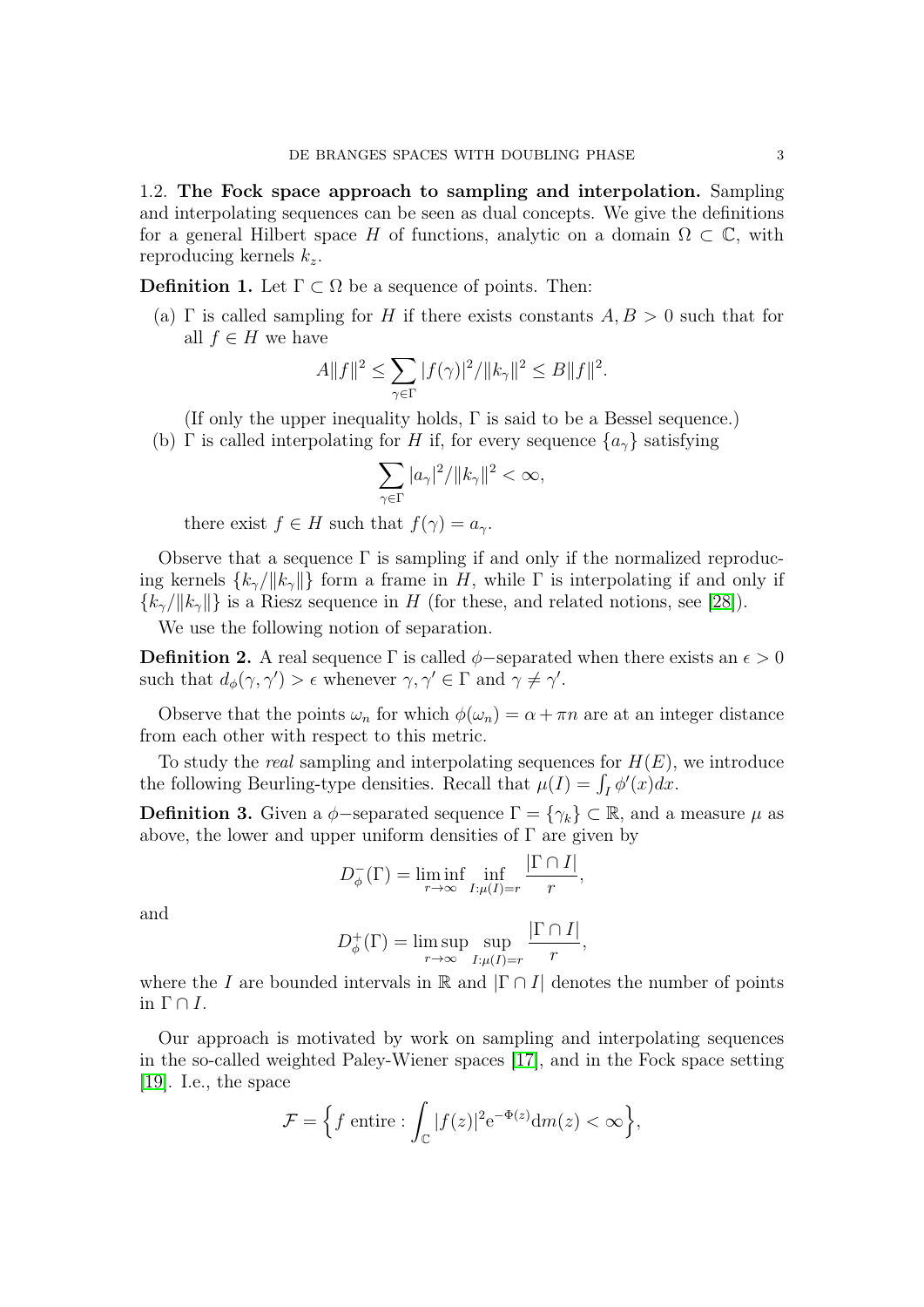where dm is the planar Lebesgue measure and  $\Phi$  is a subharmonic function on  $\mathbb{C}$ .

In [\[26,](#page-30-1) [29\]](#page-30-2), the sampling and interpolating sequences are characterized in terms of Beurling densities for the classical Fock space  $\Phi(z) = |z|^2$  (for which  $\Delta \Phi = 1$ ). In subsequent work, the  $L^p$  case for spaces with  $\Delta \Phi \simeq 1$  was studied [\[24\]](#page-30-3). Finally, in [\[19\]](#page-29-6), the sampling and interpolating sequences are characterized in terms of Beurling-type densities for spaces where  $\Delta\Phi$  gives a doubling measure on  $\mathbb{C}$ .

The analogy to the de Branges setting becomes clearer, perhaps, when we observe that the function

$$
\Phi(z) := \begin{cases} \log |E(z)| & \text{Re } z \ge 0, \\ \log |E^*(z)| & \text{Re } z < 0, \end{cases}
$$

has a Laplacian which is supported on R and satisfies  $\Delta \Phi = 2\phi'$  there (see Lemma [4\)](#page-7-0). With this notation, the classical case (Paley-Wiener space) corresponds to  $\Delta \Phi = 1$  when restricted to R. Since functions in  $H(E)$  have similar local properties as those in the corresponding Fock space, we are able to use Fock space techniques in our setting.

Recall that the density results for the Paley-Wiener case due to Beurling, Jaffard and Seip [\[7,](#page-29-7) [16,](#page-29-8) [26\]](#page-30-1) extend essentially without changes to the so called Weighted Paley-Wiener spaces, [\[17\]](#page-29-5). In particular, they show that any such space is equal to a de Branges space for which the zeroes of the Hermite-Biehler function do not approach the real axis, and for which  $\phi'(x) \simeq 1$ . The family of spaces we study contains spaces which were not studied in that setting. However, the converse is also true, they give an example of a de Branges space that is equal to the classical Paley-Wiener space, but for which the derivative of the phase of the Hermite-Biehler function is not doubling.

In an example where the phase function is made to oscillate by placing zeroes exponentially sparse on a horizontal line, Baranov [\[4\]](#page-29-9) proved that, in contrast to what is known for Paley-Wiener spaces, there are separated sequences that are not Bessel sequences. This indicates that density results like the ones of theorems [1](#page-4-0) and [2,](#page-4-1) cannot hold in this non-doubling situation. Recently, this was studied in more generality by Belov, Mengestie and Seip [\[6\]](#page-29-10), who give a complete characterisation of Bessel sequences for a class of "small" de Branges spaces. (See also the discussion following the statement of Theorem [2.](#page-4-1))

Having said this, it appears natural to study the de Branges spaces with doubling measure  $\phi'(x)dx$  as an extension of Paley-Wiener spaces, using techniques adapted from the Fock space setting.

Observe that this approach suggests the study of the de Branges analogs to the "large" and "small" Fock spaces introduced in [\[8\]](#page-29-11) and [\[9\]](#page-29-12), among other problems. Some of this work has been already done by Mengestie in his forthcoming doctoral dissertation [\[21\]](#page-29-13) (see also [\[6\]](#page-29-10)).

1.3. Main result. We obtain the following description of sampling and interpolating sequences for the de Branges spaces satisfying the doubling condition.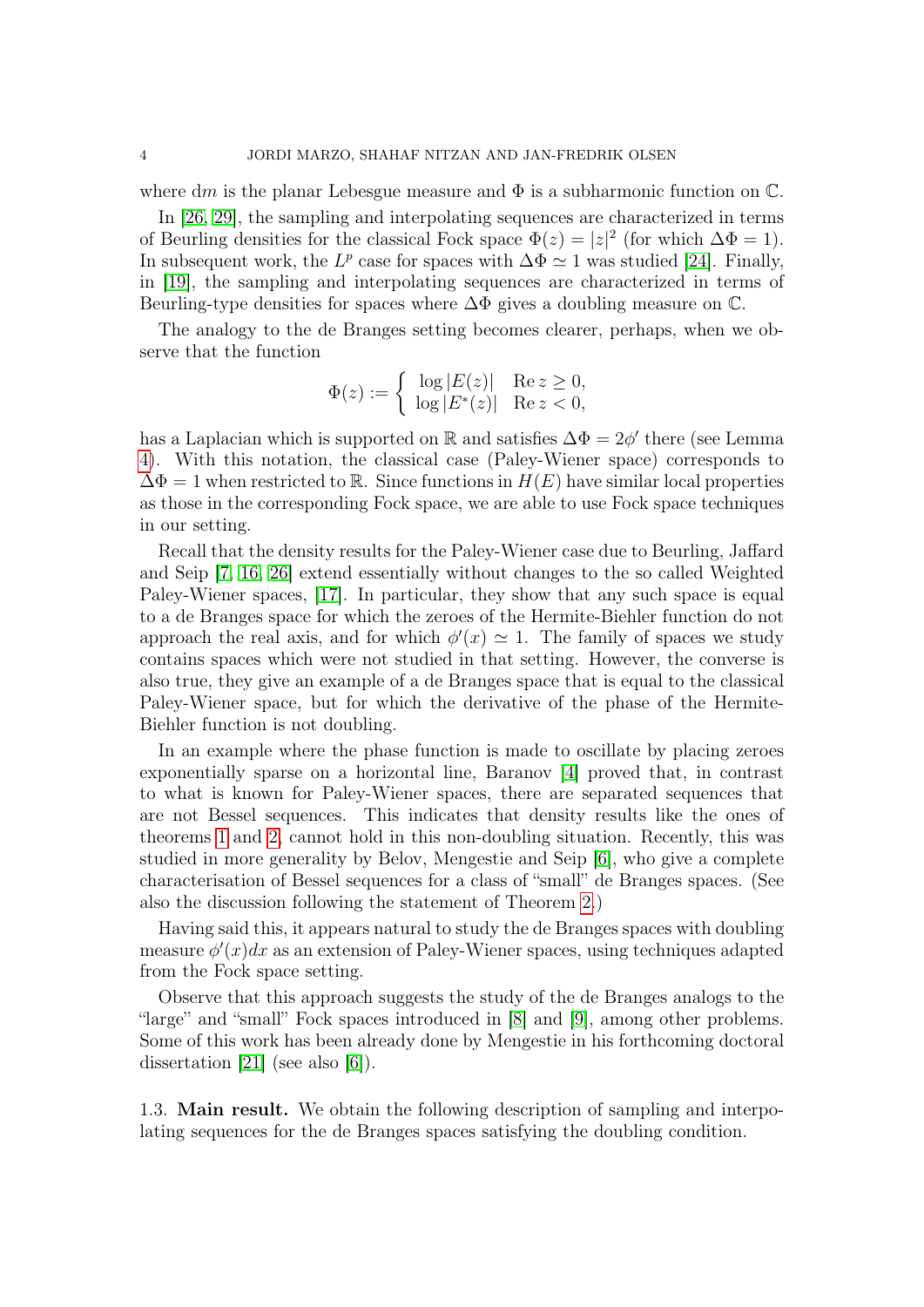<span id="page-4-0"></span>**Theorem 1.** Let E be a Hermite-Biehler function with phase function  $\phi$ , and suppose that  $\phi'(x)dx$  is a doubling measure on  $\mathbb R$ .

If Γ is a real sampling sequence for  $H(E)$ , then it is a finite union of  $\phi$ -separated subsequences and there exists a  $\phi$ -separated subset  $\Gamma' \subset \Gamma$  which is sampling with  $D_{\phi}^ \frac{1}{\phi}(\Gamma') \geq 1/\pi$ . Conversely, if a real sequence  $\Gamma$  is a finite union of  $\phi$ -separated sequences and there is a  $\phi$ -separated subsequence  $\Gamma' \subset \Gamma$  such that  $D_{\phi}^$  $q^-(\Gamma') > 1/\pi,$ then  $\Gamma$  is sampling.

The interpolation part reads as follows.

<span id="page-4-1"></span>**Theorem 2.** Let E be a Hermite-Biehler function with phase function  $\phi$ , and suppose that  $\phi'(x)dx$  is a doubling measure on  $\mathbb{R}$ .

If  $\Gamma$  is a real interpolating sequence for  $H(E)$ , then it is  $\phi$ -separated with  $D_{\phi}^+$  $\phi^+_{\phi}(\Gamma) \leq 1/\pi$ . Conversely, if a real sequence  $\Gamma$  is  $\phi$ -separated and  $D^+_{\phi}$  $\phi_{\phi}^{+}(\Gamma) < 1/\pi$ , then  $\Gamma$  is interpolating.

As we pointed out above, for some spaces  $H(E)$ , where the derivative of the phase function  $\phi$  is highly oscillating, such results are no longer valid [\[4,](#page-29-9) [6\]](#page-29-10). An important motivation to study such de Branges spaces, was to try to find a counterexample to Feichtinger's conjecture, which in our setting says that a sampling sequence can be written as a finite union of interpolating sequences.

However, it has been recently proved that Feichtinger's conjecture for reproducing kernels holds true both in this case [\[6\]](#page-29-10), and in the case of one-component model subspaces [\[5\]](#page-29-14). (Observe that for de Branges spaces with doubling phase, this also follows from theorems [1](#page-4-0) and [2.](#page-4-1)) This seems to suggest that counterexamples, if there are any, should be found when the phase goes from doubling to highly oscillatory.

1.4. Outline of the paper. In section [2,](#page-4-2) we prove some preliminary results about sampling and interpolating sequences in de Branges spaces with doubling and locally doubling measures. In section [3,](#page-13-0) following Beurling we construct a multiplier function. In section [4,](#page-20-0) we first prove the necessity of the density conditions in theorems [1](#page-4-0) and [2](#page-4-1) using the techniques developed by Ramanathan and Steger. Then, we prove the sufficiency for interpolation using a Lagrange interpolating function and the sufficiency for sampling following the weak limit techniques developed by Beurling.

### 2. Preliminaries

<span id="page-4-2"></span>We begin by establishing some preliminary results needed in the rest of the paper, some of which are previously known. We only provide full proofs if the result is new, or there is some novelty in the argument.

First some notation. For  $x \in \mathbb{R}$  and  $r > 0$ , we set  $I_{\phi}(x, r) = \{y \in \mathbb{R} :$  $|\phi(x) - \phi(y)| < r$ , and let  $D_{\phi}(x, r)$  denote the disk in C with both diameter and intersection with R equal to  $I_{\phi}(x, r)$ . For  $\phi(x) = x$ , we simply write  $I(x, r)$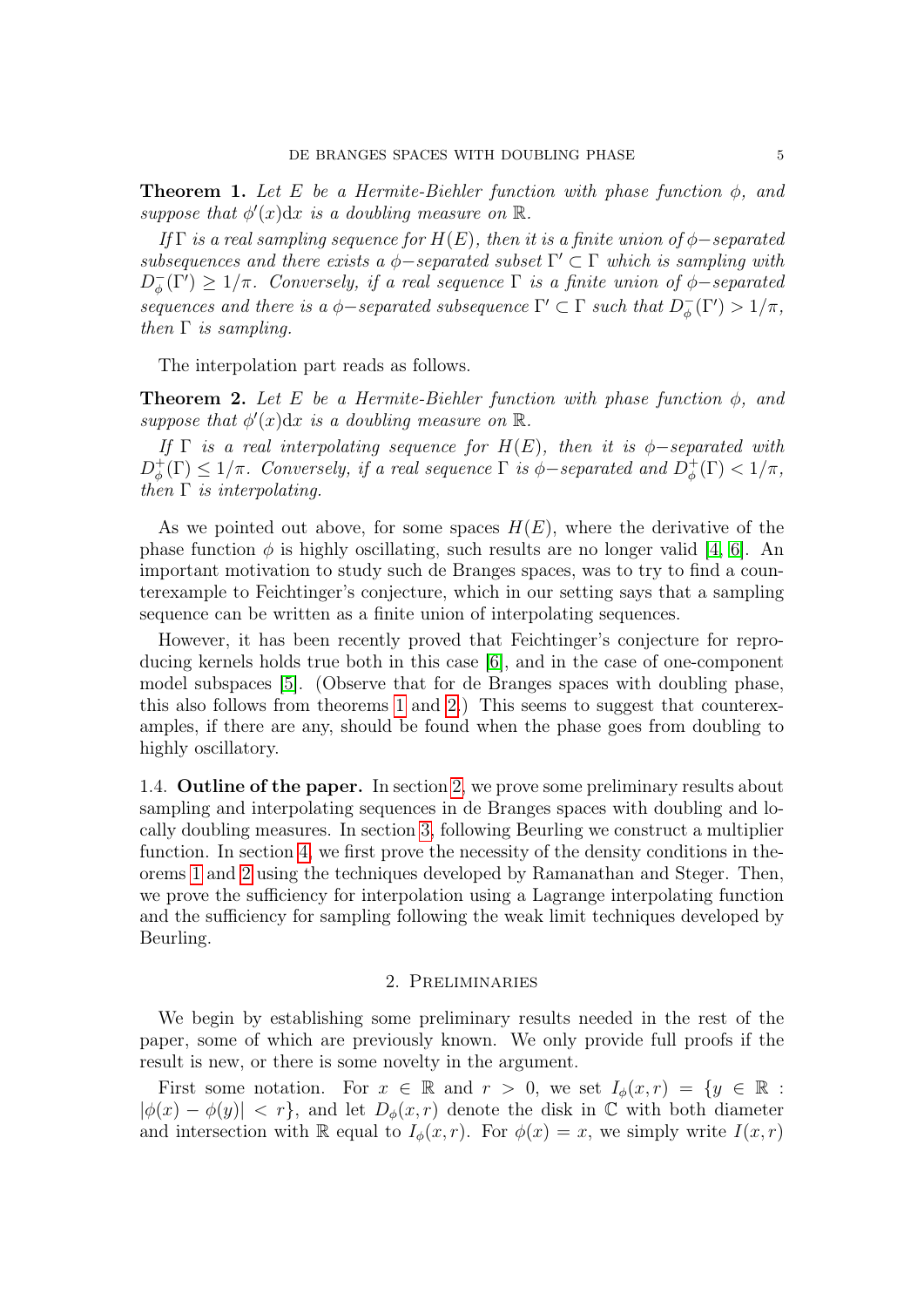and  $D(x, r)$ , respectively. By dm, we denote the Lebesgue measure on  $\mathbb{C}$ , and we use the symbol  $f \leq g$  to denote that there exists a constant  $C > 0$  such that  $f \leq Cg$  for real valued functions f and g. The symbols  $\gtrsim$  and  $\simeq$  are defined analogously. For an entire function f, we denote its zero set by  $Z(f)$ .

2.1. Locally doubling measures and phase functions. Recall from the introduction that a positive Borel measure  $\mu$  is doubling if there exists a constant  $C > 0$  such that  $\mu(2I) \leq C\mu(I)$  for every bounded interval I. We say that  $\mu$  is locally doubling if the same holds true whenever  $\mu(2I) < 1$ .

(Observe that this notion of locally doubling measures is different than the one defined with the same name in [\[22\]](#page-29-15).)

We state a standard result for doubling measures, see [\[20,](#page-29-16) Lemma 2.1.] or [\[22,](#page-29-15) Lemma 1].

<span id="page-5-2"></span>**Lemma 1.** Let  $\mu$  be a positive (Borel) doubling measure. Then there exists  $0 < \gamma$ such that for any pair of intervals I, I' with radius r, r' such that  $r > r'$ ,  $I \cap I' \neq \emptyset$ 

<span id="page-5-1"></span>
$$
\left(\frac{\mu(I)}{\mu(I')}\right)^{\gamma} \lesssim \frac{r}{r'} \lesssim \left(\frac{\mu(I)}{\mu(I')}\right)^{1/\gamma} \tag{1}
$$

Remark 1. A version also holds for locally doubling measures. Indeed, one gets the same conclusion [\(1\)](#page-5-1) supposing that  $\mu(I \cup I') \leq 1$ .

For meromorphic inner functions Θ, it was pointed out to us by A. Baranov that there is a close connection between the one component condition and the doubling condition on the phase. In the following lemma, we essentially prove that for such functions, the local doubling condition on the phase is equivalent to the one component condition (Corollary [1\)](#page-6-0).

<span id="page-5-0"></span>**Lemma 2.** Let E be a Hermite-Biehler function with phase  $\phi$ . Then the following are equivalent.

- (a) The measure  $\phi'(x)dx$  is locally doubling.
- (b) There exist constants such that  $\phi'(x) \simeq \phi'(y)$  whenever  $|\phi(x) \phi(y)| \leq 1$ .
- (c) The inequality  $|\phi''(x)| \leq C(\phi'(x))^2$  holds.

*Proof.* a)  $\iff$  b): Suppose that  $\mu$  is locally doubling, and let  $C > 0$  be the local doubling constant of  $\mu$  for intervals I such that  $\mu(2I) \leq \pi/2$ . We first show that for x, y in any interval I of  $\mu$ -measure  $\pi/2C$ , then  $\phi'(x) \simeq \phi'(y)$ .

Observe that if J is an interval, co-centric with I, and such that  $\mu(J) = \pi/2$ then by local doubling  $\mu(J/2) \geq \mu(J)/C = \pi/2C$ . This implies that  $I \subset J/2$ , and so  $2I \subset J$ . This implies  $\mu(2I) \leq \pi/2$ .

Let D denote the disk in  $\mathbb C$  such that  $D \cap \mathbb R = 2I$ . Since  $\phi'(x)$  is a sum of Poisson kernels  $P_z$  with respect to the zeros of  $E^*$ , it follows that no such zero belongs to  $D$ . Indeed, if this was the case then the harmonic measure of  $2I$  with respect to this point, which is smaller than  $\mu(2I)$ , would exceed  $\pi/2$ .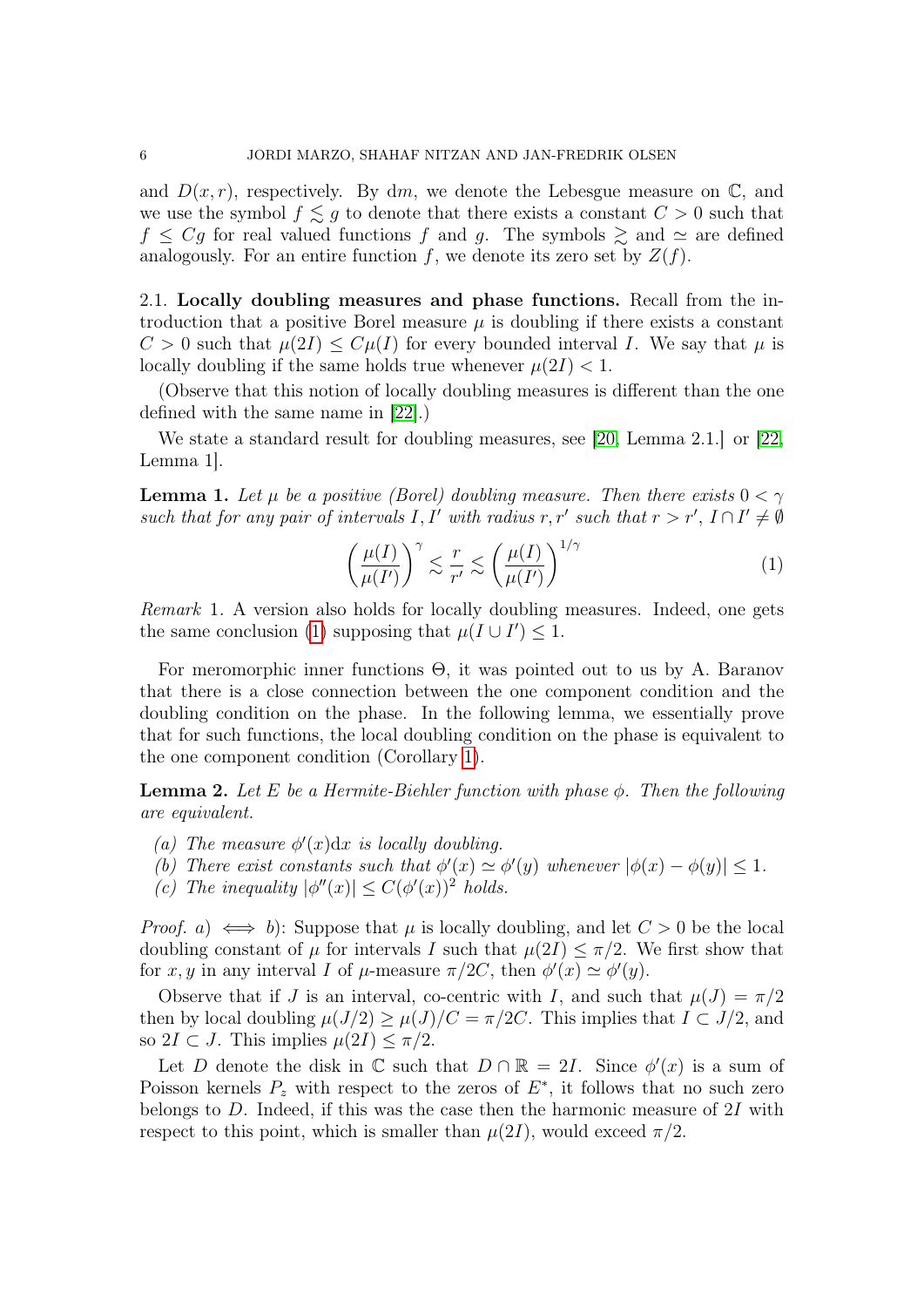For each zero z of  $E^*$ , it now follows easily that  $P_z(x) \simeq P_z(y)$ , which yields  $\phi'(x) \simeq \phi'(y).$ 

By a covering argument, we obtain  $(b)$ . The converse is immediate.

b)  $\iff$  c): If we denote the zeroes of  $E^*$  by  $z_n = a_n + ib_n$ , then by the triangle inequality,

$$
|\phi''(x)| \le 2\sum_{n} \frac{b_n|x - a_n|}{\left((x - a_n)^2 + b_n^2\right)^2} := 2(A + B),
$$

where we have split the sum according to whether  $|x - a_n| \leq b_n$  or  $|x - a_n| > b_n$ , respectively. The first estimate is clear,

$$
A \leq \sum_{|x-a_n| \leq b_n} \frac{b_n^2}{\left( (x-a_n)^2 + b_n^2 \right)^2} \leq \left( \sum_n \frac{b_n}{(x-a_n)^2 + b_n^2} \right)^2 = (\phi'(x))^2.
$$

To obtain the second estimate, we observe that for this case  $1 \lesssim \phi'(x)|x - a_n|$ . Indeed, first suppose that  $|\phi(x) - \phi(a_n)| > 1$ . Letting u be the point between  $a_n$ and x such that  $|\phi(x) - \phi(u)| = 1$ , it readily follows that

$$
1 = |\phi(x) - \phi(u)| \simeq \phi'(x)|x - u| \le \phi'(x)|x - a_n|
$$

On the other hand, if  $|\phi(x) - \phi(a_n)| \leq 1$ , then we know that  $\phi'(a_n) \sim \phi'(x)$ . Since  $1 \leq b_n \phi'(a_n)$  (always!), the condition  $b_n < |x - a_n|$  gives the required estimate. It now follows that

 $B \leq \sum$  $|x-a_n|>b_n$  $b_n$  $(x - a_n)^2 + b_n^2$  $\cdot \frac{1}{1}$  $|x - a_n|$  $\lesssim \phi'(x) \sum$ n  $b_n$  $(x - a_n)^2 + b_n^2$  $= (\phi'(x))^2.$ 

The converse implication holds in general for any increasing function  $\phi$ . Indeed, let  $d_{\phi}(x, y) < 1$  and suppose that  $\phi'(x) < \phi'(y)$ , then

$$
\log \frac{\phi'(y)}{\phi'(x)} = \left| \log \frac{\phi'(y)}{\phi'(x)} \right| = \left| \int_x^y \frac{\phi''(t)}{\phi'(t)} dt \right| \le C \left| \int_x^y \phi'(t) dt \right| \le C.
$$

For inner functions  $\Theta$  on the unit disk  $\mathbb D$  with phase  $\phi$ , it is proved by Aleksan $d$ rov [\[2\]](#page-29-4) that condition  $(c)$  above, under some mild additional restrictions that are automatically satisfied when  $\Theta$  is a meromorphic Blaschke product, is equivalent to Θ being one component. Following the argument of Aleksandrov, it is clear that the same result holds on the upper half-plane as long as one makes the additional hypothesis that  $\Theta = E^*/E$  has infinity in its spectrum (cf. [\[1,](#page-29-17) Theorem 3.4]). Hence, we obtain the following consequence.

<span id="page-6-0"></span>**Corollary 1.** Let E be a Hermite-Biehler function with phase  $\phi$ , and suppose that a subsequence of zeroes converges to infinity. Then  $\phi'(x)dx$  gives a locally doubling measure if and only if the inner function  $E^*/E$  satisfies the one component condition.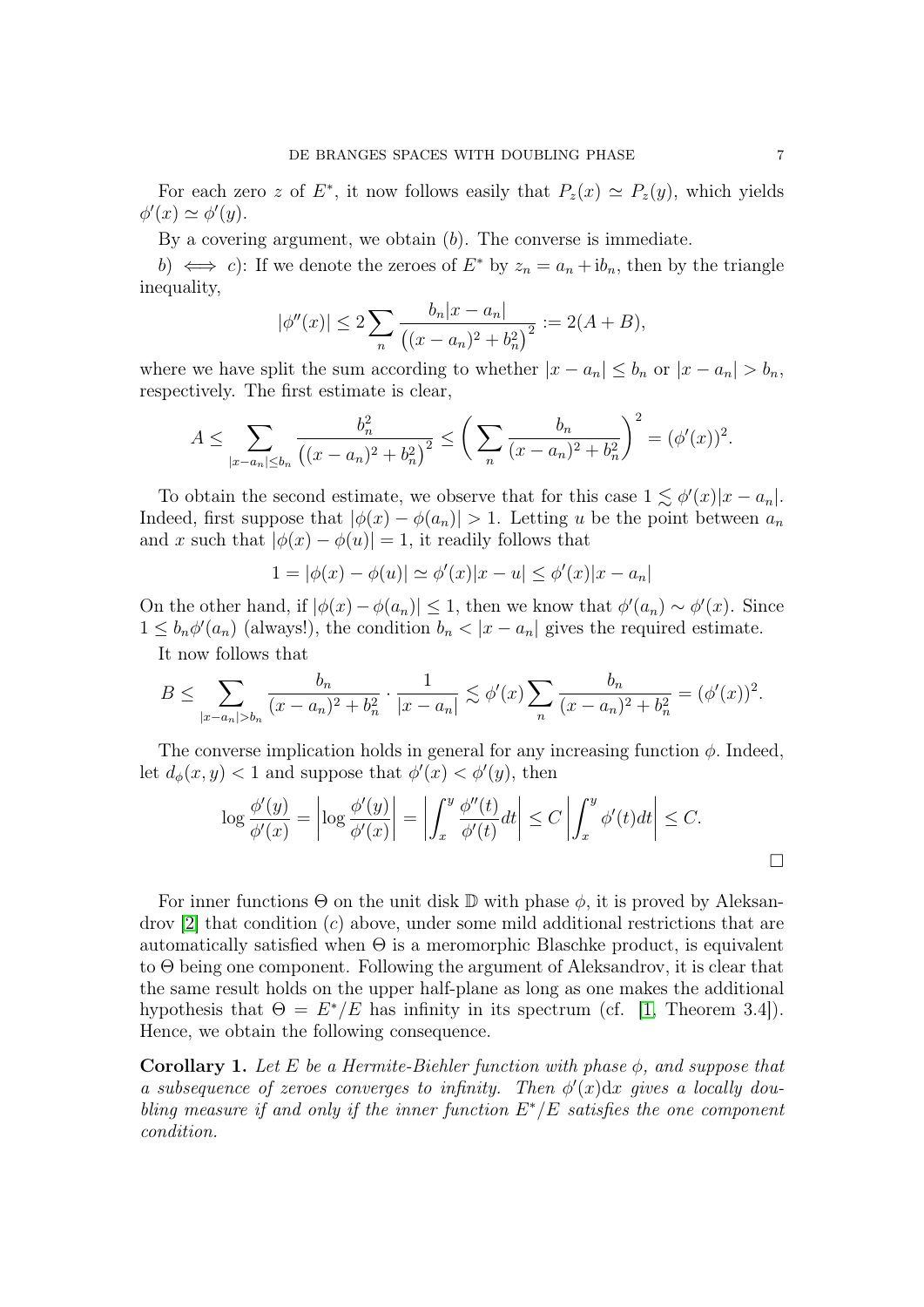We point out that there exists a Hermite-Biehler function  $E$  where the phase  $\phi$  satisfies the local doubling condition, but not the doubling condition. This example is obtained by letting E be the entire function with zeroes  $z_n = -i2^n$  for  $n \in \mathbb{N}$ . Indeed, then  $\phi'(x) \simeq (1+x)^{-1}$ .

Rewriting parts of the two previous lemmas in the notation of the metric  $d_{\phi}(x, y) = |\phi(x) - \phi(y)|$  we easily obtain the following. It is analogue to [\[19,](#page-29-6) Lemma 4].

<span id="page-7-1"></span>**Lemma 3.** Let E be a Hermite-Biehler function with phase  $\phi$ . Then there are constants depending on  $r > 0$  such that the following hold:

- a) If the measure  $\phi'(x)dx$  is locally doubling and  $d_{\phi}(x, y) \leq r$ , then  $d_{\phi}(x, y) \simeq$  $\phi'(x)|x-y|.$
- b) If the measure  $\phi'(x)dx$  is doubling and  $d_{\phi}(x, y) > r$ , then  $(\phi'(x)|x-y|)^{1/\alpha} \lesssim$  $d_{\phi}(x,y) \lesssim (\phi'(x)|x-y|)^{\alpha}$ , for some  $\alpha > 0$  depending only on the doubling constant of the measure.

<span id="page-7-3"></span>Remark 2. When  $\phi'(x)dx$  is a doubling measure, it follows by Lemma [3](#page-7-1) that there exists some  $\delta > 0$ , such that for  $r > 0$  and  $d_{\phi}(x, y) > r$ , then

$$
\phi'(y) \lesssim d_{\phi}(x, y)^{\delta} \phi'(x),
$$

with the constant depending on r.

<span id="page-7-4"></span>Remark [3](#page-7-1). Observe that Lemma 3 still holds if we merely assume  $\phi$  to be a smooth increasing function satisfying condition (b) of Lemma [2.](#page-5-0)

2.2. Pointwise estimates of functions in de Branges spaces. The following lemma, while simple, explains the analogy between de Branges spaces with a doubling phase function and Fock spaces with a doubling laplacian.

<span id="page-7-0"></span>**Lemma 4.** Let  $E$  be a Hermite-Biehler function, and set

<span id="page-7-2"></span>
$$
\Phi(z) := \begin{cases}\n\log |E(z)| & \text{if } \operatorname{Im} z \ge 0, \\
\log |E^*(z)| & \text{if } \operatorname{Im} z < 0.\n\end{cases}
$$
\n(2)

Then

$$
\Delta \Phi(z) = \begin{cases} 2\phi'(z) & z \in \mathbb{R} \\ 0 & z \notin \mathbb{R}. \end{cases}
$$

*Proof.* The function  $\log E$  is analytic in a neighborhood of  $x \in \mathbb{R}$ , so by the Cauchy-Riemann equations,  $\partial_y(\log |E|)(x) = -\partial_x(\arg E)(x) = \phi'(x)$ . The result now follows by an argument using Green's formula.

We now show that for functions in a de Branges space satisfying the local doubling property, a subharmonic-type estimate holds. This is a crucial tool, which in the context of Fock spaces corresponds to [\[19,](#page-29-6) Lemma 19].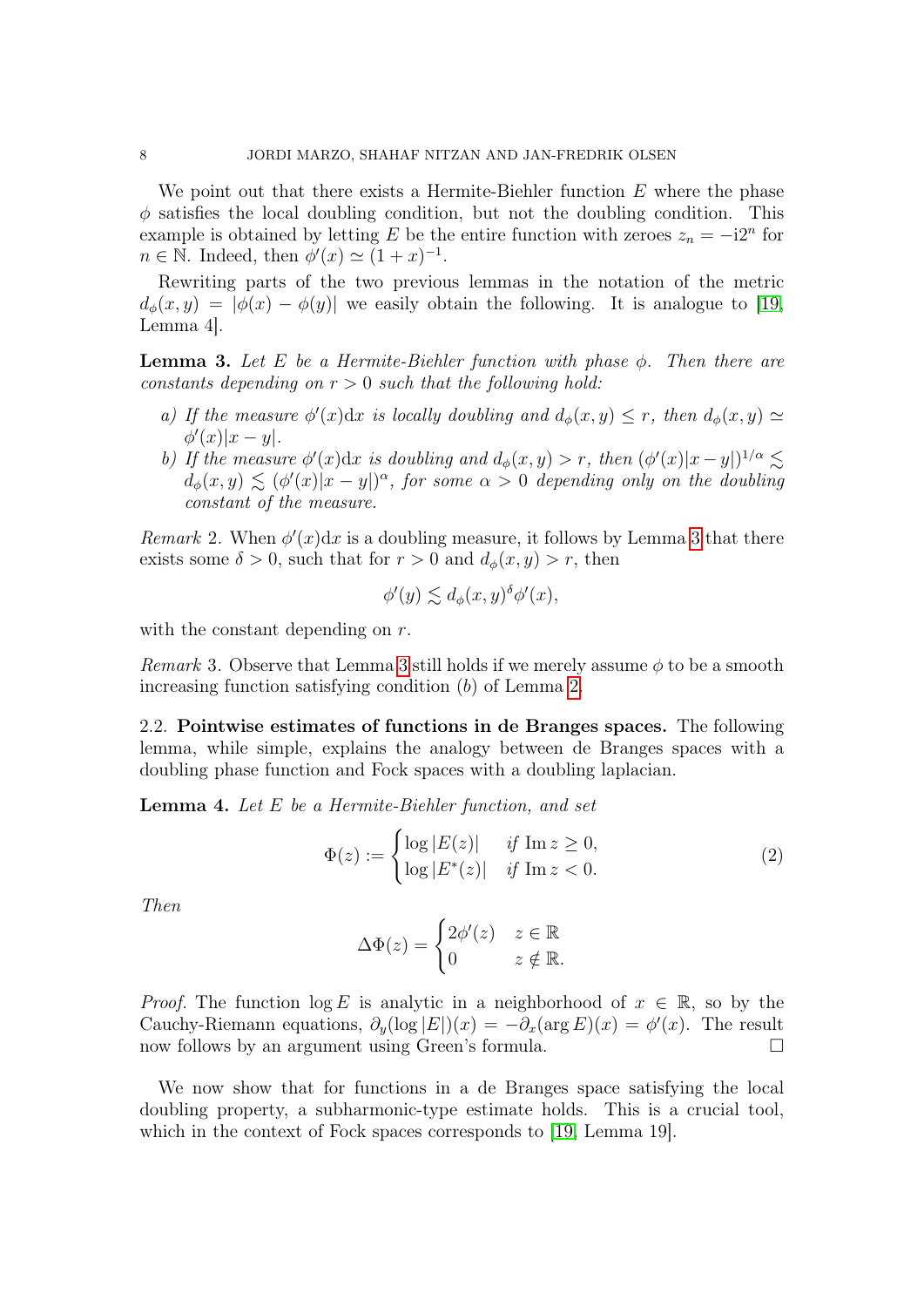<span id="page-8-3"></span>**Lemma 5.** Let E be a Hermite-Biehler function with phase function  $\phi$ , and let  $\Phi$  be given by [\(2\)](#page-7-2). If  $\phi'(x)dx$  is a locally doubling measure on  $\mathbb{R}$ , then there are constants only depending on  $r > 0$  such that for all  $f \in H(E)$  and  $x \in \mathbb{R}$  we have

<span id="page-8-0"></span>
$$
\left|\frac{f(x)}{E(x)}\right|^2 \lesssim \phi'(x)^2 \int_{D_{\phi}(x,r)} |f(\xi)|^2 e^{-2\Phi(\xi)} dm(\xi),\tag{3}
$$

and

<span id="page-8-1"></span>
$$
\left| \left( \frac{f}{E} \right)'(x) \right|^2 \lesssim \phi'(x)^4 \int_{D_{\phi}(x,r)} |f(\xi)|^2 e^{-2\Phi(\xi)} dm(\xi). \tag{4}
$$

Proof. We first observe that an inequality of the type [\(3\)](#page-8-0) follows immediately by subharmonicity for a Euclidean disk centered at  $z \in \mathbb{C}$ , with radius  $1/\phi'(\text{Re } z)$ , and which does not intersect  $\mathbb R$ . We now prove that such an inequality holds even if the disk intersects  $\mathbb{R}$ , and deduce the lemma from it.

Given  $\rho > 0$ , fix  $z \in \mathbb{C}$  and set Re  $z = x$ . Suppose that the euclidean disc  $D(z, \rho/\phi'(x))$  intersects R. By Green's formula, there exists a harmonic function h on  $D(z, 2\rho/\phi'(x))$  such that

$$
h(\xi) = \Phi(\xi) - \Phi(z) + \underbrace{\int_{D(z,2\rho/\phi'(x))} \left( G(\eta,\xi) - G(\eta,z) \right) \Delta \Phi(\eta) \mathrm{d}m(\eta)}_{=:B(\xi)},\tag{5}
$$

where  $G(\eta, \xi)$  is Green's function for  $D(z, 2\rho/\phi'(x))$  with pole at  $\xi$ . Observe that  $h(z)=0.$ 

We proceed to estimate  $|B(\xi)|$  for  $\xi \in D(z, \rho/\phi'(x))$ . Set  $J = D(z, 2\rho/\phi'(x)) \cap \mathbb{R}$ . By Lemma [4](#page-7-0) we have  $\Delta\Phi(\eta) = 2\phi'(\eta)$ , and so

$$
B(\xi) = 2 \int_J (G(\eta, \xi) - G(\eta, z)) \phi'(\eta) d\eta.
$$

It is clear that  $J \subset I(x, 2\rho/\phi'(x))$  $J \subset I(x, 2\rho/\phi'(x))$  $J \subset I(x, 2\rho/\phi'(x))$ , so by Lemma 2 and the explicit form of the Green function, we have

$$
\int_J G(\eta,\xi)\phi'(\eta) d\eta \simeq \phi'(x) \int_J G(\eta,\xi) d\eta \leq C\rho.
$$

Applying this estimate to both  $G(\eta, z)$  and  $G(\eta, \xi)$ , we obtain  $|B(\xi)| \leq C \rho$ .

Let  $H = h + i\tilde{h}$  be an analytic completion of h. Since H is purely imaginary at the point z, we can use the estimate on B, and the subharmonicity of  $|e^{-H(z)}f(z)|^2$ , to obtain

<span id="page-8-2"></span>
$$
|f(z)e^{-\Phi(z)}|^2 = |e^{-H(z)}f(z)|^2 e^{-2\Phi(z)} \lesssim \phi'(x)^2 \int_{D(z,\rho/\phi'(x))} |f(\xi)|^2 e^{-2\Phi(\xi)} dm(\xi), \tag{6}
$$

where the implicit constant only depends on  $\rho$ .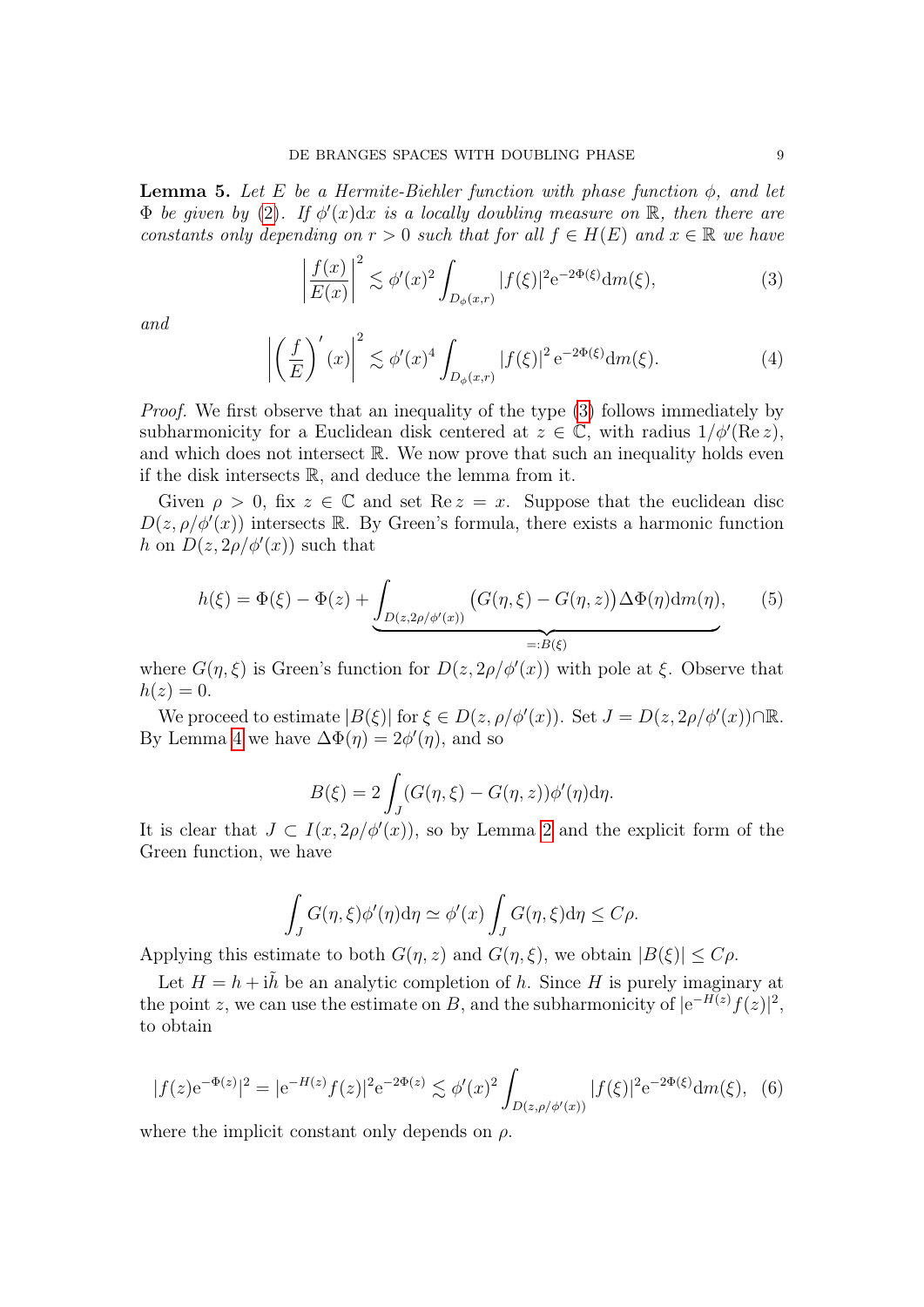The inequality [\(3\)](#page-8-0) now follows by observing that there exists an  $\rho > 0$ , depending only on r, such that the ball  $D(x, 2\rho/\phi'(x))$  is contained in  $D_{\phi}(x, r)$ .

For [\(4\)](#page-8-1), we use a simple contour argument involving the Cauchy integral formula, and take the derivative to see that for any  $\epsilon > 0$ 

$$
\left(\frac{f}{E}\right)'(x) = \frac{1}{2\pi i} \int_{|z-x| = \epsilon/\phi'(x)} \frac{f(z)e^{-\Phi(z)}}{(z-x)^2} dz.
$$

The conclusion now follows by choosing  $\epsilon > 0$  small enough, using the triangle inequality and applying  $(6)$ .

2.3. Carleson measures and a Bernstein inequality. In this, and the next subsection, we use the Fock space point of view to obtain the basic tools needed to study sampling and interpolating sequences for de Branges spaces satisfying the doubling condition. Most of these results have been proved by different methods in the context of one component model spaces.

Recall that a positive Borel measure  $\nu$  on  $\mathbb{C}_+$  is called Carleson for the space  $H^2(\mathbb{C}_+)$  if there exists a constant such that for all  $f \in H^2(\mathbb{C}_+)$ 

$$
\int_{\mathbb{C}_+} |f(z)|^2 \mathrm{d}\nu(z) \lesssim \|f\|_{H^2(\mathbb{C}_+)}^2.
$$

A well-known characterization, due to Carleson [\[10\]](#page-29-18) and Shapiro and Shields [\[30\]](#page-30-4), says that a positive Borel measure  $\nu$  is a Carleson measure for  $H^2(\mathbb{C}_+)$  if and only if  $\nu(C_I) \leq |I|$  for all bounded intervals  $I \subset \mathbb{R}$ , where  $C_I$  is the square in  $\mathbb{C}_+$  with base I. It is clear that the above holds true, with obvious modifications, for the space  $H^2(\mathbb{C}_-)$ .

Carleson measures for model spaces were first considered by Cohn [\[11,](#page-29-2) [12\]](#page-29-3). For positive measures supported on R this notion carries over directly to de Branges spaces: we say that a measure  $\nu$  is a Carleson measure for  $H(E)$  if

$$
\int_{\mathbb{R}} \frac{|f(x)|^2}{|E(x)|^2} d\nu(x) \lesssim ||f||_{H(E)}^2, \qquad f \in H(E).
$$

We begin with a simple lemma.

<span id="page-9-0"></span>**Lemma 6.** Let E be a Hermite-Biehler function with phase function  $\phi$ , and set

$$
D = \bigcup_{t \in \mathbb{R}} D_{\phi}(t, 1).
$$

If  $\phi'(x)dx$  is a locally doubling measure on  $\mathbb{R}$ , then the measure

$$
d\nu^{\pm}(z) = \phi'(\text{Re } z) \chi_{D \cap \mathbb{C}_{\pm}}(z) dm(z)
$$

is Carleson for  $H^2(\mathbb{C}_{\pm}).$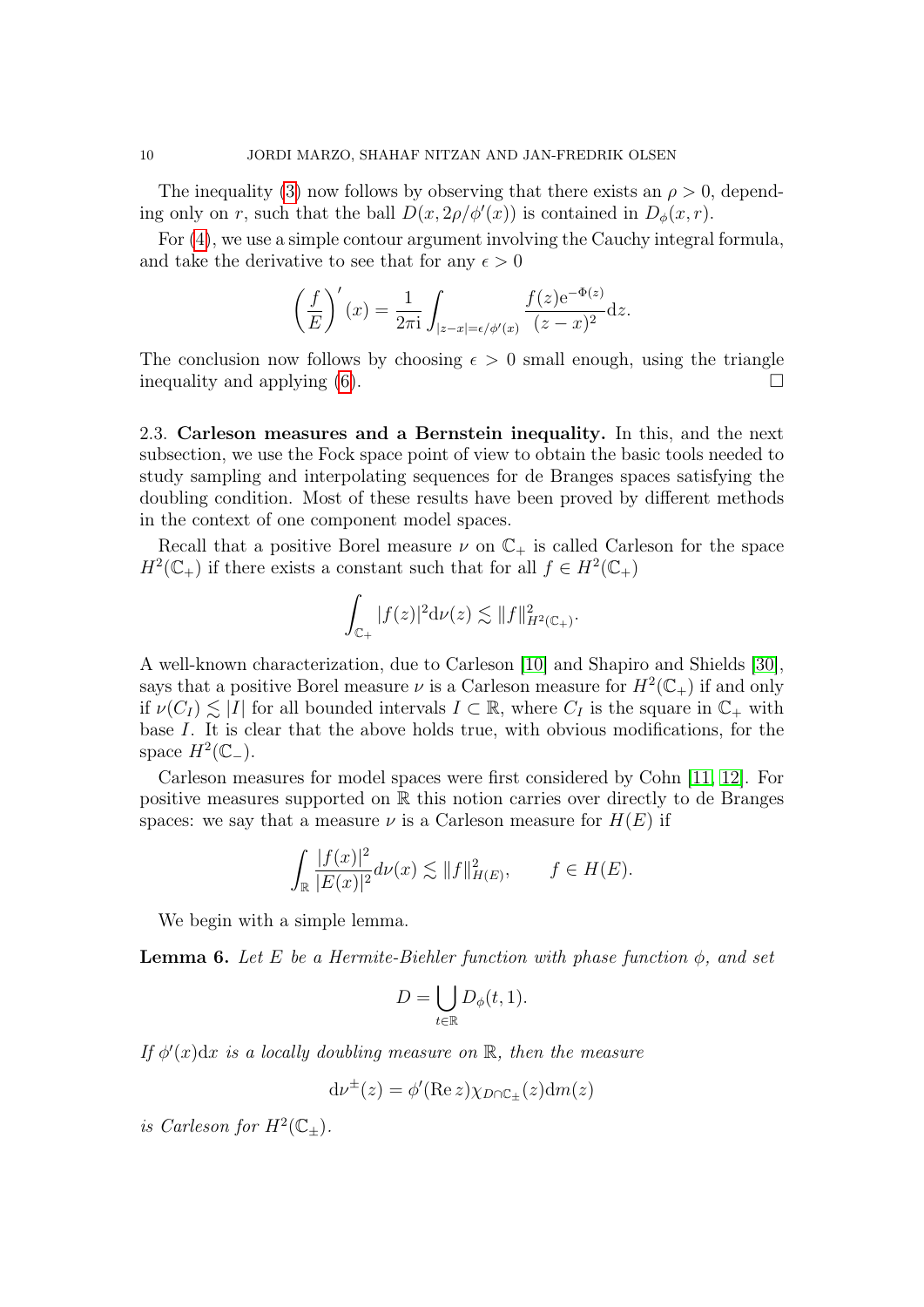*Proof.* Let  $I \subset \mathbb{R}$  be an interval with center  $t \in \mathbb{R}$ , and denote by  $C_I$  the Carleson square with base I. First, suppose that  $\mu(I) \leq 1$ . By Lemma [2,](#page-5-0) we have  $\phi'(t) \simeq$  $\phi'(s)$  for all  $s \in I$ , and furthermore  $|I|\phi'(t) \lesssim 1$ . Hence,

$$
\nu^+(C_I) \leq \int_{C_I} \phi'(\text{Re}\,z) \, \mathrm{d}m(z) \lesssim \phi'(t)|I|^2 \lesssim |I|.
$$

Next, suppose that  $\mu(I) > 1$ . Let  $\{I_j\}_{j=1}^N$  be a cover of I by intervals with disjoint interiors such that  $\mu(I_i) = 1$ . It follows from the doubling condition that

$$
|I| \simeq \sum_{j=1}^{N} |I_j|,
$$

with a uniform control of the implicit constants and N.

Let  $C_{I_j}$  denote the rectangle with base  $I_j$  and height  $h_j = \sup_{s \in I_j} 1/\phi'(s)$ . Since  $\phi'(t) \simeq \phi'(s)$  for  $s, t \in I_j$ , it now follows that

$$
\nu^+(C_I) \le \sum_{j=1}^N \int_{\widetilde{C_{I_j}}} \phi'(\text{Re}\,z) \, \text{d}m(z) \simeq \sum_{j=1}^N |I_j| \simeq |I|.
$$

For  $\nu^-$  a similar argument works.

<span id="page-10-1"></span>Remark 4. A discrete version of this result also holds i.e. if  $\{t_n\}$  is a  $\phi$ -separated sequence of points in R. Then  $d\nu^{\pm}(z) = \sum_{n \in \mathbb{Z}} \phi'(t_n) \chi_{D_{\phi}(t_n,1) \cap \mathbb{C}_+}(z) dm(z)$  is a Carleson measure on  $H^2(\mathbb{C}_{\pm}).$ 

The following Bernstein-type inequality is a special case of [\[3,](#page-29-19) Corollary 1.5]. We include a simple proof using our techniques.

<span id="page-10-0"></span>**Lemma 7.** Let E be a Hermite-Biehler function with phase function  $\phi$ . If  $\phi'(x)dx$ is a locally doubling measure on  $\mathbb R$ , then there exists a constant  $C > 0$  such that

$$
\left\| \frac{(f/E)'}{\phi'} \right\|_{L^2(\mathbb{R})} \le C \|f\|_{H(E)}, \qquad f \in H(E).
$$

*Proof.* Let  $D = \bigcup_{t \in \mathbb{R}} D_{\phi}(t, 1)$ . Observe that  $z \in D_{\phi}(t, 1)$  implies  $t \in I_{\phi}(\text{Re } z, 1)$ . Lemma [5,](#page-8-3) followed by Fubini's theorem yields

$$
\left\| \frac{(f/E)'}{\phi'} \right\|_{L^2(\mathbb{R})}^2 \lesssim \int_{\mathbb{R}} \phi'(t)^2 \int_{D_{\phi}(t,1)} |f(z)|^2 e^{-2\Phi(z)} dm(z) dt
$$
  

$$
\lesssim \int_{D} |f(z)|^2 e^{-2\Phi(z)} \left( \int_{I(\text{Re } z,c)} \phi'(t) dt \right) \phi'(\text{Re } z) dm(z)
$$
  

$$
= \int_{D} |f(z)|^2 e^{-2\Phi(z)} \phi'(\text{Re } z) dm(z).
$$

The conclusion now follows by Lemma [6.](#page-9-0)

*Remark* 5. The above lemma also holds for any  $1 \leq p < \infty$  using the obvious generalizations.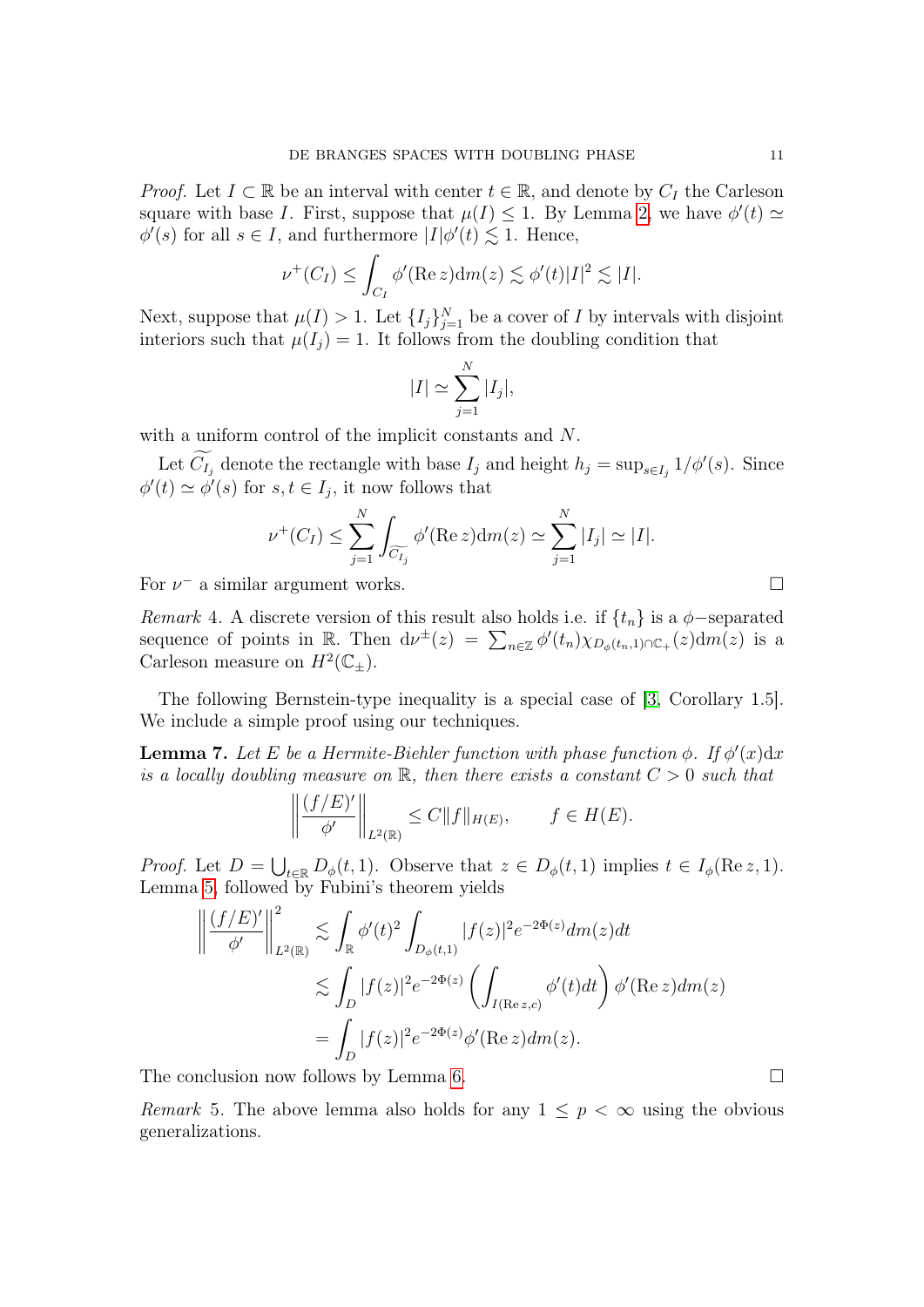A well-known result by Volberg and Treil [\[31\]](#page-30-5) in the context of one component model spaces implies the following characterization.

<span id="page-11-0"></span>**Lemma 8.** Let E be a Hermite-Biehler function with phase function  $\phi$ . If  $\phi'(x)dx$ is a locally doubling measure on  $\mathbb{R}$ , then a positive Borel measure  $\nu$  with support in  $\mathbb R$  is a Carleson measure for the space  $H(E)$  if and only if

$$
\int_{I} \phi'(x) d\nu(x) \lesssim 1\tag{7}
$$

for all intervals  $I \subset \mathbb{R}$  with  $\int_I \phi'(x) dx = 1$ .

2.4. Basic results about sampling and interpolating sequences. The following result is an immediate consequence of Lemma [8.](#page-11-0)

<span id="page-11-2"></span>Corollary 2. Let E be a Hermite-Biehler function with phase function  $\phi$ . If  $\phi'(x)dx$  is a locally doubling measure on R, then a real sequence  $\Gamma$  is Bessel if and only if it is a finite union of uniformly  $\phi$ -separated sequences.

It follows that we may always assume that sampling sequences are  $\phi$ -separated, which is a fact we need to prove our density results. We now establish some other basic results.

The next lemma is a standard tool to prove perturbative results. Indeed, combined with standard arguments, stability results for Bessel sequences, sampling sequences and interpolating sequences follow (see e.g. [\[32,](#page-30-6) chapter 4]).

While we include a simple proof of the lemma to illustrate the use of our techniques, we do not work out all of these consequences, instead we refer the interested reader to Baranov [\[4\]](#page-29-9), where such results are obtained for general one component model spaces using other tools.

<span id="page-11-1"></span>**Lemma 9.** Let E be a Hermite-Biehler function with phase function  $\phi$ , and suppose that  $\{\lambda_n\}$  is a real  $\phi$ -separated sequence. If  $\phi'(x)dx$  is a locally doubling measure on R, then for every  $\delta > 0$  and real sequence  $\{\gamma_n\}$  that satisfies  $\sup_n d_\phi(\lambda_n, \gamma_n) < \delta$ , there exists a constant  $C(\delta) > 0$  such that

$$
\sum_{n} |\langle f, \widetilde{K}_{\lambda_n} - \widetilde{K}_{\gamma_n} \rangle|^2 < C(\delta) \|f\|_{H(E)}^2, \qquad \forall f \in H(E).
$$

Moreover,  $C(\delta)$  can be chosen to satisfy  $C(\delta) \to 0$  as  $\delta \to 0$ .

Proof. We begin by estimating

$$
|\langle f, \widetilde{K}_{\lambda_n} - \widetilde{K}_{\gamma_n} \rangle|^2 = \left| \frac{f(\lambda_n)}{E(\lambda_n)\sqrt{\phi'(\lambda_n)}} - \frac{f(\gamma_n)}{E(\gamma_n)\sqrt{\phi'(\gamma_n)}} \right|^2
$$

$$
= \left| \int_{\gamma_n}^{\lambda_n} \left( \frac{f}{E\sqrt{\phi'}} \right)'(x) dx \right|^2
$$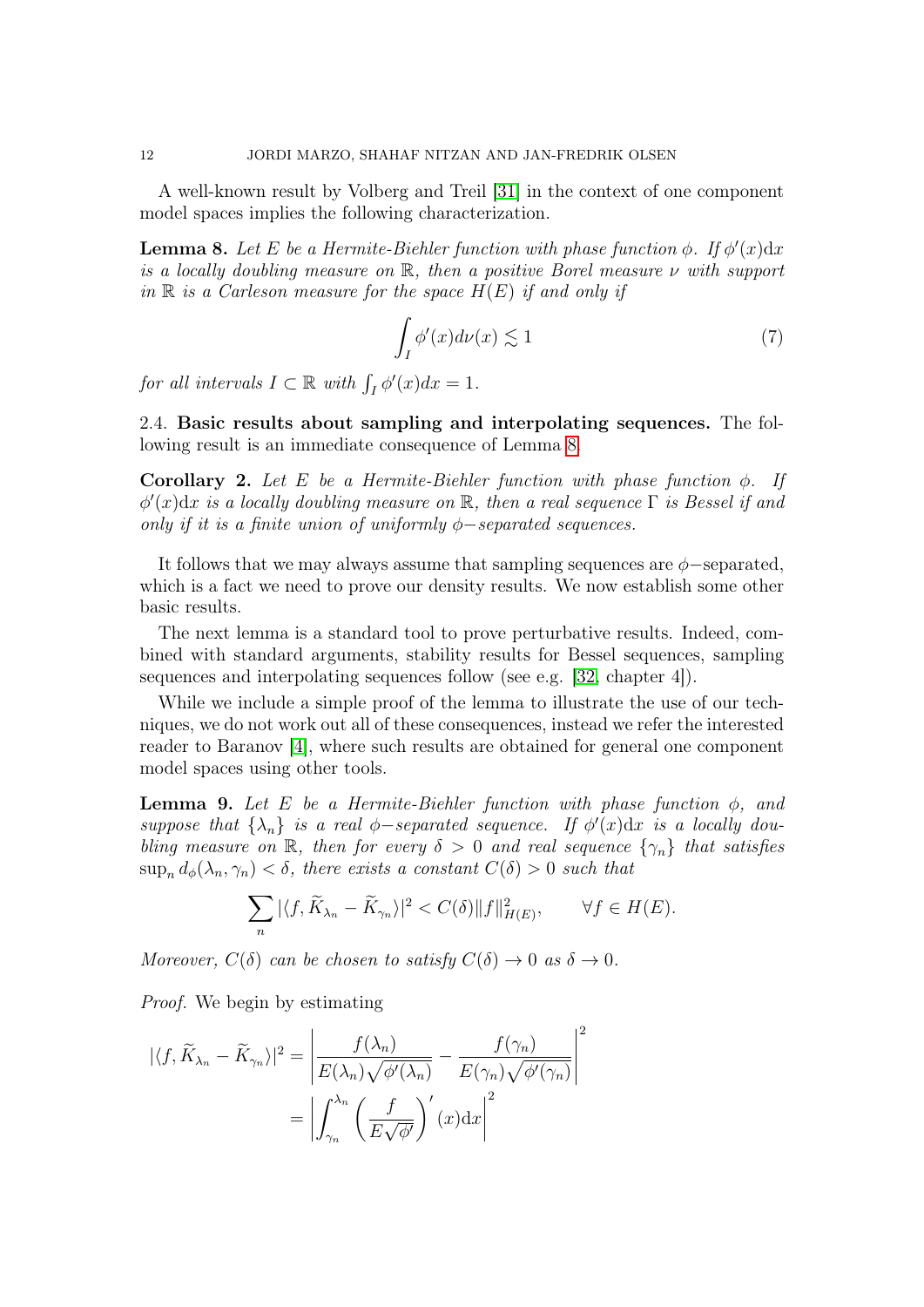DE BRANGES SPACES WITH DOUBLING PHASE 13

$$
\leq 2\left|\int_{\gamma_n}^{\lambda_n}\left(\frac{f}{E}\right)'(x)\frac{1}{\sqrt{\phi'(x)}}\mathrm{d}x\right|^2 + \left|\int_{\gamma_n}^{\lambda_n}\frac{f(x)}{E(x)}\frac{\phi''(x)}{\left(\sqrt{\phi'(x)}\right)^3}\mathrm{d}x\right|^2}{\phi(x)}.
$$

To estimate (∗) we apply the Cauchy-Schwartz inequality to obtain

$$
(*) \leq \left(\int_{\gamma_n}^{\lambda_n} \phi'(x) dx\right) \left(\int_{\gamma_n}^{\lambda_n} \left|\frac{(f/E)'(x)}{\phi'(x)}\right|^2 dx\right) \leq \delta \int_{\gamma_n}^{\lambda_n} \left|\frac{(f/E)'(x)}{\phi'(x)}\right|^2 dx.
$$

In the case of (∗∗), the Cauchy-Schwartz inequality followed by Lemma [2](#page-5-0) yields

$$
(**) \leq \left(\int_{\gamma_n}^{\lambda_n} \phi'(x) dx\right) \left(\int_{\gamma_n}^{\lambda_n} \left|\frac{f(x)}{E(x)}\right|^2 \left(\frac{\phi''(x)}{\left(\phi'(x)\right)^2}\right)^2 dx\right) \lesssim \delta \int_{\gamma_n}^{\lambda_n} \left|\frac{f(x)}{E(x)}\right|^2 dx.
$$

Let  $I_n$  denote interval with end points  $\lambda_n, \gamma_n$ . For  $\delta > 0$  small enough, the intervals  $I_n$  do not overlap, and we simply sum the previous two estimates up to get

$$
\sum_{n} |\langle f, \widetilde{K}_{\lambda_n} - \widetilde{K}_{\gamma_n} \rangle|^2 \lesssim \delta \left( \int_{\mathbb{R}} \left| \frac{(f/E)'(x)}{\phi'(x)} \right|^2 dx + \int_{\mathbb{R}} \left| \frac{f(x)}{E(x)} \right|^2 dx \right).
$$

The desired estimate for  $\delta > 0$  small, now follows from Lemma [7.](#page-10-0) To see that we get an inequality for any  $\delta > 0$ , with some constant, it is enough to note that in general there is a uniform bound, only depending on  $\delta > 0$  and E, for how many times the intervals  $I_n$  overlap.

We end this section on preliminaries with two standard results on separation that we need in the proof of theorems [1](#page-4-0) and [2.](#page-4-1) They do not seem to have appeared previously in our context. For a proof in the Paley-Wiener case see [\[27,](#page-30-7) Lemma 3.11, 3.12]. We provide a proof of the first lemma to illustrate again the use of our techniques.

**Lemma 10.** Let E be a Hermite-Biehler function with phase function  $\phi$ . If  $\phi'(x)dx$  is a locally doubling measure on R, then every interpolating sequence  $\Gamma$  is φ−separated.

*Proof.* For  $\gamma \in \Gamma$  there exists a function such that for  $\gamma' \in \Gamma$  we have

$$
f_{\gamma}(\gamma') = \begin{cases} 0 & \gamma' \neq \gamma, \\ E(\gamma)\sqrt{\phi'(\gamma)} & \gamma' = \gamma, \end{cases}
$$

with  $|| f_\gamma ||_{H(E)} \lesssim 1$ . For  $\gamma \neq \gamma'$ , this implies

$$
\sqrt{\phi'(\gamma)} = \left| \frac{f_{\gamma}(\gamma)}{E(\gamma)} - \frac{f_{\gamma}(\gamma')}{E(\gamma')} \right| = |\gamma - \gamma'| \left| \left( \frac{f_{\gamma}}{E} \right)'(x) \right|,
$$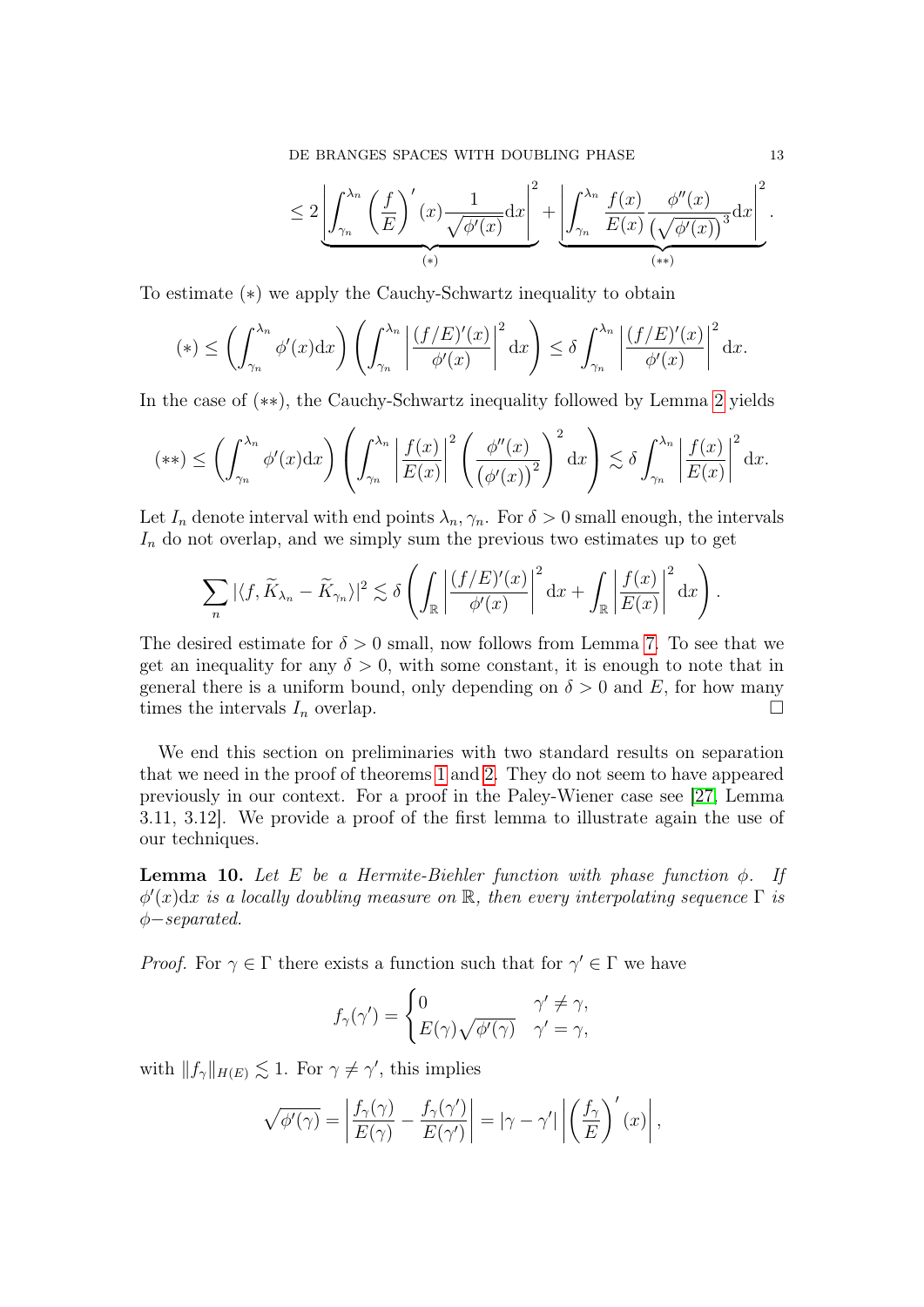for some x in the interval with end points  $\gamma$ ,  $\gamma'$ . By Lemma [5,](#page-8-3) this is less than

$$
|\gamma - \gamma'| \phi'(x)^{3/2} \Bigg( \underbrace{\phi'(x) \int_{D_{\phi}(x,1)} |f_{\gamma}(\xi)|^2 e^{-2\Phi(\xi)} dm(\xi)}_{(*)}\Bigg)^{1/2}.
$$

By Remark [4,](#page-10-1) the expression (∗) is bounded by some constant only depending on the norm of  $f_\gamma$ . Hence,  $1 \leq \phi'(x) | \gamma - \gamma' |$ . But, by Lemma [3,](#page-7-1) this implies that  $d_{\phi}(\gamma, \gamma') \gtrsim 1.$  $)\gtrsim 1.$ 

**Lemma 11.** Let E be a Hermite-Biehler function with phase function  $\phi$ . If  $\phi'(x)dx$  is a locally doubling measure on R, then for every sampling sequence  $\Lambda$ , there exists a  $\phi$ -separated sequence  $\Lambda' \subset \Lambda$  which is also a sampling sequence.

This result can be deduced from Lemma [9.](#page-11-1) For a detailed proof in the Bergman case see [\[14,](#page-29-20) p. 201].

### 3. Basic constructions: Multiplier and peak functions

<span id="page-13-0"></span>In this section, we consider a larger class of spaces than the de Branges spaces. In view of this, let  $\Psi$  denote a real valued subharmonic function with Laplacian supported on the real line, and define the space

$$
\mathcal{F}_{\Psi}^{\infty} = \{ f \in H(\mathbb{C}) : ||f||_{\mathcal{F}_{\Psi}^{\infty}} = \sup_{z \in \mathbb{C}} |f(z)|e^{-\Psi(z)} < \infty \}.
$$

Note that if  $E$  is a Hermite-Biehler function and, as above, we define

$$
\Phi(z) := \begin{cases} \log |E(z)| & \text{if } \operatorname{Im} z > 0, \\ \log |E^*(z)| & \text{if } \operatorname{Im} z < 0. \end{cases}
$$

then  $f \in \mathcal{F}_{\Phi}^{\infty}$  if and only if  $f/E$  and  $f^*/E$  are in  $H^{\infty}(\mathbb{C}_+)$ , with the norm computed on R.

Let  $\mu$  denote the measure on R given by  $\Delta \Psi$ . We make the additional assumptions that this measure is doubling, and that  $\mu = \psi'(t)dt$  for some suitable function  $\psi \in C^{\infty}(\mathbb{R})$  satisfying (b) of Lemma [2,](#page-5-0) i.e., there exist constants such that the following local doubling property holds:

<span id="page-13-1"></span>
$$
\psi'(x) \simeq \psi'(y) \quad \text{whenever} \quad |\psi(x) - \psi(y)| \le 1. \tag{8}
$$

Recall that by  $d_{\psi}$ ,  $I_{\psi}$  and  $D_{\psi}$  we denote the metric, open intervals and open balls induced by the measure  $\psi'(t)dt$ , respectively, and that by  $Z(f)$  we denote the zero set of the entire function  $f$ .

3.1. Multiplier construction. We first establish the existence of the so-called multiplier function. We follow the proof of Theorem 41 in [\[19\]](#page-29-6) closely.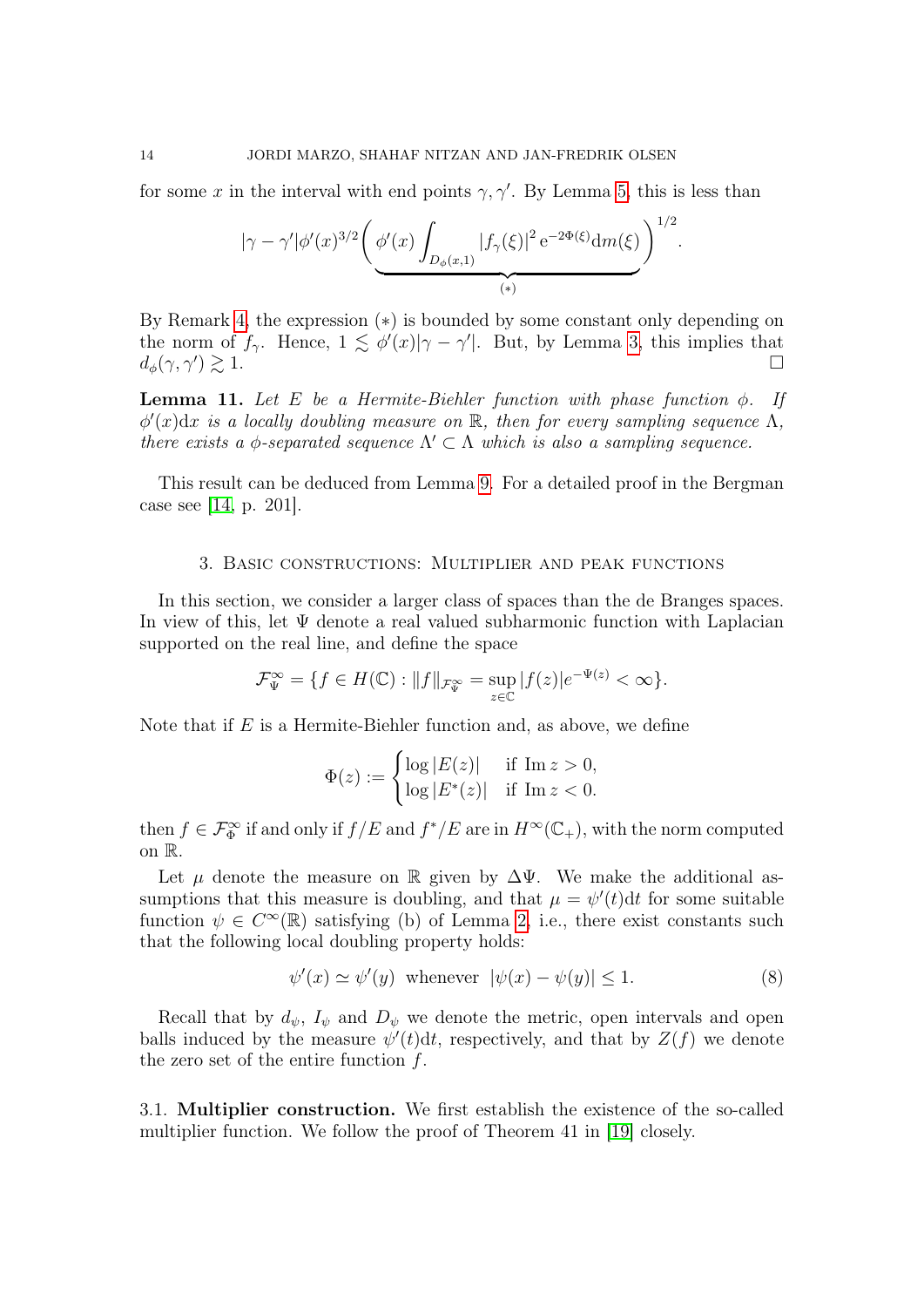<span id="page-14-1"></span>**Theorem 3.** Let  $\Psi, \psi$  and  $\mu$  be as above. If the sequence  $\Lambda = (\lambda_i)$  of real numbers is separated in the metric  $d_{\psi}$  and satisfies

<span id="page-14-0"></span>
$$
D_{\psi}^{+}(\Lambda) := \limsup_{r \to \infty} \sup_{\mu(I)=r} \frac{|I \cap \Lambda|}{r} < \frac{1}{2\pi},\tag{9}
$$

then we can construct a function  $f \in \mathcal{F}_{\Psi}^{\infty}$  such that  $\Lambda \subset Z(f)$ , and, for some number  $\eta > 0$ , it holds that:

- (a) The set  $\Lambda$  is separated from the other zeroes of f in the sense that  $D_{\psi}(\lambda, \eta) \cap$  $Z(f) = {\lambda}$  for all  $\lambda \in \Lambda$ .
- (b) There exist constants such that  $|f(x)e^{-\Psi(x)}| \simeq d_{\psi}(x,\lambda)$  for all  $\lambda \in \Lambda$  and  $x \in I_{\psi}(\lambda, \eta).$

The idea in the first part of the proof, is to use [\(9\)](#page-14-0) to associate with  $\mu = \psi'(t) dt$ a measure on C that can be split up into pieces with good cancelation properties. To this end, we need the following lemma.

<span id="page-14-2"></span>**Lemma 12.** Let  $\tau$  be a complex measure supported in an interval  $I \subset \mathbb{R}$  with  $|\tau(I)| \geq 1$  and  $\int_I |x|^j d|\tau|(x) < \infty$  for  $j = 1, \ldots, n$ . Then there exists a set of points  $\{\xi_1,\ldots,\xi_n\} \in \mathbb{C}$  such that

$$
\frac{1}{\tau(I)} \int x^j \mathrm{d}\tau(x) = \frac{1}{n} \sum_{k=1}^n \xi_k^j,
$$

for  $j \in \{1, \ldots, n\}$ . Moreover, if  $I = I(c, r)$ , the points  $\{\xi_1, \ldots, \xi_n\}$  are in a ball  $D(c, Cr)$  for some constant C depending only on n and  $|\tau|(I)$ .

Proof. We sketch a proof due to Ortega-Cerdà [\[23\]](#page-29-21). Let

$$
p_j(z_1,..., z_n) = z_1^j + \cdots + z_n^j, \qquad j = 1,..., n.
$$

Our objective is to solve the system of equations

$$
p_j(z_1,\ldots,z_n)=\frac{n}{\tau(I)}\int x^j\mathrm{d}\tau(x)=c_j,\qquad j=1,\ldots,n.
$$

We first suppose that  $I = (-1, 1)$ . Observe that  $|c_j| \leq n|\tau|(I)$ . The polynomials  $p_1, \ldots, p_n$  are called the power sum symmetric polynomials, and it is well-known that they generate the ring of symmetric polynomials with rational coefficients in n variables. In particular, the coefficients of the polynomial

$$
\prod_{i=1}^n (t-z_i) = t^n - e_1(z_1,\ldots,z_n)t^{n-1} + \cdots + (-1)^n e_n(z_1,\ldots,z_n),
$$

which are the elementary symmetric polynomials, are in the ring of symmetric polynomials. In view of this, there exist polynomials  $Q_j(z_1, \ldots, z_n)$  such that

$$
e_j = Q_j(p_1, \ldots, p_n), \quad j = 1, \ldots, n.
$$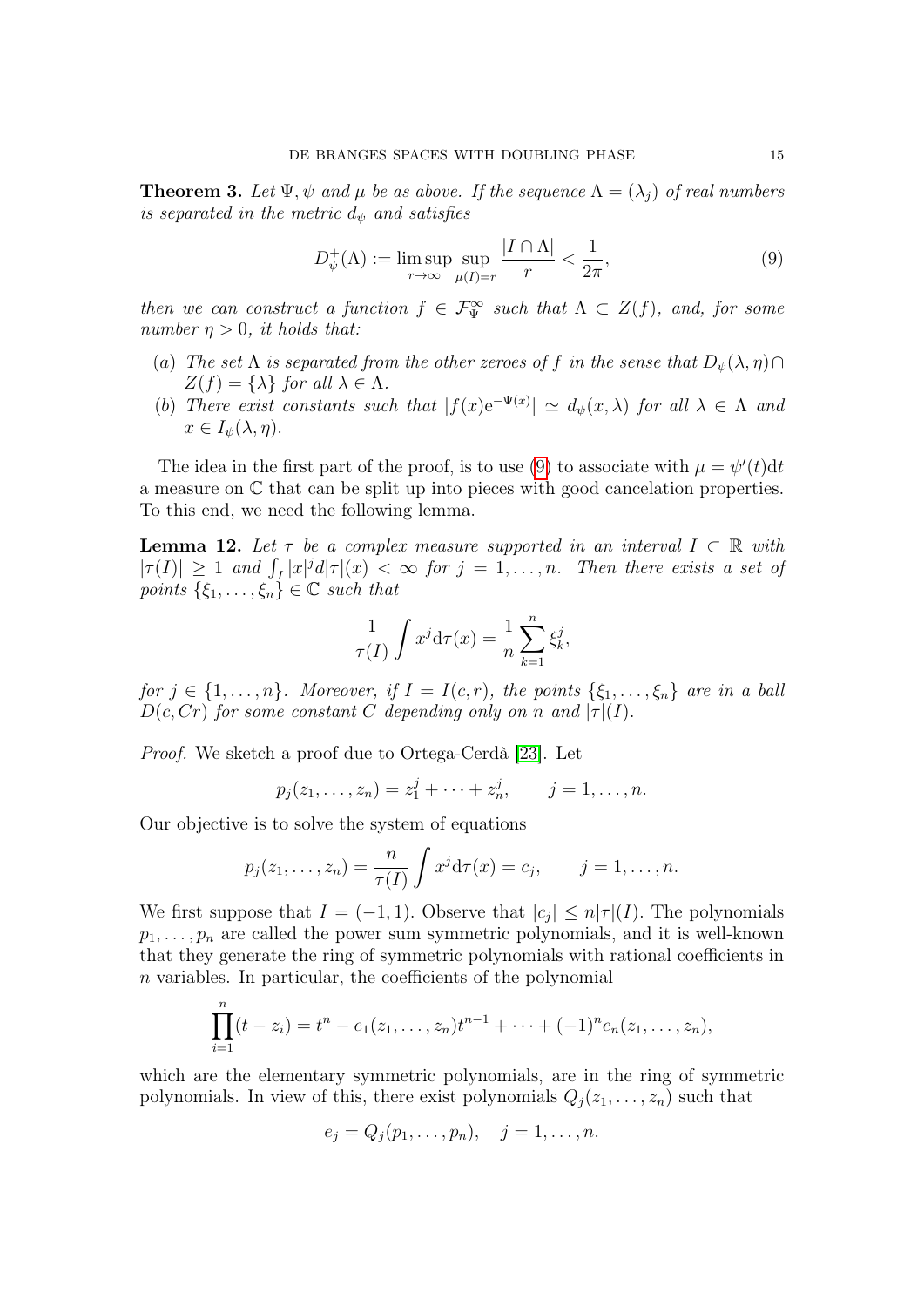As the elementary symmetric polynomials  $e_j$  also generate the ring of symmetric polynomials in *n* variables, there exist polynomials  $R_i(z_1, \ldots, z_n)$  such that

$$
p_j = R_j(e_1, \ldots, e_n), \quad j = 1, \ldots, n.
$$

Since the power sum symmetric polynomials are algebraically independent over Q [\[18\]](#page-29-22), it now follows that

$$
R_j(Q_1(z_1,\ldots,z_n),\ldots,Q_n(z_1,\ldots,z_n))=z_j, \quad j=1,\ldots,n.
$$

Let  $\{\xi_1,\ldots,\xi_n\}$  be the roots of the polynomial

$$
t^{n}-Q_{1}(c_{1},...,c_{n})t^{n-1}+\cdots+(-1)^{n}Q_{n}(c_{1},...,c_{n}).
$$

Clearly,

$$
e_j(\xi_1,\ldots,\xi_n) = Q_j(c_1,\ldots,c_n), \quad j = 1,\ldots,n,
$$

and therefore

$$
p_j(\xi_1, ..., \xi_n) = R_j(e_1(\xi_1, ..., \xi_n), ..., e_n(\xi_1, ..., \xi_n))
$$
  
=  $R_j(Q_1(c_1, ..., c_n), ..., Q_n(c_1, ..., c_n)) = c_j.$ 

As it holds that

$$
|\xi_j| \le \max_{j=1,\dots,n} \{|Q_j(c_1,\dots,c_n)|\} + 1, \quad j = 1,\dots,n,
$$

the points  $\xi_j$  are in  $D(0, C)$  for some constant  $C > 0$  depending only on n and  $|\tau|(I).$ 

In the general case, the interval  $I(c, r) = (c - r, c + r)$  can be sent to  $(-1, 1)$ , by an affine map. If we apply the above procedure to the measure  $\tilde{\tau}$  on (-1, 1) induced by  $\tau$ , we obtain a set of points  $\tilde{\xi}_k$ . With this, it is not hard to see that the points

$$
\xi_k = r\tilde{\xi}_k + c, \ \ k = 1, \ldots, n,
$$

have the desired properties. Indeed,

$$
\frac{1}{\tau(I)} \int_I x^j d\tau(x) = \frac{1}{\tau(I)} \int_{-1}^1 (rx + c)^j d\tilde{\tau}(x) = \sum_{\ell=0}^j {j \choose \ell} \frac{c^{j-\ell}r^j}{\tau(I)} \int_{-1}^1 x^j d\tilde{\tau}(x)
$$

$$
= \sum_{\ell=0}^j {j \choose \ell} c^{j-\ell}r^j \frac{1}{n} \sum_{k=1}^n \tilde{\xi}_k^j = \frac{1}{n} \sum_{k=1}^n \xi_k^j.
$$

Proof of Theorem [3.](#page-14-1) Given  $x \in \mathbb{R}$ , we set  $\rho_x = 1/\psi'(x)$ . Observe that in this notation,  $\mu(D(x, \rho_x)) \simeq 1$ . Define the measure

$$
\widetilde{\mu}:=\frac{\mu}{2\pi}-\sum_{\lambda\in\Lambda}\delta_{\lambda}.
$$

Fix  $n \in \mathbb{N}$  so large that  $n\gamma > 1$  $n\gamma > 1$ , where  $\gamma$  is the exponent appearing in Lemma 1 for  $\mu$ .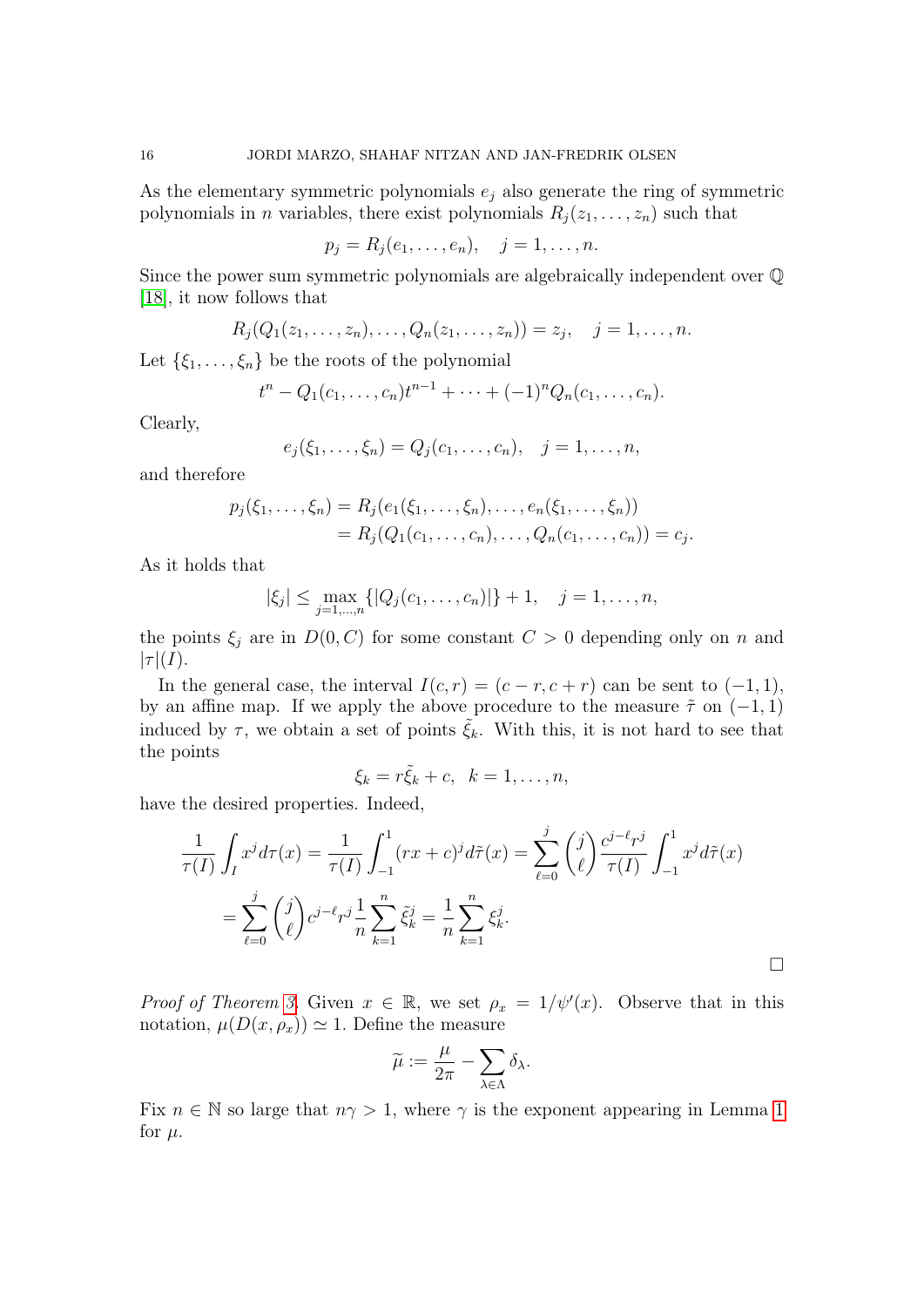By condition [\(9\)](#page-14-0), given any  $\epsilon > 0$ , if we choose  $M > 0$  large enough, then it holds for any interval  $I \subset \mathbb{R}$ , with  $\mu(I) = 2\pi M$ , that

$$
\epsilon M \le \widetilde{\mu}(I) \le M.
$$

Choose M so large that both  $M \in \mathbb{R}^2$  and the above holds, and let  $\{I_k\}$  be a partition of R into intervals with  $\mu(I_k) = 2\pi M$ . Note that if M is an integer, then so is  $\tilde{\mu}(I_k)$ . Hence, without loss of generality, we can add points to the set Λ, while keeping the separation (since no more than M points have to be added to any single interval  $I_k$ , so that

$$
\widetilde{\mu}(I_k) = n^2, \qquad \forall k \in \mathbb{Z}.
$$

Let  $S_k$  be the square, symmetric with respect to R, such that  $S_k \cap \mathbb{R} = I_k$ , and consider the measure  $\tilde{\mu}$  as a singularly supported measure on  $\mathbb{C}$ . Let  $\tilde{\mu}_k$  denote its restriction to  $S_k$ .

We apply Lemma [12](#page-14-2) to each of the measures  $\tilde{\mu}_k$  to find point sets  $\Xi_k$  =  $\{\xi_{k,1}, \ldots, \xi_{k,n}\} \subset CS_k$  for which the measures

$$
\widetilde{\mu}_k - n \sum_{\xi \in \Xi_k} \delta_{\xi}
$$

each have *n* vanishing moments. Here  $CS_k$  is the square co-centric with  $S_k$  and with side-lengths scaled up by the factor C.

The next step of the proof is to modify each  $\Xi_k$  to obtain sets  $\Sigma_k$  such that for each  $k \in \mathbb{Z}$ , the measure

$$
\nu_k = \widetilde{\mu}_k - \sum_{\sigma \in \Sigma_k} \delta_\sigma
$$

also has n vanishing moments, while keeping the set  $\Lambda$  separated from  $\Sigma := \cup \Sigma_k$ in the sense that there exists an  $\eta > 0$  such that for all  $\lambda \in \Lambda$ , the discs  $D_{\psi}(\lambda, \eta)$ have empty intersection with  $\Sigma$ . In this notation, the set  $\Sigma_k$  may have some points of multiplicity n.

Because of the separation of  $\Lambda$ , shrinking  $\eta > 0$  if necessary, we can suppose that the euclidean discs  $D(\lambda, \eta \rho_{\lambda})$  are pairwise disjoint for  $\lambda \in \Lambda$ .

Now, for each  $\xi \in \Xi_k$  belonging to  $D(\lambda, \eta \rho_{\lambda}/5)$  for some  $\lambda \in \Lambda$ , set

$$
\Sigma_{\xi} = \{ \xi + (3\eta \rho_{\lambda}/5) e^{\frac{2\pi i l}{n}} : 0 \le l < n \}.
$$

Let  $\Sigma_k$  be the union of all such sets for those  $\xi \in \Xi_k$ . With this, define

$$
\Sigma_k = \widetilde{\Sigma}_k \bigcup \{ \xi \in \Xi_k : \xi \notin D(\lambda, \eta \rho_\lambda), \ \forall \lambda \in \Lambda \}.
$$

As mentioned above, in this definition we allow some points to have multiplicity  $n$ . By construction, the set  $\Sigma$  is clearly separated from  $\Lambda$  in the sense given above (see Figure 1). To see that the measure  $\nu_k$  also has n vanishing moments, it suffices to observe that for any  $z, \tau \in \mathbb{C}$  and  $0 \leq j < n$  we have

$$
\sum_{l=0}^{n-1} (z + \tau e^{\frac{2\pi i l}{n}})^j = nz^j.
$$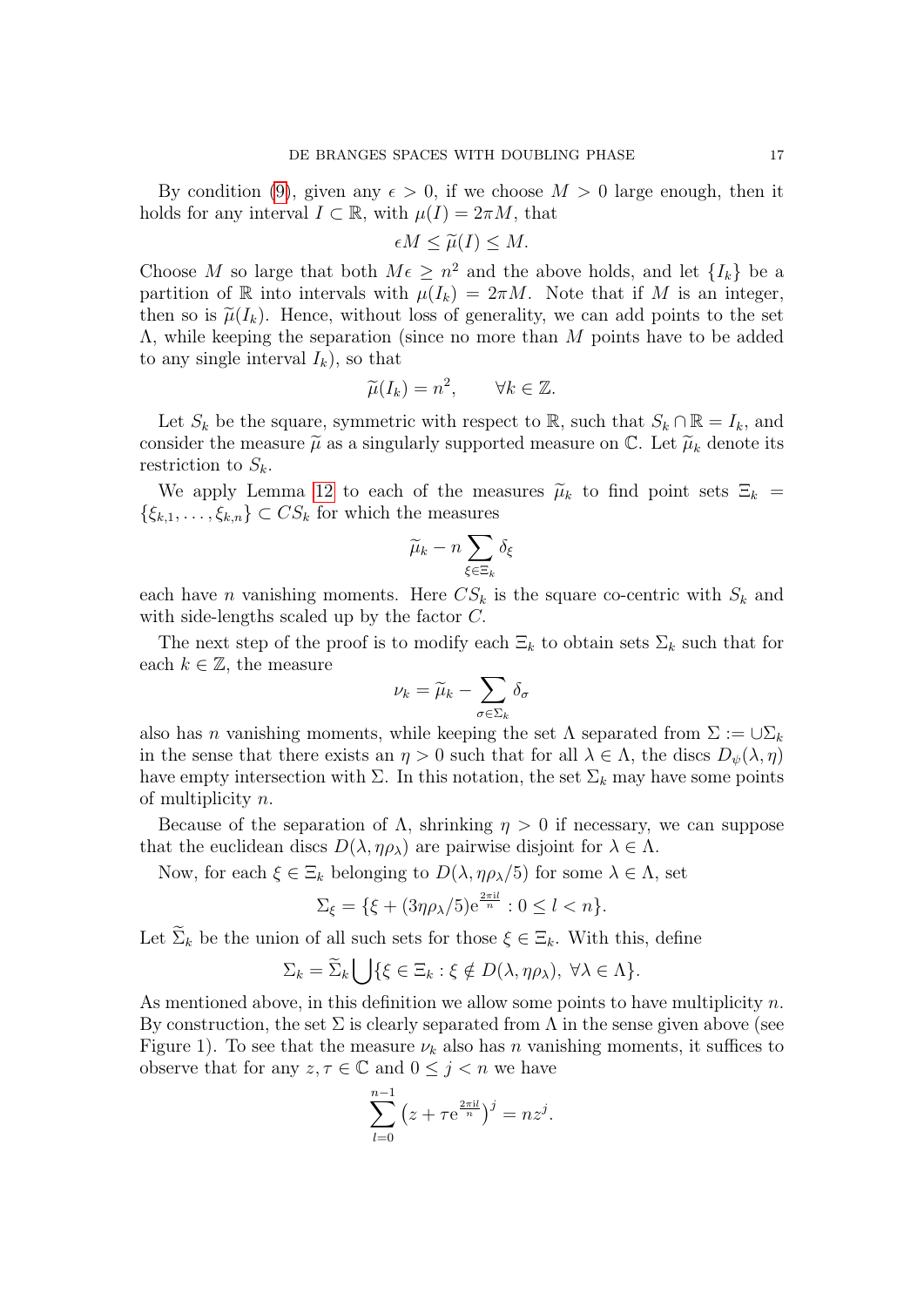

FIGURE 1. We illustrate how  $\Sigma_k$  is obtained by replacing  $\xi$  by points placed on a circle with center  $\xi$  and radius depending on the proximity to the closest  $\lambda$ . The dotted circle indicates the placement of the n new points, while the shaded area indicates the new separation between the new points and  $\lambda$ . (Note that we have normalized the distances.)

Note that it may happen that the points in  $\Sigma_k$  are now contained in some square larger than  $CS_k$ . However, since  $\psi$  satisfies the local doubling property [\(8\)](#page-13-1), it is easily seen that this may be remedied by increasing  $C$  slightly, independent of  $k$ .

To define the desired multiplier function f, let  $\nu = \sum \nu_k$ , and set

$$
w(z) := \int_{\mathbb{C}} \log |z - \zeta| \mathrm{d}\nu(\zeta).
$$

In particular,  $\Delta w = 2\pi\nu$ . Assume for a moment that  $w(z)$  is finite for all  $z \in \mathbb{C}$ , and let q denote any entire function with zeroes  $\Sigma \cup \Lambda$  with appropriate multiplicities. Then  $\Delta w = \Delta (\Psi - \log |g|)$ . I.e.,

$$
\Delta(w - \Psi + \log|g|) = 0.
$$

Hence, by Weyl's lemma, the function  $w-\Psi+\log|g|$  is harmonic on  $\mathbb{C}$ . Therefore, there exists an entire function h of which this is the real part, so  $w = \text{Re } h - \log|g| +$ Ψ. We set

$$
f := e^{-h}g.
$$

The final step of the proof is to obtain the required estimates for  $f$ . Indeed, to show that  $f \in \mathcal{F}_{\Psi}^{\infty}$  and that (b) holds, it suffices to find positive constants  $B, C, D < \infty$  for which

<span id="page-17-0"></span>
$$
-w(z) \le B, \qquad \forall z \in \mathbb{C}, \tag{10}
$$

and for small enough  $\eta > 0$  and all  $\lambda \in \Lambda$ ,

<span id="page-17-1"></span>
$$
-C \le w(z) - \log \frac{R\rho_{\lambda}}{|z - \lambda|} \le D, \qquad \forall z \in D(\lambda, \eta \rho_{\lambda}).
$$
 (11)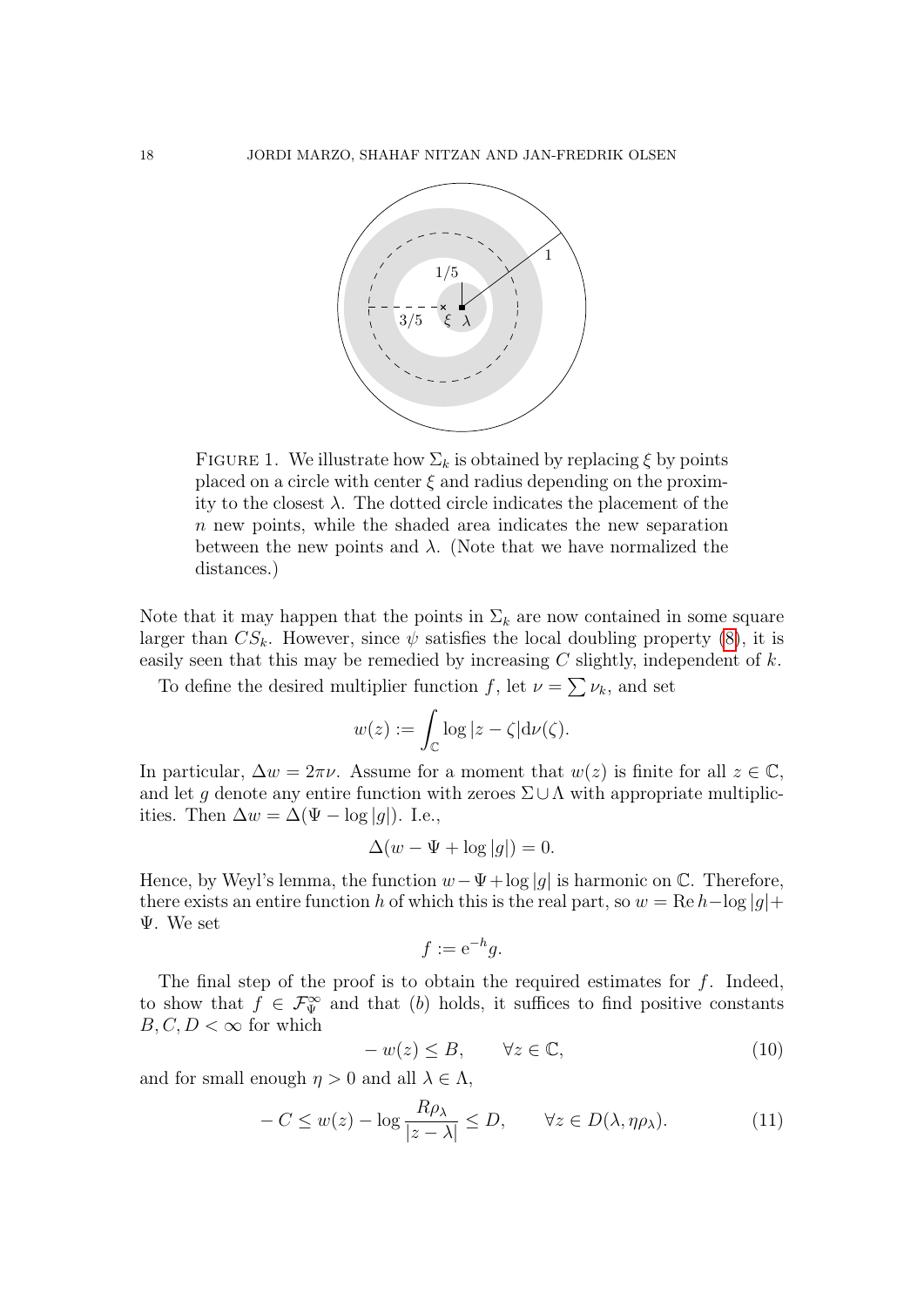For the estimates below, we let  $x_k$  denote the center of  $I_k$  and set  $\rho_{x_k} = \rho_k$ . By the local doubling property [\(8\)](#page-13-1), it follows readily that there is a radius  $R > 0$  such that for all  $k \in \mathbb{Z}$  we have  $CS_{k-1} \cup CS_k \cup CS_{k+1} \subset D(x_k, R\rho_k)$ .

We first prove that [\(10\)](#page-17-0) holds. Fix  $z \notin \bigcup_k D(x_k, 2R\rho_k)$  and let  $\zeta \in D(x_k, R\rho_k)$ . In this case,  $|\zeta - x_k| \le R\rho_k \le |z - x_k|$ . By  $P_k(\zeta) = P_{k,n-1,\zeta}(\zeta)$ , denote the Taylor polynomial of order  $n-1$  of the function  $log(z-\zeta)$  at the point  $x_k$ . Then, since  $|z-\zeta| \geq |z-x_k|/2$ , it holds that

$$
\left|\log(z-\zeta)-P_k(\zeta)\right|\leq \max_{\xi\in\langle x_k,\zeta\rangle}\left|\frac{(\zeta-x_k)^n}{(z-\xi)^n n}\right|\lesssim \frac{\rho_k^n}{|z-x_k|^n},
$$

where  $\langle x_k, \zeta \rangle$  is the segment in  $\mathbb C$  with endpoints  $x_k$  and  $\zeta$ . So, by the n vanishing moments of  $\nu_k$ ,

$$
\left| \int_{\mathbb{C}} \log |z - \zeta| d\nu(\zeta) \right| = \left| \text{Re} \int_{\mathbb{C}} \log(z - \zeta) d\nu(\zeta) \right| \le \left| \int_{\mathbb{C}} \log(z - \zeta) d\nu(\zeta) \right|
$$
  

$$
\le \left| \sum_{k \in \mathbb{Z}} \int_{CS_k} \log(z - \zeta) d\nu_k(\zeta) \right| \le \sum_{k \in \mathbb{Z}} \left| \int_{CS_k} (\log(z - \zeta) - P_k(\zeta)) d\nu_k(\zeta) \right|
$$
  

$$
\lesssim \sum_{k \in \mathbb{Z}} \frac{\rho_k^n}{|z - x_k|^n} \int_{CS_k} d|\nu_k|(\zeta) \lesssim \sum_{k \in \mathbb{Z}} \frac{\rho_k^n}{|z - x_k|^n}.
$$

Let  $k_z \in \mathbb{N}$  be such that  $\text{Re } z \in I_{k_z}$ . To see that the sum converges with a bound independent of z, it suffices to establish that  $|z - x_k| \ge A \rho_k (|k - k_z|^\gamma + 1)$ , for some constant A only depending on R. Recall that  $n\gamma > 1$ , and  $\gamma$  is the exponent appearing in Lemma [1](#page-5-2) for  $\mu$ . We leave it to the reader to find that such an estimate follows from the doubling property of  $\mu$ .

Next, suppose that  $z \in D(x_{k_z}, 2R\rho_{k_z})$  for some  $k_z \in \mathbb{N}$ . By the doubling property, there exists a number q, such that for  $|k-k_z| \ge q$ , then  $z \notin D(x_k, 2R\rho_k)$ . So, if we make the split

$$
w(z) = \underbrace{\sum_{|k-k_z| \leq q} \int_{\mathbb{C}} \log |z - \zeta| d\nu_k(\zeta)}_{:=w_1(z)} + \underbrace{\sum_{|k-k_z| > q} \int_{\mathbb{C}} \log |z - \zeta| d\nu_k(\zeta)}_{:=w_2(z)},
$$

then we can use the same method to get a bound  $|w_2(z)| \leq B$  as we did in the first case above. To estimate  $w_1(z)$ , we increase R if necessary so that  $\bigcup_{|k-k_z|\leq q} CS_k \subset$  $D(x_{k_z}, R\rho_{k_z})$  (this is possible independently of k). Then we can use the first vanishing moment of  $\nu_k$  to get

$$
-w_1(z) = \sum_{|k-k_z| \le q} \int_{CS_k} \log \frac{R\rho_{k_z}}{|z-\zeta|} d\left(\frac{\mu_k}{2\pi} - \sum_{\lambda \in \Lambda \cap I_k} \delta_{\lambda} - \sum_{\sigma \in \Sigma_k} \delta_{\sigma}\right)(\zeta)
$$

$$
\lesssim \int_{D(x_{k_z}, R\rho_{k_z})} \log \frac{R\rho_{k_z}}{|z-\zeta|} d\mu(\zeta).
$$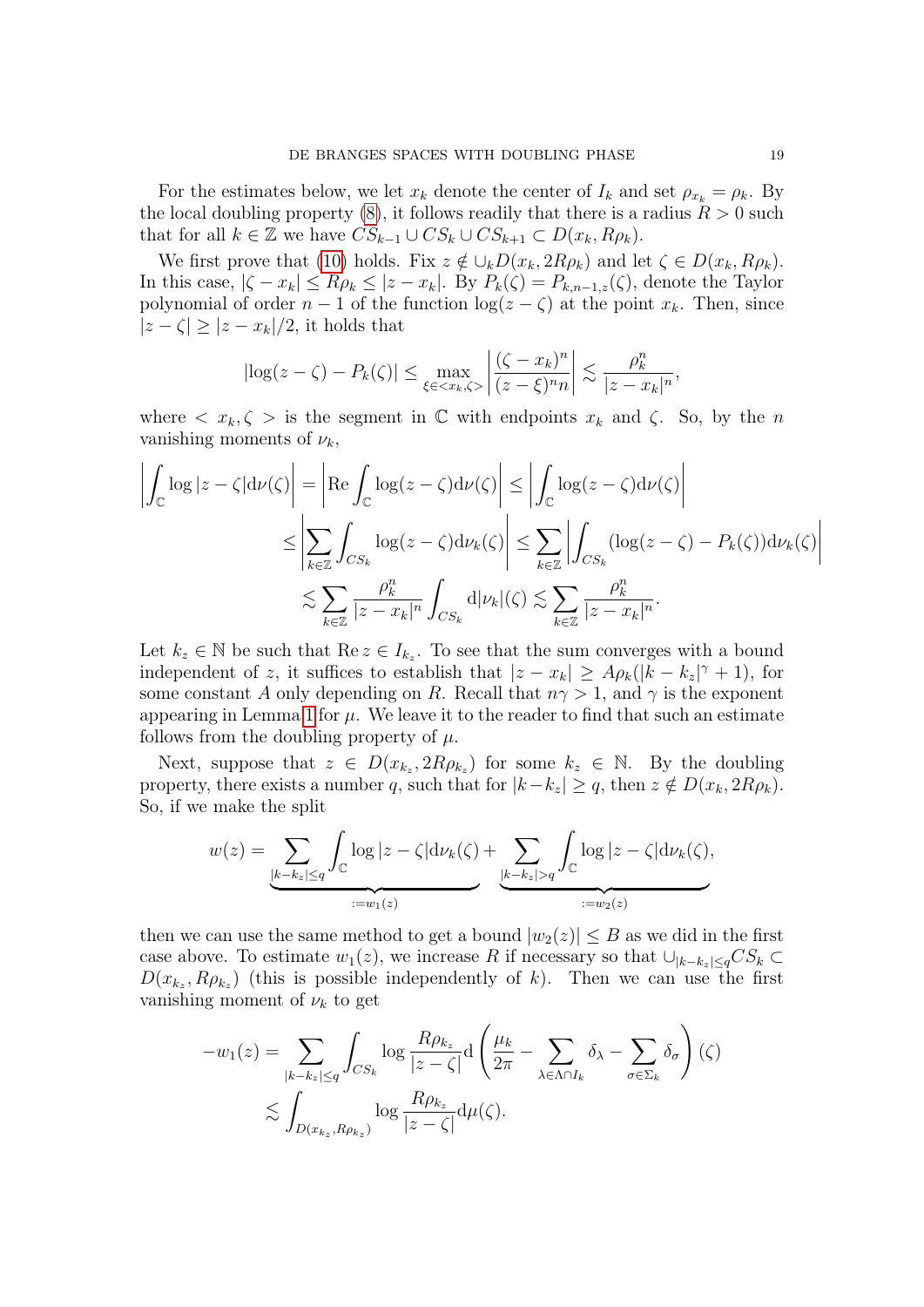Since  $d\mu = \psi'(t)dt$ , and  $\psi'(t) \simeq \psi'(x_{k_z})$  for  $t \in I(x_{k_z}, R\rho_{k_z})$ , it follows by basic calculus that the integral on the right-hand side is comparable to R.

We turn to the demonstration of [\(11\)](#page-17-1). Consider  $\lambda \in \Lambda$  and  $z \in D(\lambda, \eta \rho_{\lambda}),$ where  $\eta > 0$  is a separation constant of  $\Lambda$  from  $\Sigma$ . To get the lower estimate, we make the same split  $w(z) = w_1(z) + w_2(z)$  as above, using  $\lambda$  in place of  $k_z$ . The estimate of  $w_2(z)$  follows as before with the obvious modifications. In the lower estimate of  $w_1(z)$ , recall that above the expression

$$
I := \sum_{|k - k_z| \le q} \int_{CS_k} \log \frac{R\rho_\lambda}{|z - \zeta|} d\left(\sum_{\lambda \in \Lambda \cap S_k} \delta_\lambda + \sum_{\sigma \in \Sigma_k} \delta_\sigma\right)(\zeta)
$$

was estimated simply as  $I \geq 0$ . The lower estimate of  $w_1(z)$  follows in the current case, if we replace this by

$$
I = \sum_{|k - k_z| \le q} \sum_{\gamma \in (\Lambda \cap I_k) \cup \Sigma_k} \log \frac{R\rho_\lambda}{|z - \gamma|} \ge \log \frac{R\rho_\lambda}{|z - \lambda|}.
$$

As for the upper estimate of  $w_1(z)$ , since  $\mu$  is a positive measure,

$$
w_1(z) \leq \log \frac{R\rho_\lambda}{|z-\lambda|} + \sum_{|k-k_z| \leq q} \sum_{\gamma \in \Sigma_k \cup \Lambda \cap I_k \setminus \{\lambda\}} \log \frac{R\rho_\lambda}{|z-\gamma|}.
$$

It follows easily that the whole sum is bounded by some uniform constant, since every  $\gamma$  on the right-hand side is at least at a euclidean distance of  $\eta \rho_{\lambda}/2$  from z. This ends the proof.

3.2. Peak functions. As an application of the above multiplier construction, we obtain a class of peak functions analogue to the ones used by Beurling in his original work on sampling sequences. First, we record the following simple lemma.

<span id="page-19-0"></span>**Lemma 13.** Let  $\Psi$  and  $\psi$  be as above. Then, for every  $x_0 \in \mathbb{R}$  there exist a function  $f \in \mathcal{F}_{\Psi}^{\infty}$  and a sequence  $\Lambda \subset Z(f) \cap \mathbb{R}$  that satisfy the following conditions, all with constants not depending on  $x_0$ :

- (i) The set  $\Lambda \cup \{x_0\}$  is separated.
- (ii) The quantity  $|f(x_0)|e^{-\Psi(x_0)}$  is bounded below.
- (iii) The map  $x \mapsto d_{\psi}(x,\Lambda)$  is bounded above.
- (iv) We have  $|f(x)| \lesssim d_{\psi}(x,\Lambda) e^{\Psi(x)}$  for every  $x \in \mathbb{R}$ .

Proof. Set  $\Lambda = \{\lambda \in \mathbb{R} : d_{\psi}(x_0, \lambda) = 4\pi k, 0 \neq k \in \mathbb{Z}\}.$  Since  $D_{\psi}^+$  $\psi_{\psi}^{+}(\Lambda)=1/4\pi$  we may use these  $\Lambda$  to repeat the construction from Theorem 3. We do this while keeping the sequence  $\Sigma$  separated not only from  $\Lambda$  but also from  $\Lambda \cup \{x_0\}$ . This can be done in the same way as in the proof of Theorem 3, with a constant of separation not depending on  $x_0$ . Note that the constants  $B, C$  and D appearing in (10) and (11) depend only on the distribution of  $\Lambda$  (with respect to  $d_{\psi}$ ) and the doubling constant of  $\mu = \psi'(x)dx$ . Hence, the bounds obtained in these constructions do not depend on  $x_0$ . Properties (i), (iii) and (iv) follow immediately. To see that property (ii) is satisfied we make an estimate similar to the one on the right side of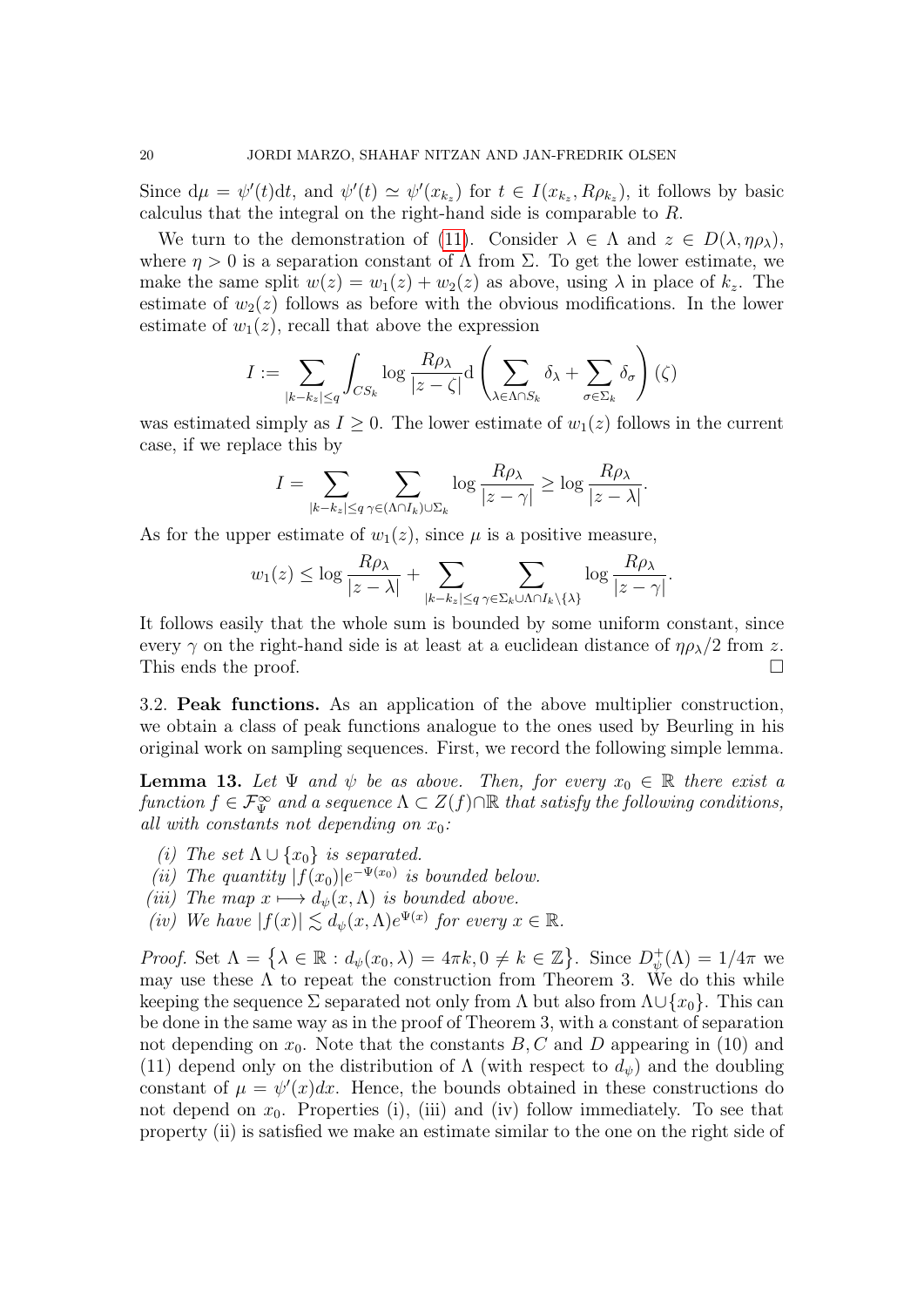(11), with  $z = x_0$ , and use the fact that  $x_0$  is uniformly separated from all points in  $\Lambda \cup \Sigma$ .

We are now ready to construct our peak functions.

<span id="page-20-3"></span>**Lemma 14.** Let  $\Psi$  and  $\psi$  be as above, and fix  $a > 0$  and  $k \in \mathbb{N}$ . For every  $x \in \mathbb{R}$ there is a function  $h(x, \cdot) \in \mathcal{F}_{a\Psi}^{\infty}$  that satisfies  $h(x, x) = 1$  and

<span id="page-20-1"></span>
$$
|h(x,y)| \le C \frac{1}{1 + d_{\psi}^{k}(x,y)} e^{a(\Psi(y) - \Psi(x))} \qquad \forall y \in \mathbb{R},
$$
\n(12)

where  $C$  is a constant not depending on x. Moreover, the following estimate holds whenever  $k$  is big enough:

<span id="page-20-2"></span>
$$
\sup_{y \in \mathbb{R}} \psi'(y) \int_{\mathbb{R}} |h(x,y)|^2 e^{2a(\Psi(x) - \Psi(y))} dx < \infty. \tag{13}
$$

*Proof.* For  $x_0 \in \mathbb{R}$ , let  $f \in \mathcal{F}_{a\Psi}^{\infty}$  be the function from Lemma [13.](#page-19-0) Property (iii) of the lemma implies that there exists  $L > 0$ , not depending on  $x_0$ , such that the interval  $I_{\psi}(x_0, L)$  includes at least M points from the corresponding sequence  $\Lambda$ . Choose such  $\sigma_1, ..., \sigma_M \in \Lambda$  and set

$$
h(x_0, z) = \frac{f(z)}{(z - \sigma_1) \cdots (z - \sigma_M)} \frac{c(x_0) e^{-\varepsilon \Psi(x_0)}}{(\phi'(x_0))^M}
$$

where  $c(x_0)$  is chosen to satisfy  $h(x_0, x_0) = 1$ . It is clear that  $h(x_0, z) \in \mathcal{F}_{a\Psi}^{\infty}$  since outside of a big enough disc we have  $|h(x_0, z)| \lesssim |f(z)|$ . The inequality [\(12\)](#page-20-1) is satisfied whenever  $M$  is big enough, as in the proof of [\[19,](#page-29-6) Theorem 18]. To prove [\(13\)](#page-20-2), we use [\(12\)](#page-20-1) to see that for  $x, y \in \mathbb{R}$  we have

$$
\psi'(y) \int_{\mathbb{R}} |h(x,y)|^2 e^{2a(\Psi(x) - \Psi(y))} dx \lesssim \int_{\mathbb{R}} \frac{\psi'(y) dx}{1 + d_{\psi}^{2k}(x, y)}
$$
  
= 
$$
\left[ \int_{I_{\psi}(y,1)} + \int_{\mathbb{R}/I_{\psi}(y,1)} \right] \frac{\psi'(y) dx}{1 + d_{\psi}^{2k}(x, y)},
$$

where the constant does not depend on  $y$ . For the first integral on the right-hand side, the needed estimate is easily obtained. Next, since  $\psi'(x)dx$  is a doubling measure, by Remark [2,](#page-7-3) there exists a  $\delta > 0$  such that the second integral is dominated by

$$
\int_{\mathbb{R}} \frac{d_{\psi}^{\delta}(x, y)\psi'(x)dx}{1 + d_{\psi}^{2k}(x, y)} \lesssim \int_{\mathbb{R}} \frac{\psi'(x)dx}{1 + d_{\psi}^{2k-\delta}(x, y)}.
$$

<span id="page-20-0"></span>By the change of variables  $t = \psi(x) - \psi(y)$ , this is seen to converge for large k.  $\Box$ 

# 4. Proofs of main results

4.1. Necessary conditions for sampling and interpolation. To get the necessary conditions for a real sequence of points to be interpolating or sampling, we use the technique developed by Ramanathan and Steger [\[25\]](#page-30-8) (see also [\[24,](#page-30-3) Lemma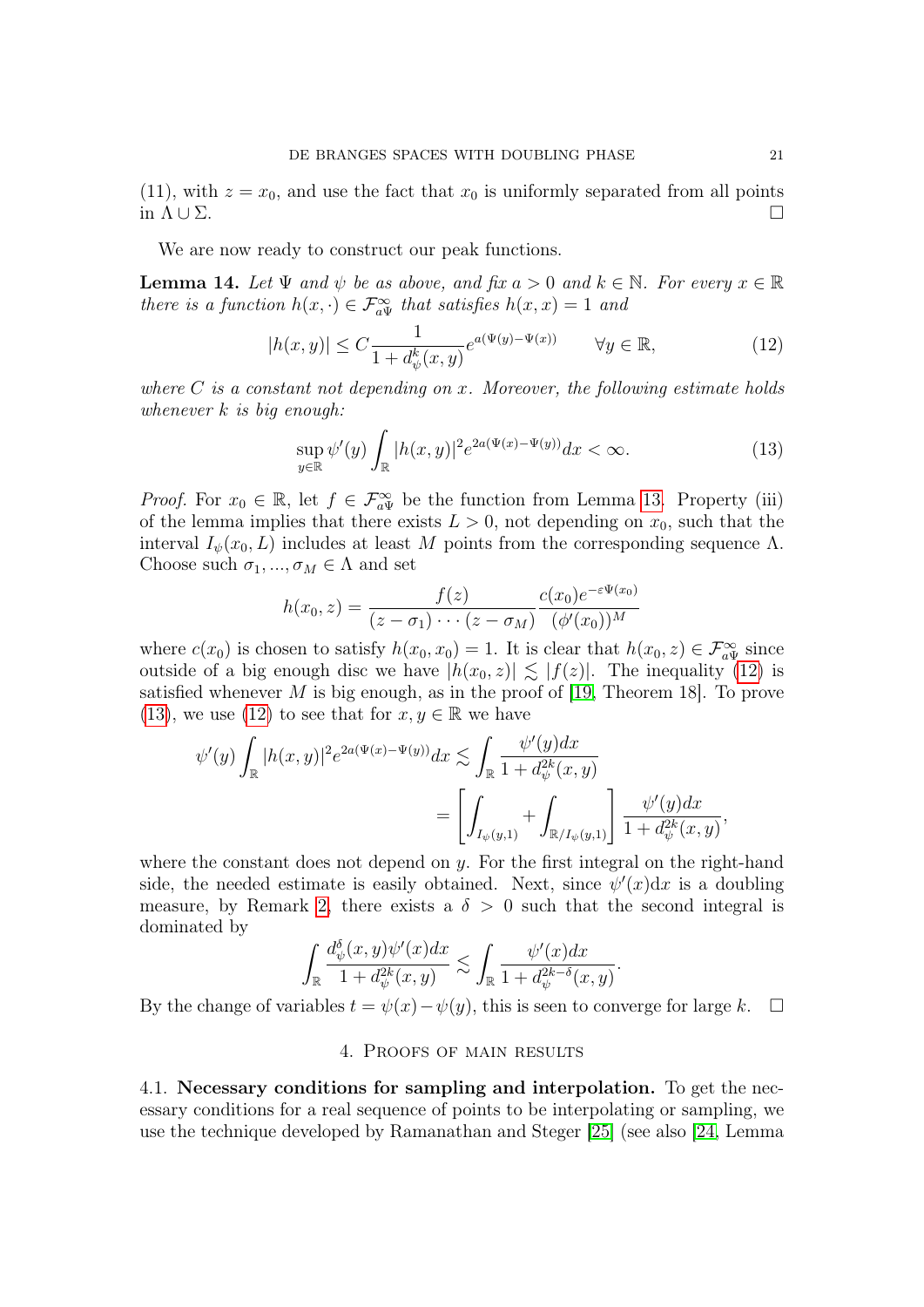4]). Since we have canonical orthonormal bases in de Branges spaces, this theorem is easily applicable.

**Theorem 4.** Let E be a Hermite-Biehler function with phase function  $\phi$ , and suppose that  $\phi'(x)dx$  is a doubling measure on  $\mathbb R$ .

If  $\Gamma = \{\gamma_k\} \subset \mathbb{R}$  is a separated sampling sequence for  $H(E)$  and  $\Lambda = \{\lambda_k\} \subset \mathbb{R}$ is an interpolating sequence for  $H(E)$ , then  $D_{\phi}^{+}$  $D_{\phi}^{+}(\Lambda) \leq D_{\phi}^{+}$  $\psi_{\phi}^{+}(\Gamma)$  and  $D_{\phi}^{-}$  $\overline{\phi}(\Lambda) \leq D_{\phi}^{-}$  $_{\phi}^{-}(\Gamma).$ 

*Proof.* Recall that  $K_z$  is the reproducing kernel of  $H(E)$  at the point  $z \in \mathbb{C}$ , while  $K_z = K_z / ||K_z||_{H(E)}$ . We denote by  $\{G_k\}$  and  $\{L_k\}$  the dual frame of  $\{K_{\gamma_k}\}\$ , and the biorthogonal basis of  $\{K_{\lambda_k}\}\)$ , respectively.

For  $t, r > 0, x \in \mathbb{R}$  we define the sets

$$
W_{\Gamma}(x) = \text{span}\{G_k : \gamma_k \in I_{\phi}(x, t+r)\}, \quad W_{\Lambda}(x) = \text{span}\{\tilde{K}_{\lambda_k} : \lambda_k \in I_{\phi}(x, t)\},
$$

and the corresponding orthogonal projections  $P_{\Gamma}$  and  $P_{\Lambda}$  onto  $W_{\Gamma}(x)$  and  $W_{\Lambda}(x)$ , respectively.

The idea of the proof is the following observation. It is clearly sufficient to show that, given any  $\epsilon > 0$ , then for  $r > 0$  big enough, and all  $t, x \in \mathbb{R}$ , the trace of the operator  $T = P_{\Lambda} P_{\Gamma} P_{\Lambda}$ , as an operator on  $W_{\Lambda}(x)$ , satisfies

<span id="page-21-0"></span>
$$
(1 - \epsilon)|\Lambda \cap I_{\phi}(x, t)| \le tr(T) \le |\Gamma \cap I_{\phi}(x, t + r)|. \tag{14}
$$

On the finite dimensional space  $W_{\Lambda}(x)$ , the trace of the self-adjoint and positive operator  $T$  is computed by

$$
tr(T) = \sum_{\lambda_k \in I_{\phi}(x,t)} \langle T \widetilde{K}_{\lambda_k}, L_k \rangle.
$$

The upper estimate follows easily from the fact that eigenvalues of T are bounded by one in modulus:

$$
tr(T) \le \text{rank}(T) \le \dim W_{\Gamma}(x) \le |\Gamma \cap I_{\phi}(x, t + r)|.
$$

For the lower estimate, we use the Cauchy-Schwartz inequality and the biorthogonality property of  $\{L_k\}$  to get

$$
\langle T\widetilde{K}_{\lambda_k}, L_k \rangle \ge 1 - \|P_{\Gamma}\widetilde{K}_{\lambda_k} - \widetilde{K}_{\lambda_k}\|_{H(E)} \|P_{\Lambda}L_k\|_{H(E)}.
$$

The term  $||P_{\Lambda}L_k||_{H(E)}$  is uniformly bounded, therefore it only remains to make  $||P_{\Gamma}K_{\lambda_k} - K_{\lambda_k}||_{H(E)}$  small. Since  $\Gamma$  is sampling, a simple computation involving the projection  $P_{\Gamma}$  yields

$$
||P_{\Gamma}\widetilde{K}_{\lambda_k}-\widetilde{K}_{\lambda_k}||_{H(E)}^2 \lesssim \sum_{\gamma_n \notin I_{\phi}(x,t+r)} |\langle \widetilde{K}_{\lambda_k}, \widetilde{K}_{\gamma_n} \rangle|^2.
$$

Now let  $\lambda_k \in I_\phi(x,t)$ ,  $\gamma_n \notin I_\phi(x,t+r)$  and let  $\delta > 0$  be the separation constant of Γ with respect to the metric  $d_{\phi}$ . Inserting the expression of our reproducing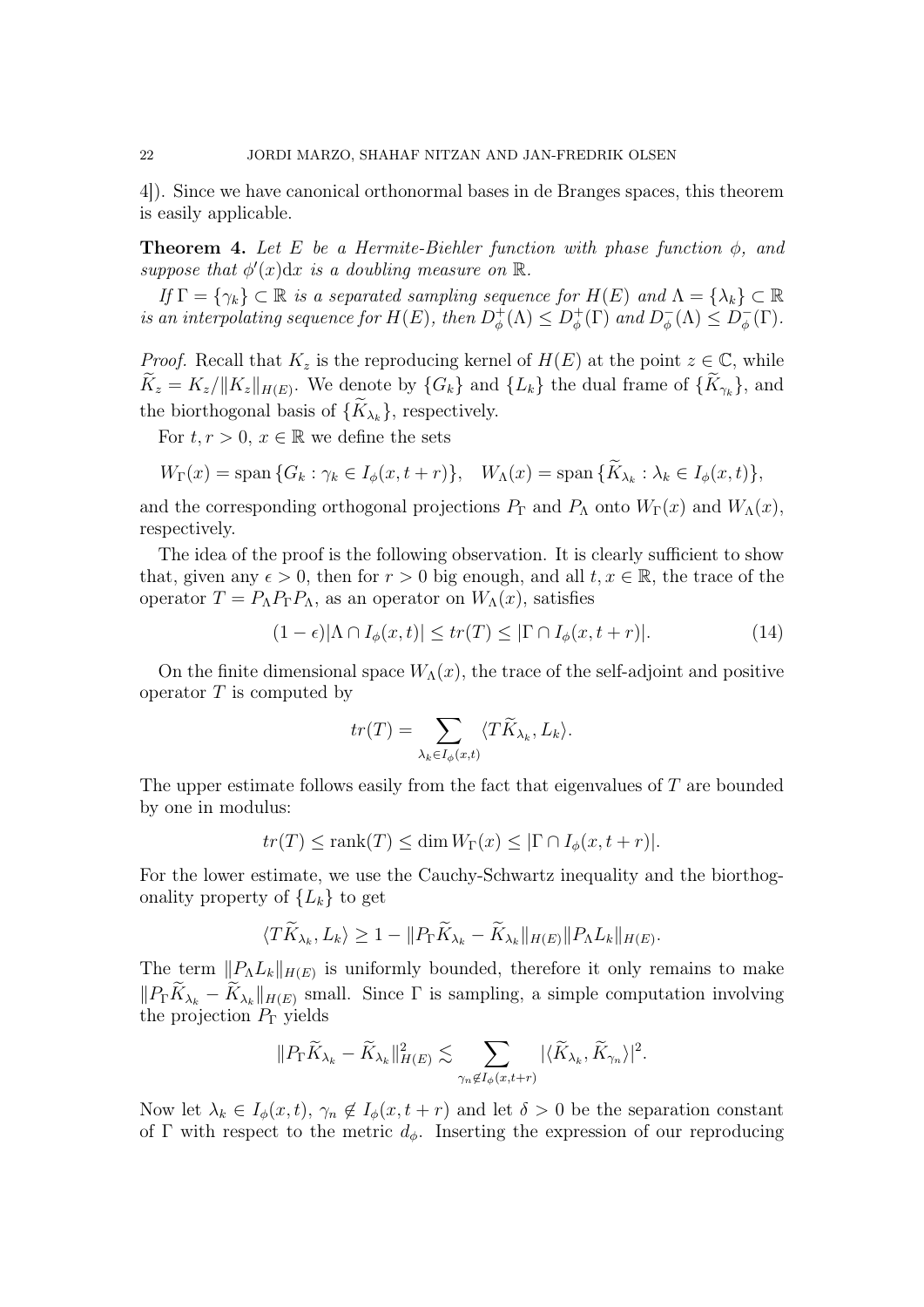kernels, and making a simple estimate, this is bounded above by

$$
\frac{1}{\phi'(\lambda_k)} \sum_{\gamma_n \notin I_{\phi}(x,t+r)} \int_{I_{\phi}(\gamma_n,\delta)} \frac{ds}{(\lambda_k - s)^2} \lesssim \frac{1}{\phi'(\lambda_k)} \int_{\mathbb{R}\setminus I_{\phi}(\lambda_k, r/2)} \frac{ds}{(\lambda_k - s)^2} \lesssim \frac{1}{r^{1/\alpha}}
$$

The left-most inequality holds as soon as  $r > 2\delta$ , while the right-most holds for the  $\alpha > 1$  given by Lemma [3.](#page-7-1) With this, [\(14\)](#page-21-0) follows.

4.2. **Sufficiency for interpolation.** For a de Branges space  $H(E)$  with  $\Phi$  defined as in [\(2\)](#page-7-2), we recall that  $\Delta \Phi = 2\phi'(x)dx$ . So with  $\Psi = \Phi$ , given a  $\phi$ -separated sequence  $\Lambda \subset \mathbb{R}$  for which  $D_{\phi}^+$  $\phi_{\phi}^{+}(\Lambda) < 1/\pi$ , it follows from Theorem [3](#page-14-1) that for small enough  $\eta > 0$  there exists a function  $f \in \mathcal{F}_{\Phi}^{\infty}$  such that uniformly in  $\lambda \in \Lambda$  we have

<span id="page-22-1"></span><span id="page-22-0"></span>
$$
|f'(\lambda)| \simeq |E(\lambda)| \phi'(\lambda). \tag{15}
$$

and

$$
|(f/E)(x)/(x - \lambda)| \simeq \phi'(\lambda), \quad x \in I_{\phi}(\lambda, \eta)
$$
\n(16)

We now use this multiplier f to solve the interpolation problem  $F(\lambda) = w_{\lambda}$ , where the data  $(w_\lambda)$  satisfies  $\sum_{\lambda \in \Lambda} |w_\lambda|^2 / |E(\lambda)|^2 \phi'(\lambda) < \infty$ . Our objective is to show that the solution is given by the following Lagrange-type interpolation function:

$$
F(z) = \sum_{\lambda \in \Lambda} w_{\lambda} \frac{f(z)}{(z - \lambda)f'(\lambda)}
$$

We proceed by duality. First,

$$
||F||_{H(E)} = \sup_{h \in H^2(\mathbb{C}_+)} \left| \sum \frac{w_{\lambda}}{f'(\lambda)} \int_{\mathbb{R}} \overline{h(t)} \frac{f(t)/E(t)}{t - \lambda} dt \right|.
$$

At each term of this sum, we multiply and divide by  $\sqrt{\phi'(\lambda)}|E(\lambda)|$ .

The Cauchy-Schwarz inequality, in combination with the assumption on  $\{w_{\lambda}\}\$ and [\(15\)](#page-22-0), yields

$$
||F||_{H(E)}^2 \lesssim \sup_{\substack{h \in H^2(\mathbb{C}_+) \\ ||h||_2 = 1}} \sum_{\lambda} \frac{1}{\phi'(\lambda)} \left| H\left(\frac{\bar{h}f}{E}\right)(\lambda) \right|^2, \tag{17}
$$

where H denotes the Hilbert transform on the real line.

Given  $\lambda \in \Lambda$ , we consider the decomposition

<span id="page-22-2"></span>
$$
H\left(\frac{\bar{h}f}{E}\right)(\lambda) = \left(\int_{d_{\phi}(t,\lambda) < \eta} + \int_{d_{\phi}(t,\lambda) > \eta} \right) \overline{h(t)} \frac{f(t)/E(t)}{t-\lambda} \, \mathrm{d}t := A + B. \tag{18}
$$

With this, the Cauchy-Schwarz inequality, Lemma [3](#page-7-1) and [\(16\)](#page-22-1), imply

$$
|A|^2 \lesssim \phi'(\lambda) \int_{d_\phi(t,\lambda) < \eta} |h(t)|^2 \mathrm{d}t. \tag{19}
$$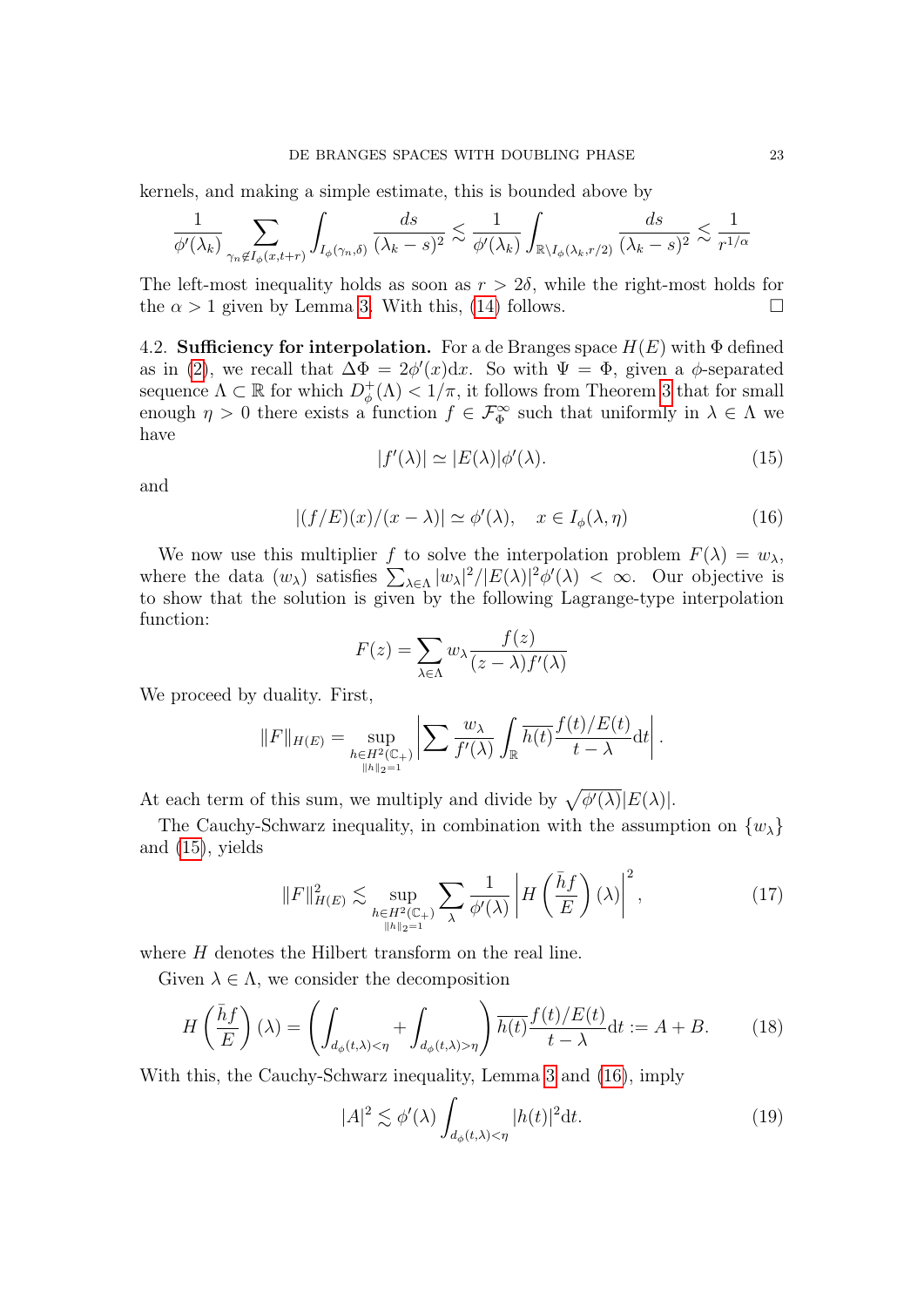As for B, we disconnect the  $\lambda$  appearing in the domain of integration and in the function, and define

$$
B(\xi) := \int_{d_{\phi}(t,\lambda) > \eta} \overline{h(t)} \frac{f(t)/E(t)}{t - \xi} dt.
$$

This function is analytic for  $\xi \in D_{\phi}(\lambda, \eta)$ . In a similar way we define the function  $A(\xi)$ , which is, however, only analytic for  $\xi \notin \mathbb{R}$ . By subharmonicity, and since the radius of  $D_{\phi}(\lambda, \eta/2)$  is comparable to  $1/\phi'(\lambda)$ , we get the inequality

$$
|B|^2 \lesssim \phi'(\lambda)^2 \int_{D_{\phi}(\lambda,\eta/2)} |B(\xi)|^2 dm(\xi)
$$
  
\$\leq \phi'(\lambda)^2 \int\_{D\_{\phi}(\lambda,\eta/2)} \left| H\left(\frac{\bar{h}f}{E}\right)(\xi) \right|^2 dm(\xi) + \phi'(\lambda)^2 \int\_{D\_{\phi}(\lambda,\eta/2)} |A(\xi)|^2 dm(\xi).

Since  $f/E$  is bounded on R, and the Hilbert transform is bounded on  $L^2(\mathbb{R})$ , we use the fact that  $\phi'(\lambda)\chi_{D_{\phi}(\lambda,\eta/2)}$  gives a Carleson measure for both  $H^2(\mathbb{C}_+)$  and  $H^2(\mathbb{C}_-)$ , with constant only depending on  $\eta$ , to see that

$$
\phi'(\lambda)C \lesssim \left\|\frac{\bar{h}f}{E}\chi_{I_{\phi}(\lambda,\eta)}\right\|_{L^2(\mathbb{R})}^2 \lesssim \int_{I_{\phi}(\lambda,\eta)} |h(t)|^2 dt.
$$

Plugging these estimates into [\(18\)](#page-22-2), yields

$$
\left|H\left(\frac{\bar{h}f}{E}\right)(\lambda)\right|^2 \lesssim \phi'(\lambda)^2 \int_{D_{\phi}(\lambda,\eta/2)} \left|H\left(\frac{\bar{h}f}{E}\right)(\xi)\right|^2 dm(\xi) + \phi'(\lambda) \int_{d_{\phi}(t,\lambda) < \eta} |h(t)|^2 \mathrm{d}t.
$$

Due to the  $\phi$ -separation of the points  $\lambda$  we get

$$
\sum_{\lambda \in \Lambda} \int_{d_{\phi}(t,\lambda) < \eta} |h(t)|^2 \mathrm{d}t \leq \|h\|_{L^2(\mathbb{R})}^2.
$$

In addition, by Lemma [6,](#page-9-0)

$$
\sum_{\lambda \in \Lambda} \phi'(\lambda) \int_{D_{\phi}(\lambda, \eta/2)} \left| H\left(\frac{\bar{h}f}{E}\right)(\xi) \right|^2 dm(\xi) \lesssim \left\| H\left(\frac{\bar{h}f}{E}\right) \right\|_{H^2(\mathbb{C}_+)}^2 + \left\| H\left(\frac{\bar{h}f}{E}\right) \right\|_{H^2(\mathbb{C}_-)}^2.
$$

This yields the desired conclusion as the Cauchy transform is bounded on  $L^2(\mathbb{R})$ , and  $f/E$  is bounded on R.

4.3. Sufficiency for sampling. We follow the ideas of Beurling in the case of the Paley-Wiener space [\[7\]](#page-29-7), as adapted to the Fock space setting by Marco, Massaneda and Ortega-Cerdà in [\[19\]](#page-29-6).

For the space  $\mathcal{F}_{\Psi}^{\infty}$ , defined in Section [3,](#page-13-0) we say that a sequence  $\Lambda \subseteq \mathbb{R}$  is a sampling sequence if there exists some constant  $C > 0$  such that for all  $f \in \mathcal{F}_{\Psi}^{\infty}$ we have

$$
||f||_{\mathcal{F}_{\Psi}^{\infty}} \leq C \sup_{\lambda \in \Lambda} |f(\lambda)| e^{-\Psi(\lambda)}.
$$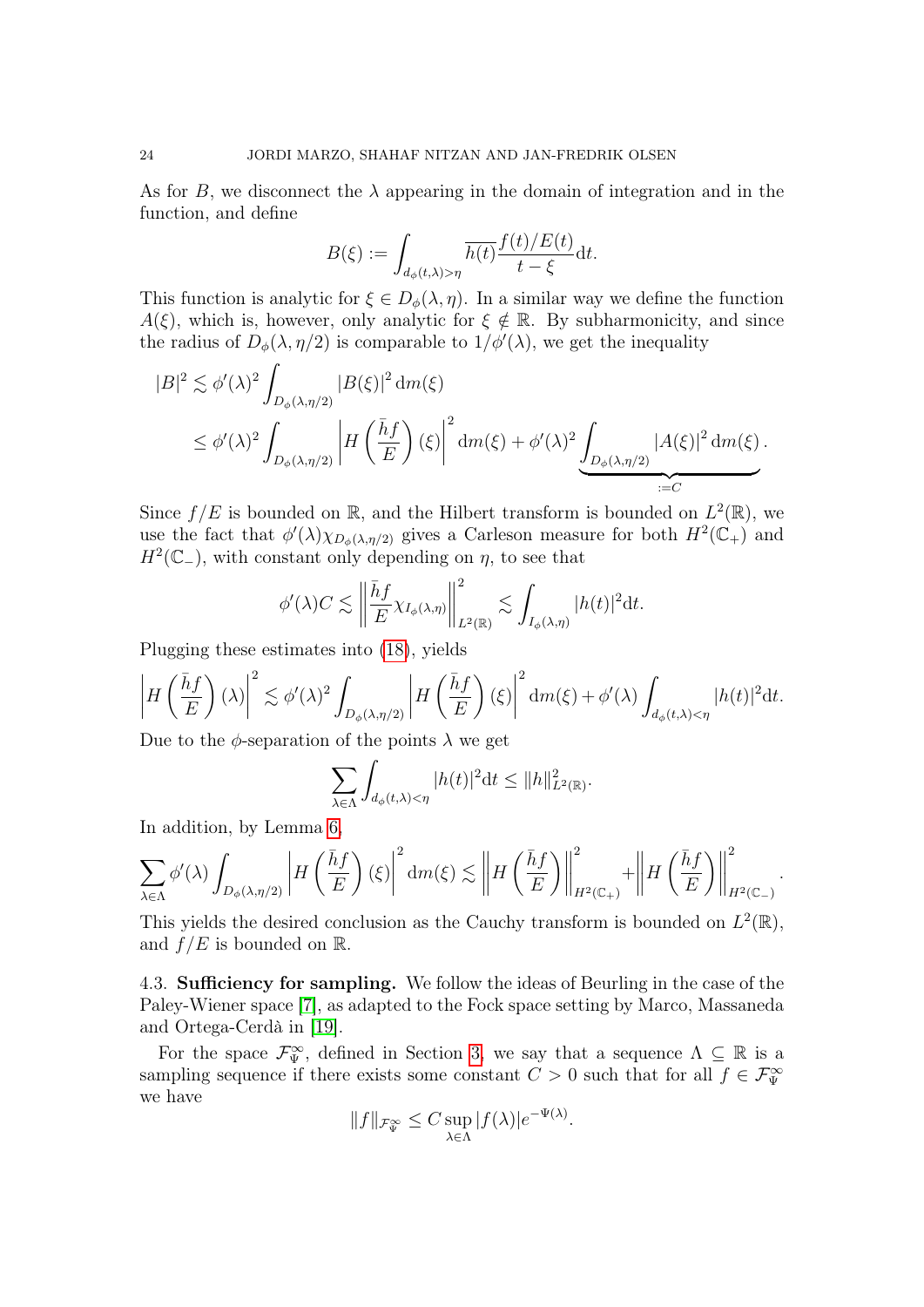The first lemma states that in order to prove that a sequence is sampling in a de Branges space, it is enough to prove that it is sampling in such a uniform norm space.

<span id="page-24-2"></span>**Lemma 15.** Let E be a Hermite-Biehler function with phase function  $\phi$ , suppose that  $\phi'(x)dx$  is a doubling measure on R and let  $\Phi$  be defined by [\(2\)](#page-7-2). Moreover, suppose that  $\Lambda$  is a  $\phi$ -separated sequence.

If, for some  $\varepsilon > 0$ , the sequence  $\Lambda$  is a sampling sequence for  $\mathcal{F}_{(1+\epsilon)\Phi}^{\infty}$ , then it is a sampling sequence for  $H(E)$ .

*Proof.* It is sufficient to show that if  $\Lambda$  is a sampling sequence for  $\mathcal{F}_{(1+\epsilon)\Phi}^{\infty}$ , then every  $g \in H(E)$  is pointwise equal to a series of the form  $\sum a_\lambda \widetilde{K}_\lambda$  with  $\sum |a_\lambda|^2 \lesssim$  $||g||_{H(E)}^2$ , where  $K_w$  is the reproducing kernel in  $H(E)$  at  $w \in \mathbb{R}$ .

So, assume that for some  $\epsilon > 0$ , the sequence  $\Lambda$  is a sampling sequence for  $\mathcal{F}_{(1+\epsilon)\Phi}^{\infty}$ . Following a duality argument in [\[7,](#page-29-7) pp. 348-358], there exist functions  $g_{\lambda}(x)$ , with  $\sum_{\lambda \in \Lambda} |g_{\lambda}(x)| \leq K$  uniformly in x, so that for all  $f \in \mathcal{F}_{(1+\epsilon)\Phi}^{\infty}$  such that  $|f(x)|e^{-(1+\epsilon)\Phi(x)} \to 0$  as  $|x| \to \infty$ , we have

<span id="page-24-0"></span>
$$
f(x)e^{-(1+\epsilon)\Phi(x)} = \sum_{\lambda \in \Lambda} f(\lambda)e^{-(1+\epsilon)\Phi(\lambda)}g_{\lambda}(x) \qquad \forall x \in \mathbb{R}.
$$
 (20)

Let  $h(x, \cdot)$  be the function from Lemma [14](#page-20-3) (corresponding to the  $\epsilon$  from above), and set  $f_{w,x}(z) = K_w(z)h(x,z)$ . Clearly,  $|f_{w,x}(y)|e^{-(1+\epsilon)\Phi(y)} \to 0$  as  $|y| \to \infty$ , and so [\(20\)](#page-24-0) holds for this function. In particular, we have  $h(x, x) = 1$ , so the formula gives pointwise

<span id="page-24-1"></span>
$$
K_w(x)e^{-\Phi(x)} = \sum_{\lambda \in \Lambda} e^{\epsilon(\Phi(x) - \Phi(\lambda))} \sqrt{\phi'(\lambda)} h(x, \lambda) g_\lambda(x) \widetilde{K}_\lambda(w), \qquad \forall x \in \mathbb{R}.
$$
 (21)

Moreover, by the estimate [\(13\)](#page-20-2) of Lemma [14,](#page-20-3) the functions

$$
\zeta_{\lambda}(x) = e^{\epsilon(\Phi(x) - \Phi(\lambda))} \sqrt{\phi'(\lambda)} h(x, \lambda) g_{\lambda}(x)
$$

belong to  $L^2(\mathbb{R})$ .

Now, to show that the series in [\(21\)](#page-24-1) converges in  $L^2(\mathbb{R})$ , it suffices to verify that the sequence  $\{\zeta_{\lambda}\}\$ is a Bessel sequence in  $L^2(\mathbb{R})$  and that the sequence  $\{\widetilde{K}_{\lambda}(w)\}_{\lambda \in \Lambda}$ , for fixed w, is in  $l^2(\Lambda)$ . The last claim follows from Corollary [2,](#page-11-2) while the first holds as  $\sum_{\lambda \in \Lambda} |g_{\lambda}(x)| \leq K$ .

Given  $g \in H(E)$ , we have  $g(x)e^{-\Phi(x)} \in L^2(\mathbb{R})$ . Therefore, the equality [\(21\)](#page-24-1) yields  $g(w) = \langle g(x), K_w(x) \rangle_{H(E)} = \sum a_\lambda K_\lambda(w)$ . Hence, the Bessel property of  $\{\zeta_\lambda\}$  implies that

$$
\sum_{\lambda \in \Lambda} |a_{\lambda}|^2 \lesssim ||g(x)e^{-\Phi(x)}||^2_{L^2(\mathbb{R})} = ||g||^2_{H(E)}.
$$

This concludes the proof.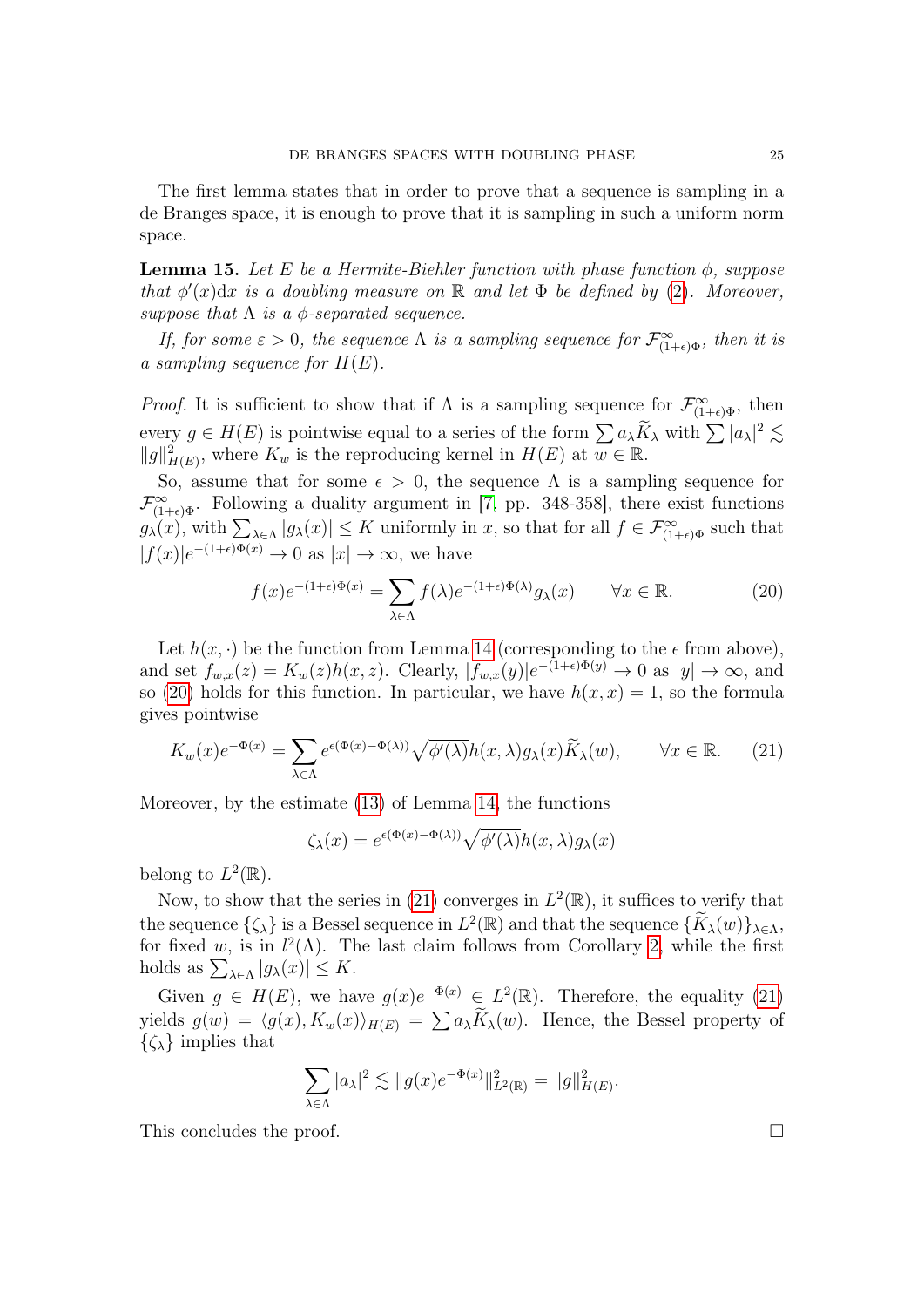Following the approach of Beurling [\[7,](#page-29-7) pp. 348–358], we treat sampling sequences in  $\mathcal{F}_{\Psi}^{\infty}$  by looking at certain translations. We need to consider translates, both of the sequence on which we sample and the function being sampled. Since our spaces are not translation invariant, we modify the concept of translations accordingly.

As in Section [3,](#page-13-0) we consider real valued subharmonic functions  $\Psi$ , for which  $\mu = \psi'(t)dt$  is a doubling measure on R induced by  $\Delta \Psi$  for some suitable function  $\psi \in C^{\infty}(\mathbb{R})$ . Moreover, we suppose that  $\psi$  satisfies both (b) and (c) of Lemma [2.](#page-5-0) I.e., there exist constants such that

$$
\psi'(x) \simeq \psi'(y) \quad \text{whenever} \quad |\psi(x) - \psi(y)| \le 1. \tag{22}
$$

and

<span id="page-25-0"></span>
$$
|\psi''(x)| \lesssim (\psi'(x))^2.
$$
\n(23)

Given a point  $x_0 \in \mathbb{R}$  we denote by  $\tau_{x_0} : \mathbb{C} \to \mathbb{C}$  the scaled translation

$$
\tau_{x_0}(z) = (\psi'(x_0))^{-1}z + x_0.
$$

With this, given a set  $\Lambda$ , we make the following definitions,

$$
\Lambda_{x_0} = \{\tau_{x_0}^{-1}(\lambda) : \lambda \in \Lambda\},
$$
  

$$
\psi_{x_0} = \psi \circ \tau_{x_0} - \psi(x_0),
$$
  

$$
\mu_{x_0}(I) = \mu(\tau_{x_0}(I)).
$$

Note that evaluating a function f on the sequence  $\Lambda$  is the same as evaluating  $f \circ \tau_{x_0}$ on  $\Lambda_{x_0}$ . Also,  $\psi_{x_0}(0) = 0$  and  $\psi'_{x_0}(0) = 1$ , and the Radon-Nikodym derivative of  $\mu_{x_0}$  is  $\psi'_{x_0}$ .

To translate  $\Psi$ , we consider the operator

$$
K[f](z) = \frac{1}{2\pi} \int_{\mathbb{R}} \left[ \log \left| 1 - \frac{z}{t} \right| - \text{Re} \big( P_q(z/t) \big) 1\!\!1_{\mathbb{R}\setminus(-1,1)}(t) \right] f(t) \, \mathrm{d}t,
$$

where  $P_q$  is the Taylor polynomial of degree q of log(1-x) around  $x = 0$ . When it exists, the image K[f] is a subharmonic function which satisfies  $\Delta K[f] = f(x)dx$ . To make the integral converge for  $f = \psi'$ , observe that since  $\psi$  gives a doubling measure, by Remark [2,](#page-7-3) there exists some  $\gamma > 0$  such that  $\psi'(x) \lesssim 1 + |x|^{\gamma}$  for all  $x \in \mathbb{R}$ . A basic estimate ensures that the choice  $q > \gamma + 1$  is sufficient. (The number  $\gamma$  depends only on the doubling constant.) Given  $x_0 \in \mathbb{R}$ , we now define

$$
\Psi_{x_0}:=K[\psi'_{x_0}].
$$

Recall, that the Fréchet distance between two closed sets  $E, F \subseteq \mathbb{R}$  is defined by  $[E, F] := \max\{\sup_{x \in E} d(x, F), \sup_{y \in F} d(y, E)\}.$  We use Beurling's definition of strong and compactwise limits of sets. A sequence  $\{Q_i\}$  of closed sets in R, converges strongly to a set  $Q \subseteq \mathbb{R}$ , denoted  $Q_j \to Q$ , if  $[Q, Qj] \to 0$ . The sequence  $Q_j$  converges compactwise to Q, denoted  $Q_j \to Q$ , if for every compact set K in R we have  $(K \cap Q_i) \cup \partial K \rightarrow (K \cap Q) \cup \partial K$ .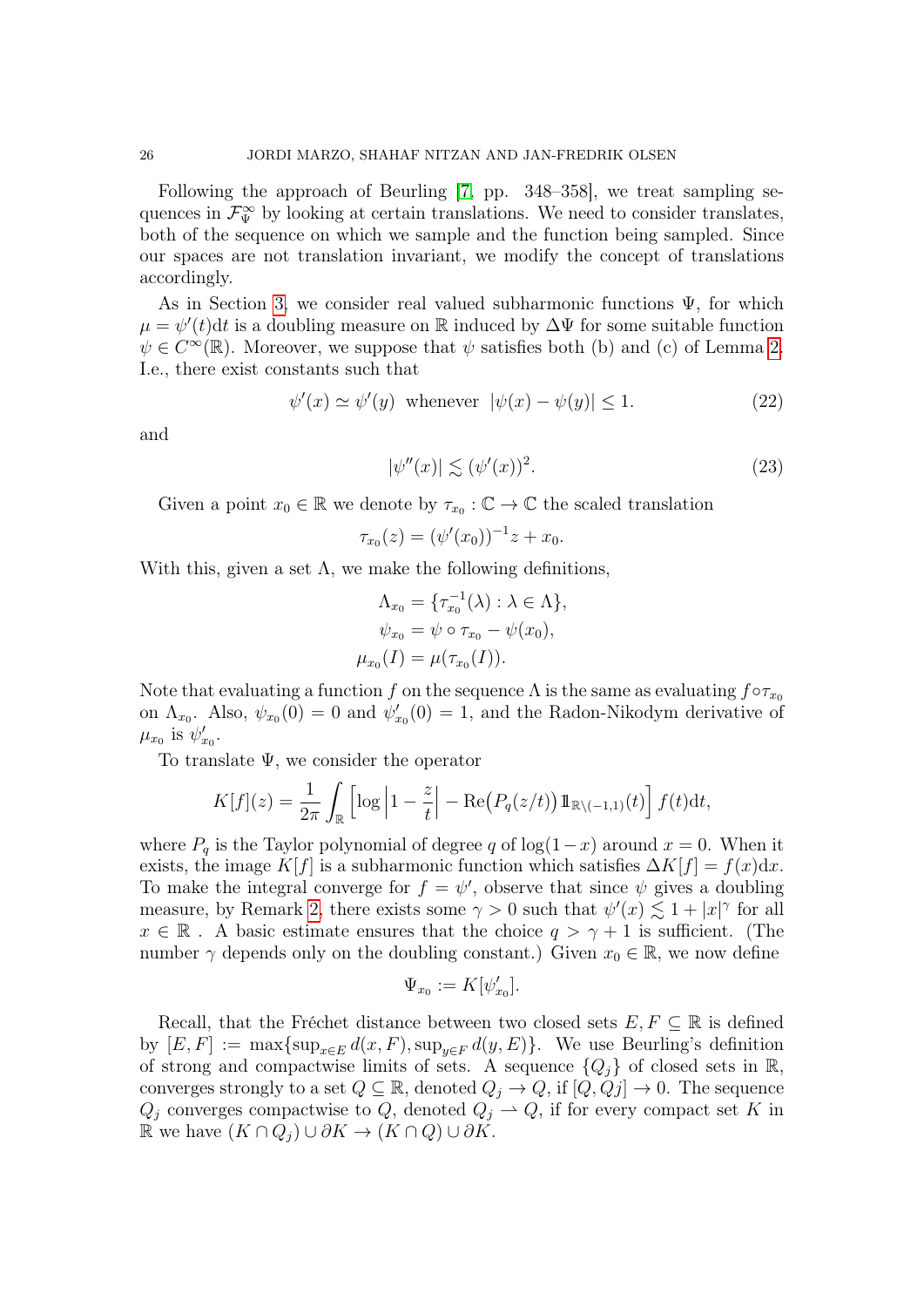Given a set  $\Lambda \subseteq \mathbb{R}$ , we say that  $\Lambda^* \subseteq \mathbb{R}$  is a weak limit of  $\Lambda$ , if there exists a sequence  $\{x_k\} \subseteq \mathbb{R}$  such that  $\Lambda_{x_k} \to \Lambda^*$ .

<span id="page-26-0"></span>**Lemma 16.** Let  $\psi$  be as above, and suppose that the sequence  $\Lambda$  is  $\psi$ -separated. If  $\{x_k\} \subseteq \mathbb{R}$  is a sequence, then there exists a subsequence  $\{x_{k_n}\}$  such that the following holds.

- (i) For some sequence  $\Lambda^*$ , we have  $\Lambda_{x_{k_n}} \to \Lambda^*$ .
- (ii) For a function  $\psi^*$ , it holds that  $\psi_{x_{k_n}} \to \psi^*$  and  $\psi'_{x_{k_n}} \to (\psi^*)'$  uniformly on compacts.
- (iii) Let  $\psi^*$  be as above. Then it gives a doubling measure with doubling constant smaller than the one of  $\mu = \psi'(x)dx$ . Moreover,  $(\psi^*)'$  satisfies [\(22\)](#page-25-0), with the same constants or better.
- (iv) Let  $\psi^*$  be as above and set  $\Psi^* = K[(\psi^*)']$ , then  $\Psi_{x_{k_n}} \to \Psi^*$  uniformly on compacts in C.

Remark 6. We write  $(\Lambda_{x_{k_n}}, \Psi_{x_{k_n}}, \psi_{x_{k_n}}) \to (\Lambda^*, \Psi^*, \psi^*)$ , and denote the set of all such week limits by  $W(\Lambda, \Psi, \psi)$ .

*Proof.* (*i*): Fix some  $a > 0$ . For  $\tau_{x_k}^{-1}(\lambda) \in \Lambda_{x_k} \cap [-a, a]$ , by Remark [3,](#page-7-4) it holds that  $d_{\psi}(x_k, \lambda) \lesssim a^{\alpha}$  for some  $\alpha > 0$ . Since in addition  $\Lambda$  is  $\psi$ -separated, we get  $\sup_k |(\Lambda_{x_k} \cap [-a,a])| < \infty$ . Passing to a subsequence we can assume that the number of points in each such set is constant. By a compactness argument we now find a set  $\Lambda_a$  such that  $\Lambda_{x_{k_n}} \cap [-a, a] \to \Lambda_a$ . Letting a tend to infinity, we obtain  $\Lambda^*$  from a usual diagonal argument.

 $(ii)$ : For t in an interval, there are constants, only depending on the euclidean length, such that  $\psi'(\tau_{x_k}(t)) \simeq \psi'(x_k)$ . From this it follows that the functions  $\psi'_{x_k}(t)$ and  $\psi''_{x_k}(t)$  are uniformly bounded on the interval. By the Arzelà-Ascoli theorem and Cantor diagonalization, there exists a subsequence  $\{x_{k_n}\}\$ and a function  $\psi^*$ such that  $\psi'_{x_{k_n}} \to (\psi^*)'$  uniformly on compacts.

(*iii*): By definition, the measure  $\mu_{x_k}$  is doubling with a constant not bigger than the constant of  $\mu$ , and taking limits the statement about  $\mu^* = (\psi^*)'(t)dt$  follows. Similarly, to show that [\(22\)](#page-25-0) holds for  $\psi^*$ , it is sufficient to establish it for the  $\psi_{x_k}$ .

(*iv*): To show that  $|K[\psi_{x_k}'] - K[(\psi^*)']|$  tends to zero on a given compact, split the domain of integration into a large interval  $(-r, r)$  and its complement. The latter part is made small by choosing  $r$  and the degree of the Taylor polynomial large enough, depending on the doubling constant of  $\psi'(x)dx$ . The integral over  $(-r, r)$  is then handled by observing that the kernel of the operator is integrable and letting k tend to infinity.

In the next lemma, we list the properties preserved by weak limits.

<span id="page-26-1"></span>**Lemma 17.** Let  $\psi$  be as above, and suppose that the sequence  $\Lambda$  is  $\psi$ -separated. If  $\{x_k\} \subseteq \mathbb{R}$  is a sequence such that  $(\psi_{x_k})' \to (\psi^*)'$  uniformly on compacts for some function  $\psi^*$ , and  $\Lambda_{x_k} \to \Lambda^*$  for some sequence  $\Lambda^*$ , then the following holds:

(i)  $\Lambda^*$  is  $\psi^*$ -separated.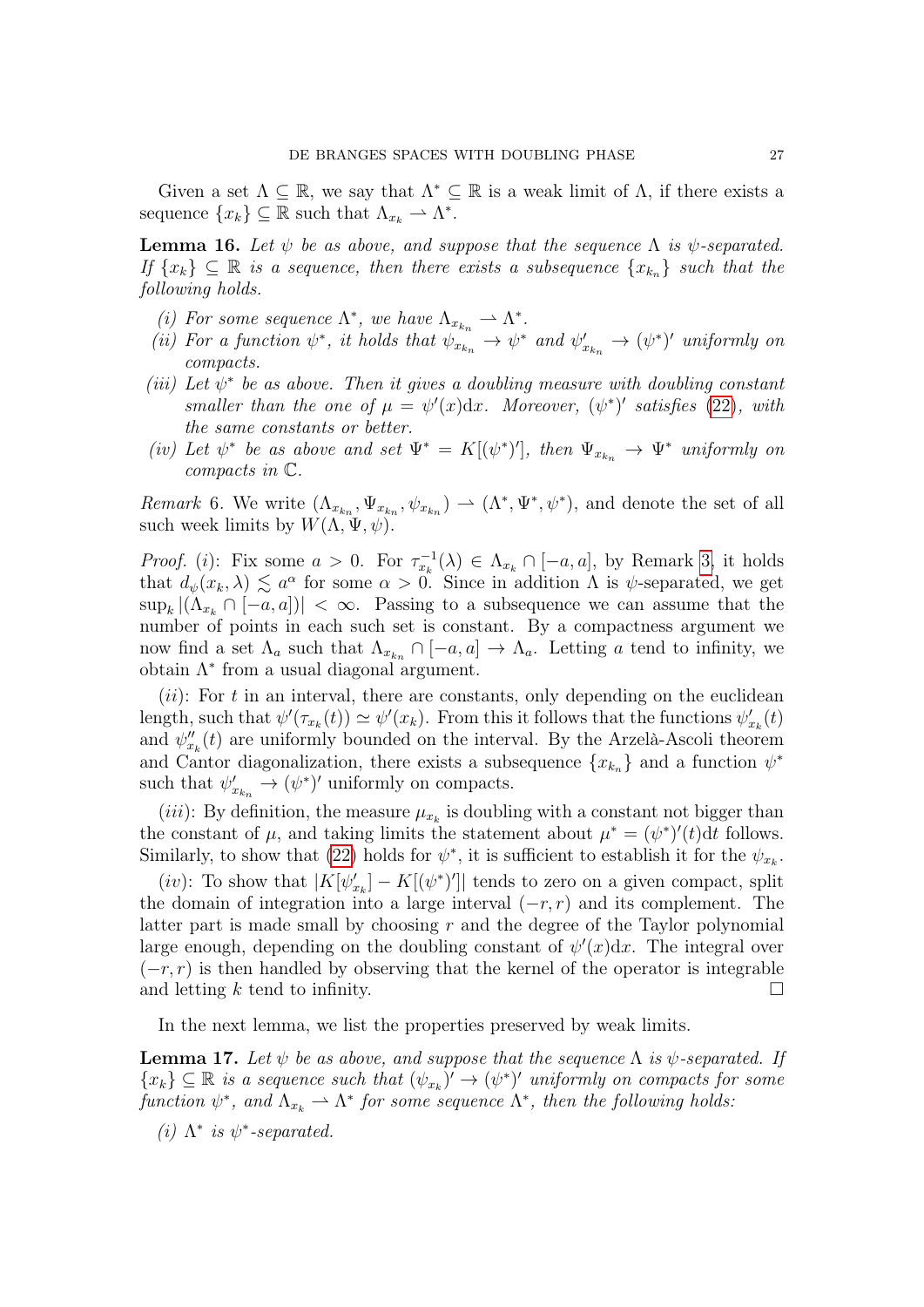$(ii)$   $D_{\psi}^ \overline{\psi}(\Lambda) \leq D_{\psi^*}^-(\Lambda^*).$ 

*Proof.* (i): First, we note that, if  $\Lambda$  is  $\psi$ -separated by some constant, then each  $\Lambda_{x_k}$  is  $\psi_{x_k}$ -separated by the same constant. Using the convergence of  $(\psi_{x_k})'$  and  $\Lambda_{x_k}$  to  $(\psi^*)'$  and  $\Lambda^*$ , respectively, the conclusion follows.

(*ii*): By the definitions of  $\mu_{x_k}$  and the density, it follows that for any  $\epsilon > 0$  we can choose  $r > 0$  sufficiently large to get

$$
\frac{\min_{\mu_{x_k}(I)=r}|I \cap \Lambda_{x_k}|}{r} = \frac{\min_{\mu(J)=r}|J \cap \Lambda|}{r} > D_{\psi}^{-}(\Lambda) - \epsilon.
$$

Observe that for big enough k, we have  $||(I \cap \Lambda^*)| - |(I \cap \Lambda_{x_k})|| \leq 2$  (this is because Fréchet limits allows an extra element on each endpoint of I, and the sequences are uniformly separated). In addition, if  $\mu^*(I) = r$  then  $\mu_{x_k}(I) > (1 - \epsilon)r$  since  $\psi_{x_k} \to \psi^*$  uniformly on compacts, and so we obtain for big enough r that

$$
\frac{\min_{\mu^*(I)=r} |I \cap \Lambda^*| + 2}{r} \ge (1 - \epsilon)(D_{\psi}^-(\Lambda) - \epsilon).
$$

By taking limits we get the result.

Given  $x_0 \in \mathbb{R}$ , let  $H_{x_0}$  be an entire function with  $\Psi_{x_0} - \Psi \circ \tau_{x_0}$  as its real part, and define an operator  $T_{x_0}: \mathcal{F}_{\Psi}^{\infty} \to \mathcal{F}_{\Psi_{x_0}}^{\infty}$  by

$$
T_{x_0}: f \longmapsto f \circ \tau_{x_0} e^{H_{x_0}}.
$$

The proof of the following lemma is straight-forward and omitted.

<span id="page-27-0"></span>**Lemma 18.** Let  $\Psi$  and  $\psi$  be as above.

(i)  $T_{x_0}$  is an isometry between  $\mathcal{F}_{\Psi}^{\infty}$  and  $\mathcal{F}_{\Psi_{x_0}}^{\infty}$ . Moreover

$$
|T_{x_0}f(z)|e^{-\Psi_{x_0}(z)} = |f \circ \tau_{x_0}(z)|e^{-\Psi \circ \tau_{x_0}(z)}.
$$
\n(24)

(ii) Suppose that  $\{f_k\}$  is a sequence of functions in  $\mathcal{F}_{\Psi}^{\infty}$ , uniformly bounded in norm, and let  $\{x_k\} \subseteq \mathbb{R}$ . If  $\psi'_{x_k} \to (\psi^*)'$  uniformly on compacts, then there exists a subsequence  $\{x_{k_n}\}$  for which  $T_{x_{k_n}}f_{k_n}$  converges uniformly on compacts to a function in  $\mathcal{F}_{\Psi^*}^{\infty}$ .

It is not difficult to see that if  $\Lambda$  is a  $\psi$ -separated sampling sequence for  $\mathcal{F}_{\Psi}^{\infty}$ and  $(\Lambda^*, \Psi^*, \psi^*) \in W(\Lambda, \Psi, \psi)$ , then  $\Lambda^*$  is a sampling sequence for  $\mathcal{F}_{\Psi^*}^{\infty}$  and, in particular, a uniqueness set for the space. We will need the opposite direction of this claim, which is given in the following lemma.

<span id="page-27-1"></span>**Lemma 19.** Let  $\Psi$  and  $\psi$  be as above, and suppose that the sequence  $\Lambda$  is  $\psi$ separated. If the sequence  $\Lambda^*$  is a uniqueness set for  $\mathcal{F}_{\Psi^*}^{\infty}$  whenever  $(\Lambda^*, \Psi^*, \psi^*) \in$  $W(\Lambda, \Psi, \psi)$ , then  $\Lambda$  is a sampling sequence for  $\mathcal{F}_{\Psi}^{\infty}$ .

*Proof.* Assume that  $\Lambda$  is not a sampling sequence for  $\mathcal{F}_{\Psi}^{\infty}$ . This means that for every  $k \in \mathbb{N}$ , there exists a function  $f_k$  of unit norm and  $x_k \in \mathbb{R}$  such that

$$
\sup_{\lambda \in \Lambda} |f_k(\lambda)| e^{-\Psi(\lambda)} \le \frac{1}{k} \quad \text{and} \quad |f_k(x_k)| e^{-\Psi(x_k)} > 1/2.
$$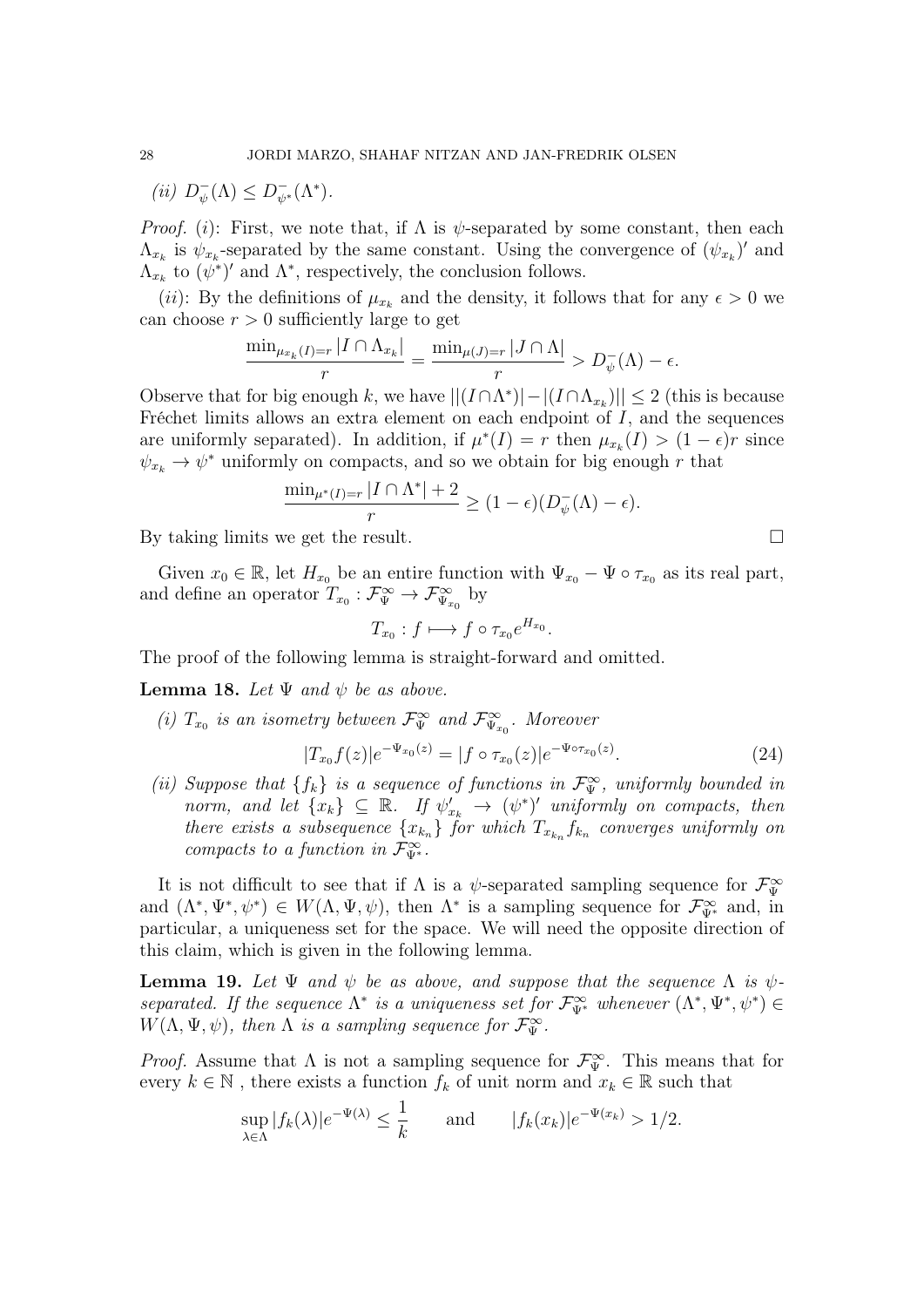By lemma [16,](#page-26-0) there exists a subsequence  $\{x_{k_n}\}\$  such that  $(\Lambda_{x_{k_n}}, \Psi_{x_{k_n}}, \psi_{x_{k_n}}) \longrightarrow$  $(\Lambda^*, \Psi^*, \psi^*)$ . By Lemma [18](#page-27-0) (taking another subsequence if needed),  $T_{x_{k_n}} f_{k_n}$  converges uniformly on compacts to a function  $f^* \in \mathcal{F}_{\Psi^*}^{\infty}$ . We claim that on the one hand,  $f^* \not\equiv 0$  and on the other hand,  $f^*|\Lambda^* = 0$ . This contradicts our assumption and therefore completes the proof. We omit the details.  $\Box$ 

We can now use the previous lemma to connect between the density of a sequence and its sampling properties.

<span id="page-28-0"></span>**Lemma 20.** Let  $\Psi$  and  $\psi$  be as above, and suppose that the sequence  $\Lambda$  is  $\psi$ separated. If  $D_{\psi}^ \psi_{\psi}(\Lambda) > 1/2\pi$ , then  $\Lambda$  is a sampling sequence for  $\mathcal{F}_{\Psi}^{\infty}$ .

*Proof.* By Lemma [19,](#page-27-1) it is enough to show that if  $(\Lambda^*, \Psi^*, \psi^*) \in W(\Lambda, \Psi, \psi)$ , and  $f \in \mathcal{F}_{\Psi^*}^{\infty}$  satisfies  $f | \Lambda^* = 0$ , then  $f \equiv 0$ . Assume to the contrary that there exists such  $f$  which is non-zero. We may assume, without loss of generality, that  $f(0) \neq 0$  (otherwise we translate the setting as above). Choose  $r > 0$ , by Jensen's formula applied to  $f$ , we get

$$
\int_0^r \frac{|\Lambda^* \cap [-t, t]|}{t} dt \le \frac{1}{2\pi} \int_0^{2\pi} \Psi^*(re^{i\theta}) d\theta + O(1).
$$

Since  $\Delta(\Psi^*(rz)) = r(\psi^*)'(rx)dx$ , Greens formula yields that the integral on the right-hand side of the last expression is equal to

$$
\frac{1}{2\pi}r \int_{-1}^{1} \log \frac{1}{|x|} \cdot (\psi^*)'(rx) dx = \frac{1}{2\pi} \int_{1 \leq |t| \leq r} \frac{\psi^*(t)}{|t|} dt + O(1)
$$

$$
= \frac{1}{2\pi} \int_{1}^{r} \frac{\mu^*([-t, t])}{t} dt + O(1).
$$

This contradicts our assumption about the density of  $\Lambda$ , which, by Lemma [17,](#page-26-1) implies that there exists some  $\epsilon > 0$ , so that for any t big enough,

$$
\frac{|\Lambda^* \cap [-t,t]|}{\mu^*([-t,t])} \ge \frac{1+\epsilon}{2\pi}.
$$

This ends the proof.  $\Box$ 

We are now ready to prove the main result.

Proof of Theorem [1.](#page-4-0) Let  $\Phi$  be defined by [\(2\)](#page-7-2), and recall that  $\Delta \Phi = 2\phi'(x)dx$ . Since  $D_{2c}^ ^{-}_{2\phi}(\Lambda) > \frac{1}{2\pi}$  $\frac{1}{2\pi}$ , there exists an  $\epsilon > 0$  small enough for  $D_{(1)}^ \frac{1}{(1+\epsilon)2\phi}(\Lambda) > \frac{1}{2\pi}$  $rac{1}{2\pi}$  to hold. Set  $\Psi = (1+\epsilon)\Phi$ , and observe that  $\Delta \Psi = (1+\epsilon)2\phi'(x)dx$ . So, by Lemma [20,](#page-28-0) the sequence  $\Lambda$  is sampling for  $\mathcal{F}_{\Psi}^{\infty}$ . The result now follows from Lemma [15.](#page-24-2)  $\Box$ 

#### Acknowledgement

The authors would like to thank Joaquim Ortega-Cerdà, Kristian Seip, Alexandru Aleman and Anton Baranov for some helpful conversations.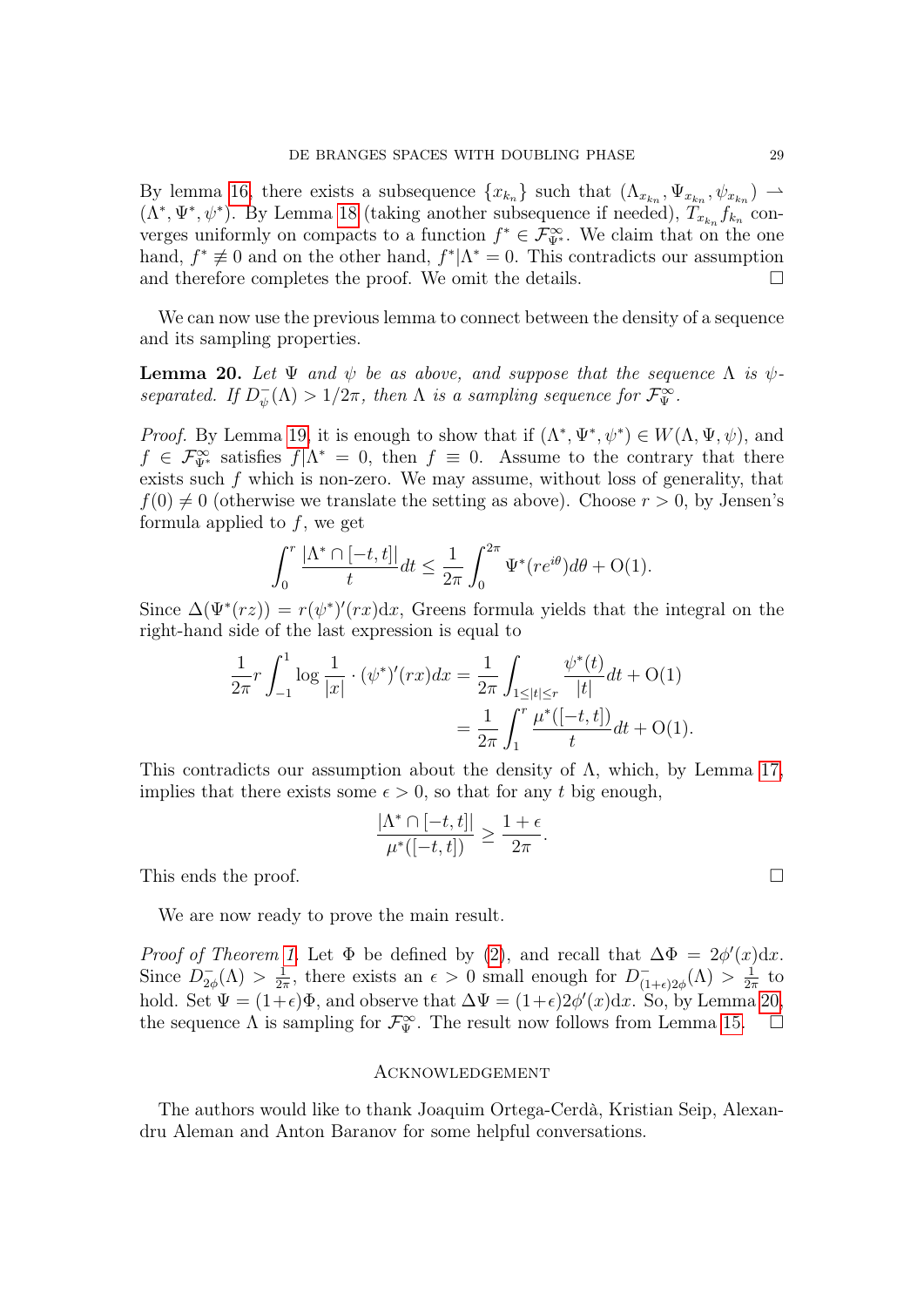#### 30 JORDI MARZO, SHAHAF NITZAN AND JAN-FREDRIK OLSEN

#### **REFERENCES**

- <span id="page-29-17"></span>1. A. B. Aleksandrov,  $A$  simple proof of the Vol'berg-Treil' theorem on the embedding of covariant subspaces of the shift operator, Zap. Nauchn. Sem. S.-Peterburg. Otdel. Mat. Inst. Steklov. (POMI) 217 (1994), no. Issled. po Linein. Oper. i Teor. Funktsii. 22, 26–35, 218.
- <span id="page-29-4"></span>2. Supersonally ending theorems for coinvariant subspaces of the shift operator. II, Zap. Nauchn. Sem. S.-Peterburg. Otdel. Mat. Inst. Steklov. (POMI) 262 (1999), no. Issled. po Linein. Oper. i Teor. Funkts. 27, 5–48, 231.
- <span id="page-29-19"></span>3. Anton D. Baranov, Bernstein-type inequalities for shift-coinvariant subspaces and their applications to Carleson embeddings, J. Funct. Anal. 223 (2005), no. 1, 116–146.
- <span id="page-29-9"></span> $\overline{\phantom{a}}$ , Stability of bases and frames of reproducing kernels in model spaces. Ann. Inst. Fourier (Grenoble) 55 (2005), no. 7, 2399–2422.
- <span id="page-29-14"></span>5. Anton D. Baranov and Konstantin Dyakonov, The Feichtinger conjecture for reproducing kernels in model subspaces, available on www.arxiv.org, 2009.
- <span id="page-29-10"></span>6. Yurii Belov, Tesfa Mengestie, and Kristian Seip, Discrete hilbert transforms on sparse sequences, [arXiv:0912.2899v](http://arxiv.org/abs/0912.2899)1, 2009.
- <span id="page-29-7"></span>7. Arne Beurling, The collected works of Arne Beurling. Vol. 2, Contemporary Mathematicians, Birkhäuser Boston Inc., Boston, MA, 1989, Harmonic analysis, Edited by L. Carleson, P. Malliavin, J. Neuberger and J. Wermer.
- <span id="page-29-11"></span>8. Alexander Borichev, Remi Dhuez, and Karim Kellay, Sampling and interpolation in large Bergman and Fock spaces, J. Funct. Anal. 242 (2007), no. 2, 563–606.
- <span id="page-29-12"></span>9. Alexander Borichev and Yurii Lyubarskii, Riesz bases of reproducing kernels in Fock-type spaces, J. Inst. Math. Jussieu 9 (2010), no. 3, 449–461.
- <span id="page-29-18"></span>10. Lennart Carleson, Interpolations by bounded analytic functions and the Corona problem, Ann. of Math. 76 (1962), no. 3, 547–559.
- <span id="page-29-2"></span>11. Bill Cohn, Carleson measures for functions orthogonal to invariant subspaces, Pacific J. Math. 103 (1982), no. 2, 347–364.
- <span id="page-29-3"></span>12. William S. Cohn, Carleson measures and operators on star-invariant subspaces, J. Operator Theory 15 (1986), no. 1, 181–202.
- <span id="page-29-0"></span>13. Louis de Branges, Hilbert spaces of entire functions, Prentice-Hall Inc., Englewood Cliffs, N.J., 1968.
- <span id="page-29-20"></span>14. Peter Duren and Alexander Schuster, Bergman spaces, Mathematical Surveys and Monographs, vol. 100, American Mathematical Society, Providence, RI, 2004.
- <span id="page-29-1"></span>15. Victor Havin and Javad Mashreghi, Admissible majorants for model subspaces of  $H<sup>2</sup>$ . I. Slou winding of the generating inner function, Canad. J. Math. **55** (2003), no. 6, 1231-1263.
- <span id="page-29-8"></span>16. S. Jaffard, A density criterion for frames of complex exponentials, Michigan Math. J. 38 (1991), no. 3, 339–348.
- <span id="page-29-5"></span>17. Yurii I. Lyubarskii and Kristian Seip, Weighted Paley-Wiener spaces, J. Amer. Math. Soc. 15 (2002), no. 4, 979–1006 (electronic).
- <span id="page-29-22"></span>18. I. G. Macdonald, Symmetric functions and Hall polynomials, second ed., Oxford Mathematical Monographs, The Clarendon Press Oxford University Press, New York, 1995, With contributions by A. Zelevinsky, Oxford Science Publications.
- <span id="page-29-6"></span>19. Nicolas Marco, Xavier Massaneda, and Joaquim Ortega-Cerdà, Interpolating and sampling sequences for entire functions, Geom. Funct. Anal. 13 (2003), no. 4, 862–914.
- <span id="page-29-16"></span>20. Giuseppe Mastroianni and Vilmos Totik, Weighted polynomial inequalities with doubling and  $A_{\infty}$  weights, Constr. Approx. 16 (2000), no. 1, 37–71.
- <span id="page-29-13"></span>21. Tesfa Y. Mengestie, Doctoral dissertation, Norwegian University of Science and Technology, in preparation.
- <span id="page-29-15"></span>22. Joaquim Ortega-Cerdà, Multipliers and weighted  $\overline{\partial}$ -estimates, Rev. Mat. Iberoamericana 18 (2002), no. 2, 355–377.
- <span id="page-29-21"></span>23.  $\frac{1}{201}$ , private communication, 2010.